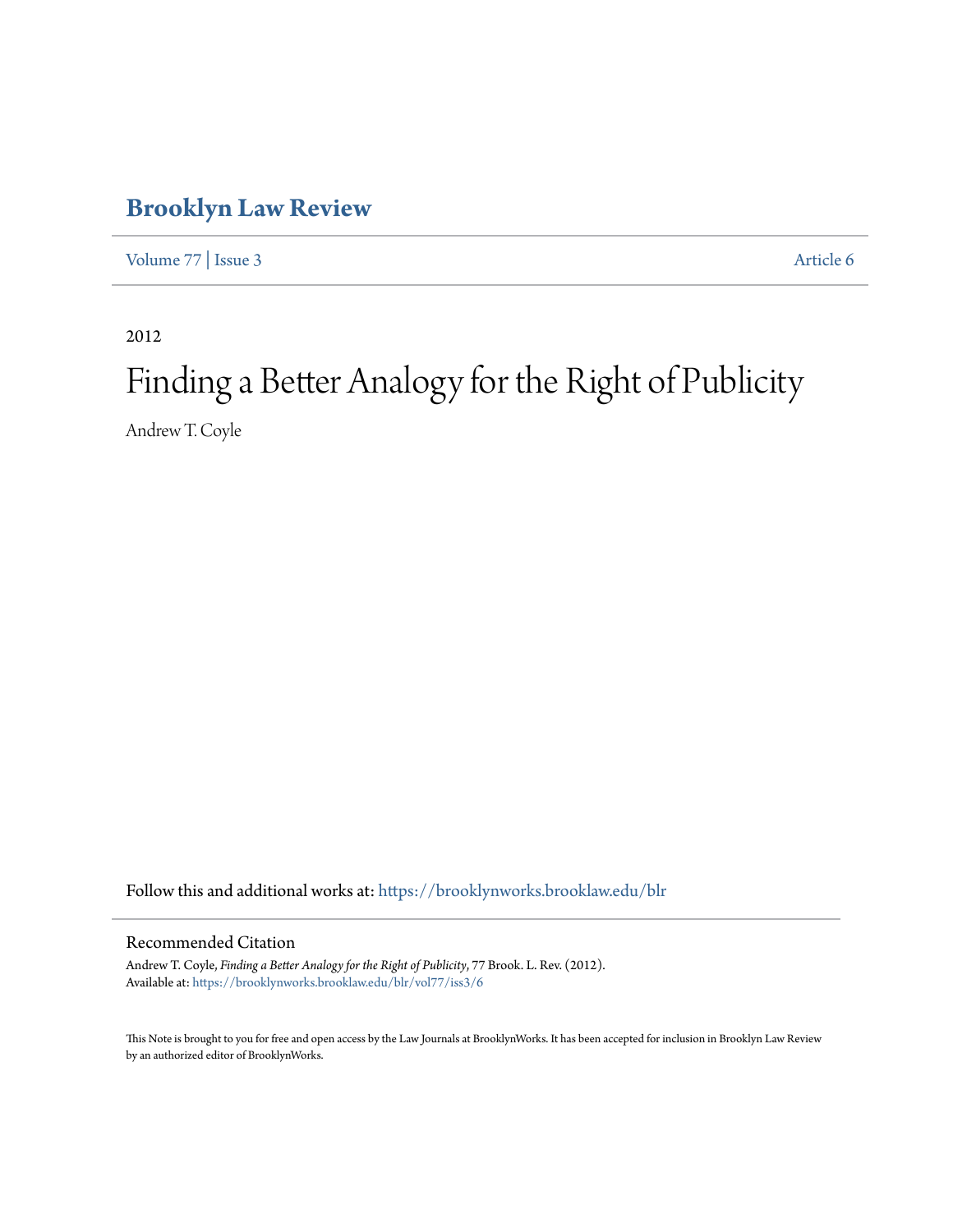# NOTES

# Finding a Better Analogy for the Right of Publicity

#### **INTRODUCTION**

 $\overline{a}$ 

The right of publicity is the simple idea that there "is [an] inherent right of every human being to control the commercial use of his or her identity." Although conceptually straightforward, it has been the subject of significant commentary and debate.<sup>2</sup> Neither courts nor scholars have accepted a uniform theoretical foundation for the right of publicity.3 Consequently, it has developed into a disjointed doctrine.4 Scholars invariably analogize to more grounded concepts in an attempt to rationalize and set limits on the right.<sup>5</sup> When either justifying the right of publicity's existence or resolving a doctrinal issue, writers have argued that the right of publicity should mirror copyright law,<sup>s</sup> trademark law,<sup>7</sup>

 $^{\rm 1}$   $\,$  1 J. Thomas McCarthy, The Rights of Publicity and Privacy § 1:3 (2d ed. 2011). $\frac{1}{2}$ 

*See, e.g.*, K.J. Greene, *Intellectual Property Expansion: The Good, the Bad, and the Right of Publicity*, 11 CHAP. L. REV. 521, 521 (2008) ("Is there really anything left to say about this topic, given the proliferation of writing on it in the last ten to fifteen years? A lot has been said about the right of publicity, most of it negative."). 3

*See* Michael Madow, *Private Ownership of Public Image: Popular Culture and Publicity Rights*, 81 CALIF. L. REV. 125, 238 (1993) ("[T]he affirmative case for publicity rights is at best an uneasy one. Individually and cumulatively, the standard justifications are not nearly as compelling as is commonly supposed."). 4

*See* Eric J. Goodman, *A National Identity Crisis: The Need for a Federal Right of Publicity Statute*, 9 DEPAUL-LCA J. ART & ENT. L. & POL'Y 227, 228 (1999).

*See, e.g.*, Stacey L. Dogan & Mark A. Lemley, *What the Right of Publicity Can Learn from Trademark Law*, 58 STAN. L. REV. 1161, 1163-64 (2006) ("This approach turns the right of publicity into a new form of IP right, one based explicitly on analogies to and justifications for real property. Thinking about the right of publicity by analogy to IP law may indeed be helpful.").

Randall T.E. Coyne, *Toward a Modified Fair Use Defense in the Right of Publicity Cases*, 29 WM. & MARY L. REV. 781, 782 (1988) (arguing that the right of publicity should be structured in the same manner as the fair use doctrine under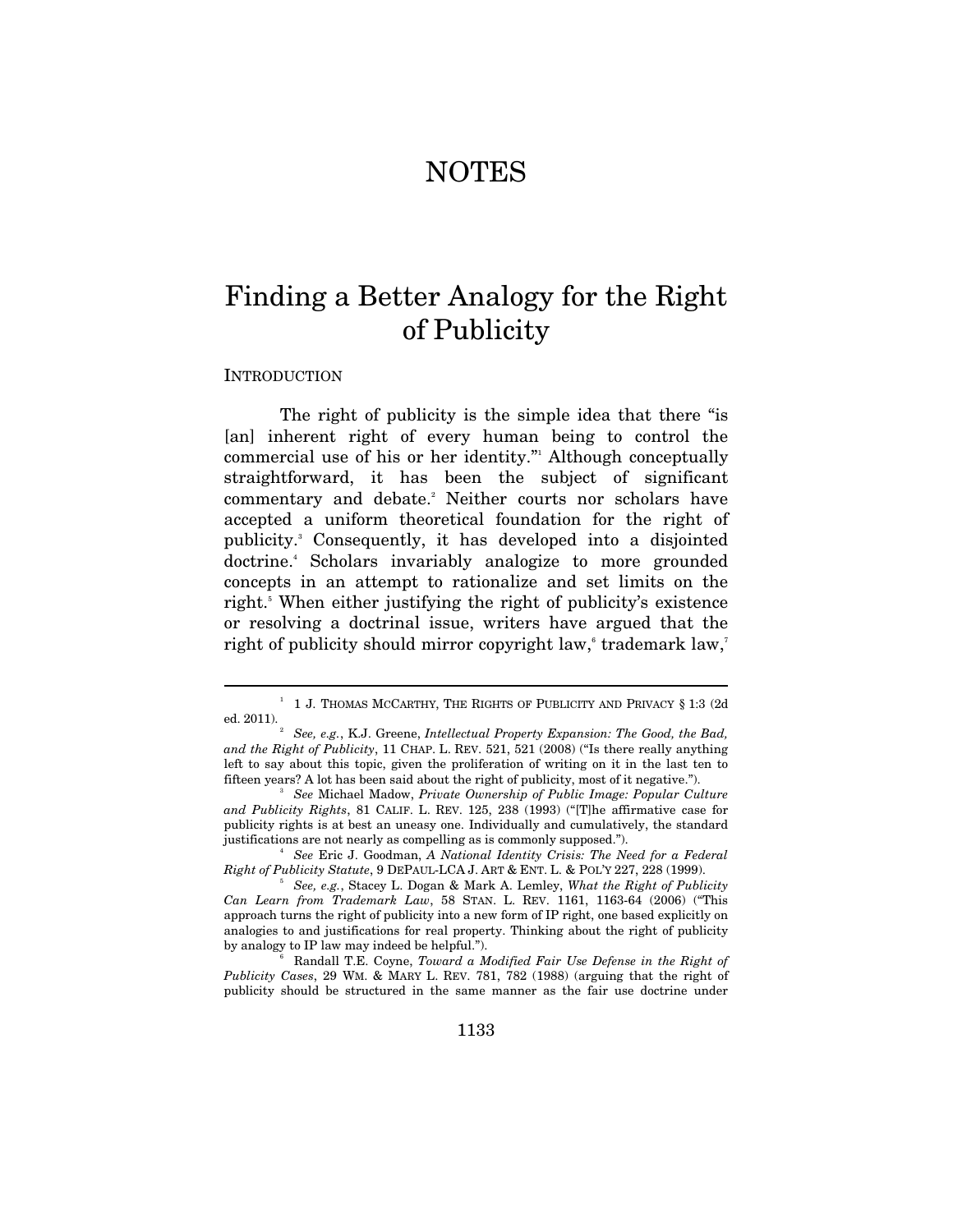or trademark dilution.8 Using tools from other academic disciplines, other scholars have argued for or against the right of publicity.<sup>9</sup> Indeed, whenever scholars encounter the right of publicity, their first instinct is to compare it to something else.

While these analogies often provide novel and insightful critiques, the commentaries often ignore the significant differences between whatever perspective they are arguing from and the right of publicity. Indeed, at least one commentator has noted that legal issues created by the right of publicity cannot be resolved by "automatic invocation of a ready-made framework."<sup>10</sup> One analogy that has been overlooked, which parallels the right of publicity and is far more practical than others frequently offered, is private contracting in the commercial and entertainment industries. In many ways, comparing this sort of private contracting is not an analogy at all, but a reference to business custom. Industry collective bargaining agreements protect similar interests as the right of publicity, and operate in many of the same ways.<sup>11</sup> Specifically, both the right of publicity and entertainment collective bargaining agreements developed out of the same social and technological changes.<sup>12</sup> Collective bargaining agreements confer rights—the most important of which is the right to residual compensation<sup>13</sup>—to actors and performers to control and compensate those individuals for use of their personas within the contractual relationship.<sup>14</sup> The right of publicity ensures individuals' control of their personas from the world at large.<sup>15</sup> The one discernible difference between collective bargaining and violations of the right of publicity is that the

copyright law); Roberta Rosenthal Kwall, *Is Independence Day Dawning for the Right of Publicity?*, 17 U.C. DAVIS L. REV. 191, 192 (1983) (same). 7

*See generally* Dogan & Lemley, *supra* note 5.

*See generally* Sarah M. Konsky, *Publicity Dilution: A Proposal for Protecting Publicity Rights*, 21 SANTA CLARA COMPUTER & HIGH TECH L.J. 347 (2004). 9

*See generally* Alice Haemmerli, *Whose Who? The Case for a Kantian Right of Publicity*, 49 DUKE L.J. 383, 411-30 (1999) (arguing that the theories of Immanuel Kant justify the right of publicity); Madow, *supra* note 3 (arguing from a Cultural

Studies perspective).<br><sup>10</sup> Roberta Rosenthal Kwall, *The Right of Publicity vs. the First Amendment:*<br>*A Property and Liability Rule Analysis*, 70 IND. L.J. 47, 62 (1994).

<sup>&</sup>lt;sup>11</sup> See infra Part II.B.<br><sup>12</sup> See infra Part I.<br><sup>13</sup> See infra notes 203-09 and accompanying text.<br><sup>14</sup> See infra notes 198-204 and accompanying text.<br><sup>15</sup> 1 MCCARTHY, *supra* note 1, § 1:3.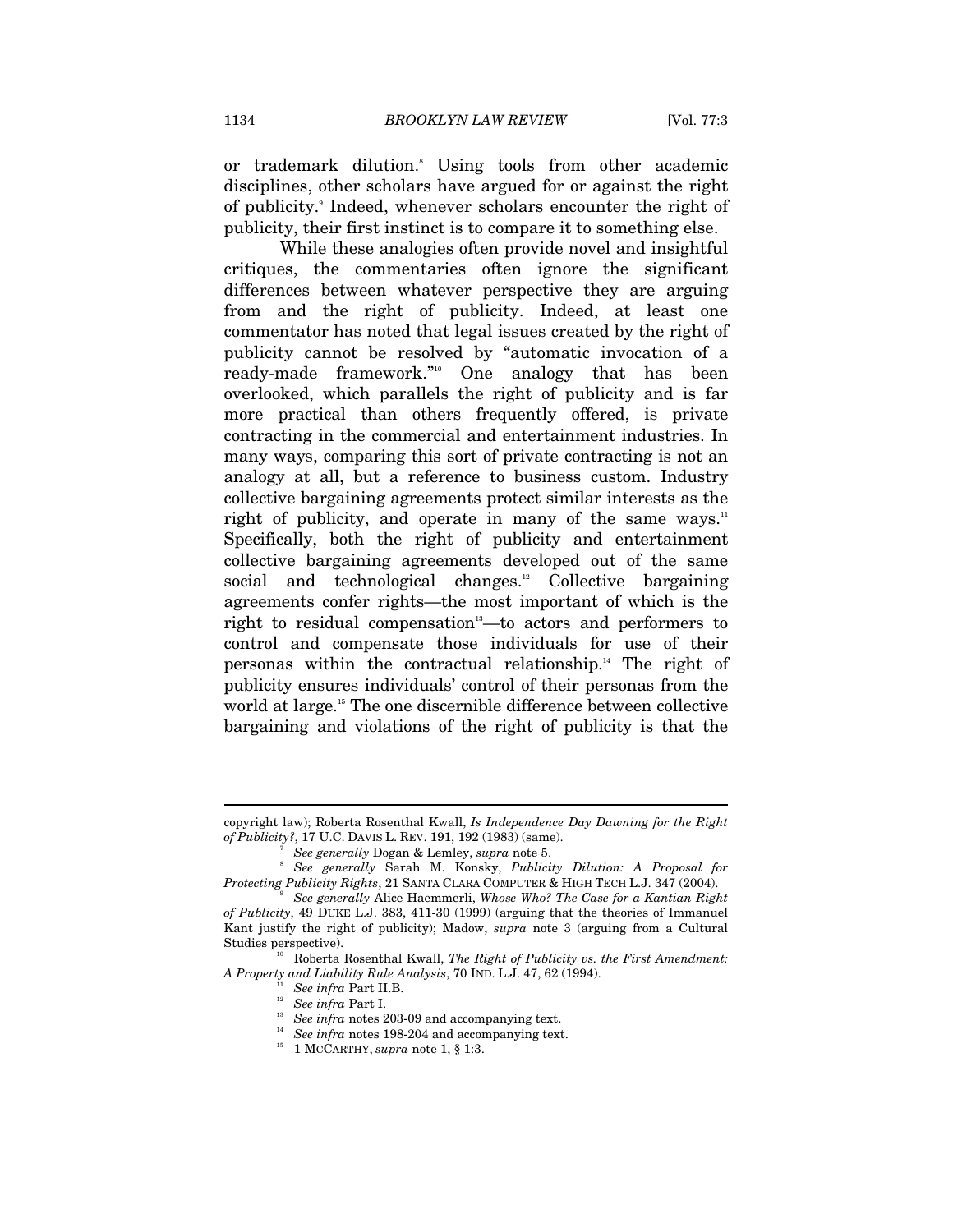usage in contracts is with consent of the individual and usage that violates the right of publicity is without consent.<sup>16</sup>

This note suggests a new method to analyze the right of publicity. Voluntary contracts within the entertainment industry provide an analytical tool to assess both the underlying policy justifications for the right of publicity and the doctrinal rules within it. First, in terms of an underlying justification for the right of publicity, reference to contracts and business practice shows that the right of publicity is not a halfbaked intellectual property right with little justification. Rather, this analytical framework supports unjust enrichment and natural rights theory justifications for the right of publicity—not labor theory and diminution-in-value justifications, as some scholars have suggested.<sup>17</sup> Second, contractual structure in entertainment contracts, which is an industry standard determined through collective bargaining and protects similar interests as the right of publicity, $18$  provides a tool to analyze doctrinal rules within the right of publicity. Comparing entertainment contracts to the right of publicity supports extending the right of publicity to non-celebrities.<sup>19</sup> Additionally, entertainment contracts provide lawmakers and courts with a benchmark to determine whether unauthorized usage of an individual's image or persona is incidental to, and therefore not infringing on, the right of publicity.<sup>20</sup>

Given that unions dominate the commercial and entertainment industries, $21$  the most appropriate place to find standard entertainment contracts is coordinated collective bargaining agreements. Since right-of-publicity infringements are most prevalent in advertising due to First Amendment  $\text{limitations},^{2}$  this note focuses primarily on the Commercial

(2d ed. 2011) ("Today, advertising is labeled as 'commercial speech' which is within the First Amendment, but it enjoys a lower level of constitutional protection than does 'news' or 'entertainment.' In some cases, its level of First Amendment protection seems so attenuated as to be practically nonexistent."); Peter L. Felcher & Edward L. Rubin, *Privacy, Publicity, and the Portrayal of Real People by the Media*, 88 YALE L.J. 1577, 1597-99 (1979) (arguing that news and entertainment have higher levels of constitutional protection and that commercial speech "is not regarded as being of constitutional proportions"). However, the right of publicity can prevail against even the strongest First Amendment interests. *See, e.g.*, Zacchini v. Scripps-Howard Broad.

<sup>16</sup> Richard Goldstein & Arthur Kessler, Comment, *The Twilight Zone: Meanderings in the Areas of Performers' Rights, 9 UCLA L. REV. 819, 819-20 (1962).*<br>
<sup>17</sup> See infra Part III.<br>
<sup>18</sup> See infra Part II.<br>
<sup>19</sup> See infra Part IV.A.<br>
<sup>29</sup> See infra Part IV.B.<br>
<sup>29</sup> See infra notes 165-68 an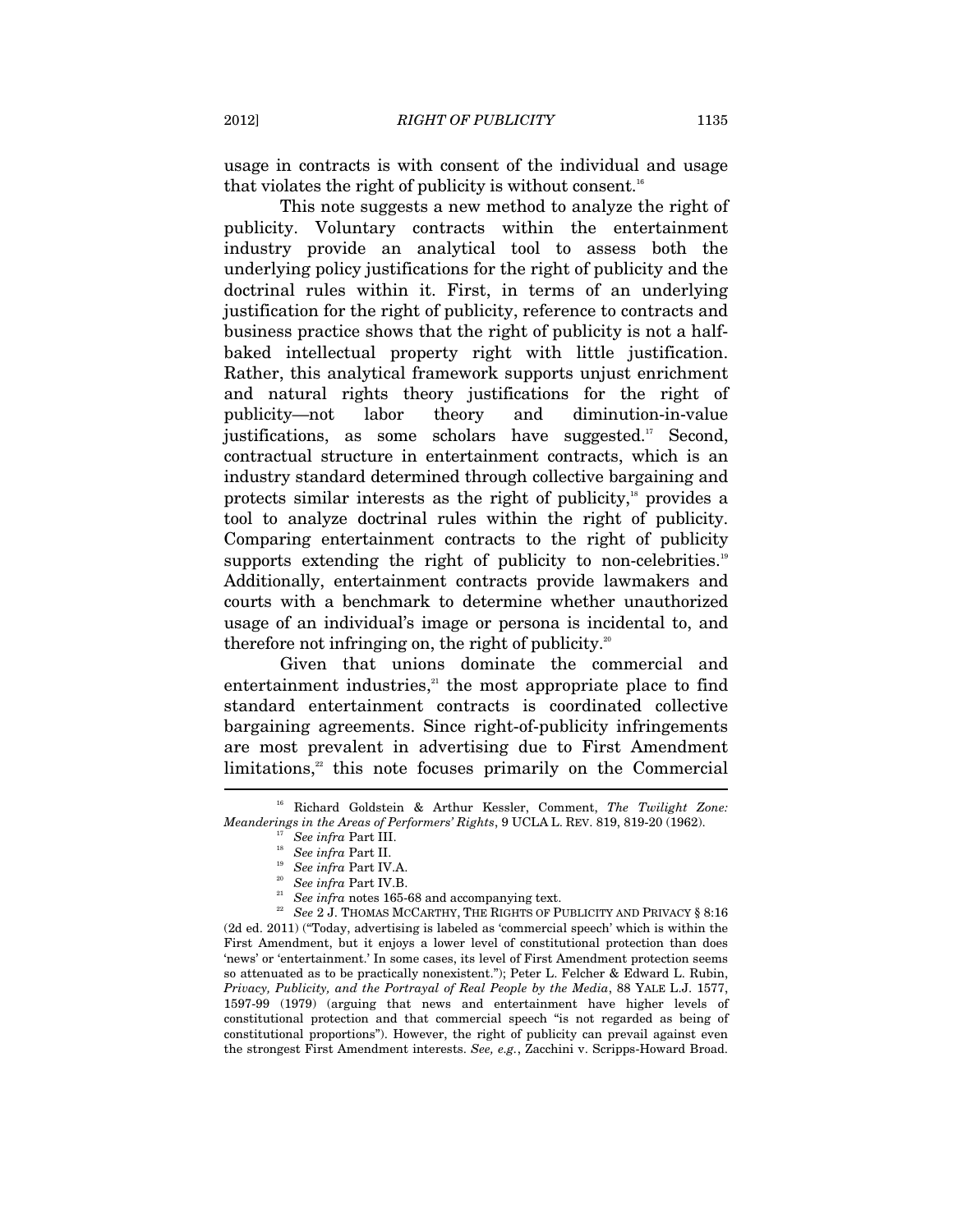Contracts between the American Federation of Television and Radio Artists (AFTRA), Screen Actors Guild (SAG), Association of National Advertisers (ANA), and American Association of Advertising Agencies (AAAA). However, contractual relations in movies, television, radio programming, and screen writing are referenced when relevant.

Part I compares the historical development of the right of publicity and collective bargaining in the commercial and entertainment industries. It argues that both developed in response to the same social and technological changes. Part II compares the current collective bargaining and right-of-publicity regimes. Part III analyzes the traditional justifications for the right of publicity and suggests, with reference to the contractual relations, that unjust enrichment and natural rights theories best justify the right of publicity. Part IV considers several rules within the right of publicity. First, this part argues that the right of publicity should extend to non-celebrities. By offering evidence that non-celebrities have commercial value when appropriated, this part concludes that the right should extend to all individuals. Finally, examining the incidental use doctrine for the right of publicity, this part suggests that judges and legislators should use analogous collective bargaining provisions as a benchmark in formulating incidental use doctrine.

#### I. THE COMMON ORIGINS

 $\overline{a}$ 

Many scholars trace the right of publicity back to the right of privacy.<sup>23</sup> However, more nuanced accounts recognize that the right of publicity originated as a response to two phenomena: a cultural shift that placed higher value on celebrity and fame, and the inadequacy of privacy rights in protecting celebrity rights.<sup>24</sup> The increased value of celebrity

Co., 433 U.S. 562, 575 (1977) (holding that news broadcast infringed on a performer's right of publicity by televising his entire act).<br><sup>23</sup> Most of these accounts begin with Samuel D. Warren and Louis Brandeis's

famous law review article *The Right of Privacy*, 4 HARV. L. REV. 193, 196 (1890), in which they argued for a new common law right that protected an individual's privacy. *See, e.g.*, Dogan & Lemley, *supra* note 5, at 1167-68; Seth A. Dymond, Comment, *So Many Entertainers, So Little Protection: New York, The Right of Publicity, and the Need for Reciprocity*, 47 N.Y.L. SCH. L. REV. 447, 449 (2003); Alicia M. Hunt, Comment, *Everyone Wants to Be a Star: Extensive Publicity Rights for Noncelebrities Unduly Restrict Commercial Speech*, 95 NW. U. L. REV. 1605, 1612 (2001). 24 *See, e.g.*, Madow, *supra* note 3, at 167 ("The right of publicity was created

not so much from the right of privacy as from frustration with it. Moreover, . . . the whole matter was negotiated by courts and commentators with something less than divine ease and grace.").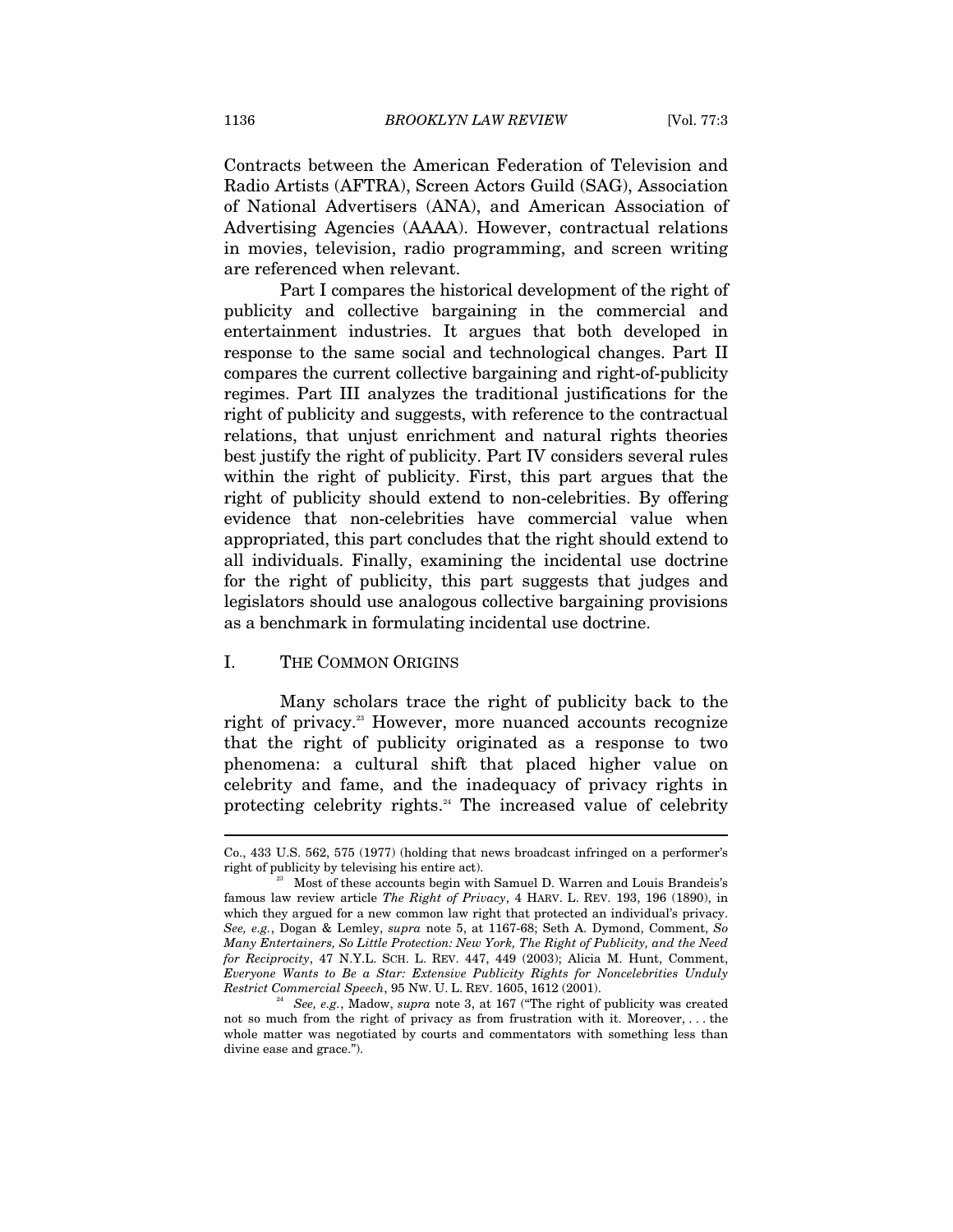occurred in three distinct periods. First, around the late nineteenth and early twentieth century, society's icons changed from those who were known for their accomplishments—such as inventors or political leaders—to actors and athletes.<sup>25</sup> Second, in the first half of the twentieth century, mass media began to treat personality as a valuable commodity as the new celebrities were employed for commercial gain.<sup>26</sup> Third, in the 1950's, with the breakdown in the studio system and the invention of television, actors' images became particularly vulnerable to misappropriation.27 As will be shown, modern collective bargaining in the entertainment and advertising industries derives from these same cultural shifts, which makes it the closest set of principles to the right of publicity. Thus, it was not the law that shaped the contractual relations here. Instead, both developed independently out of the same cultural shifts.

# *A. The Invention of Celebrity, the Commodification of Persona, and the End of an Era*

# 1. Cultural and Technological Shifts Lead to Commodification of Persona

The face of fame undeniably changed from the nineteenth to the twentieth century.<sup>28</sup> Starting with the Revolutionary period, society's heroes were civic leaders.<sup>29</sup> At the time, merchants appropriated the founding fathers' images with impunity.<sup>30</sup> According to Professor Michael Madow, the founders "viewed their images as a kind of common republican property."31 Indeed, given the treatment of public personas as common property, famous people seemingly had no right to prevent commercial appropriation of their image.<sup>32</sup> Following the Revolutionary period, from 1820 to 1860, "poets, essayists, critics, historians, and preachers" wrote the national narrative,

<sup>25</sup> *Id.* at 160-61; Amy Henderson, *Media and the Rise of Celebrity Culture*, OAH MAG. OF HIST., Spring 1992, at 49, 49 ("By [the] mid-twentieth century, the pedestal belonged not to politicians or generals, but to baseball players and movie stars.").<br>
<sup>26</sup> See infra notes 61-63 and accompanying text.<br>
<sup>27</sup> See infra notes 79-84 and accompanying text.<br>
<sup>28</sup> Henderson, *supra* note 25,

Washington stood as the great embodiment of national virtue, the symbol of the fledgling nation's essential worthiness."). 30 Madow, *supra* note 3, at 148-49. 31 *Id.* at 150. 32 *Id.* at 152.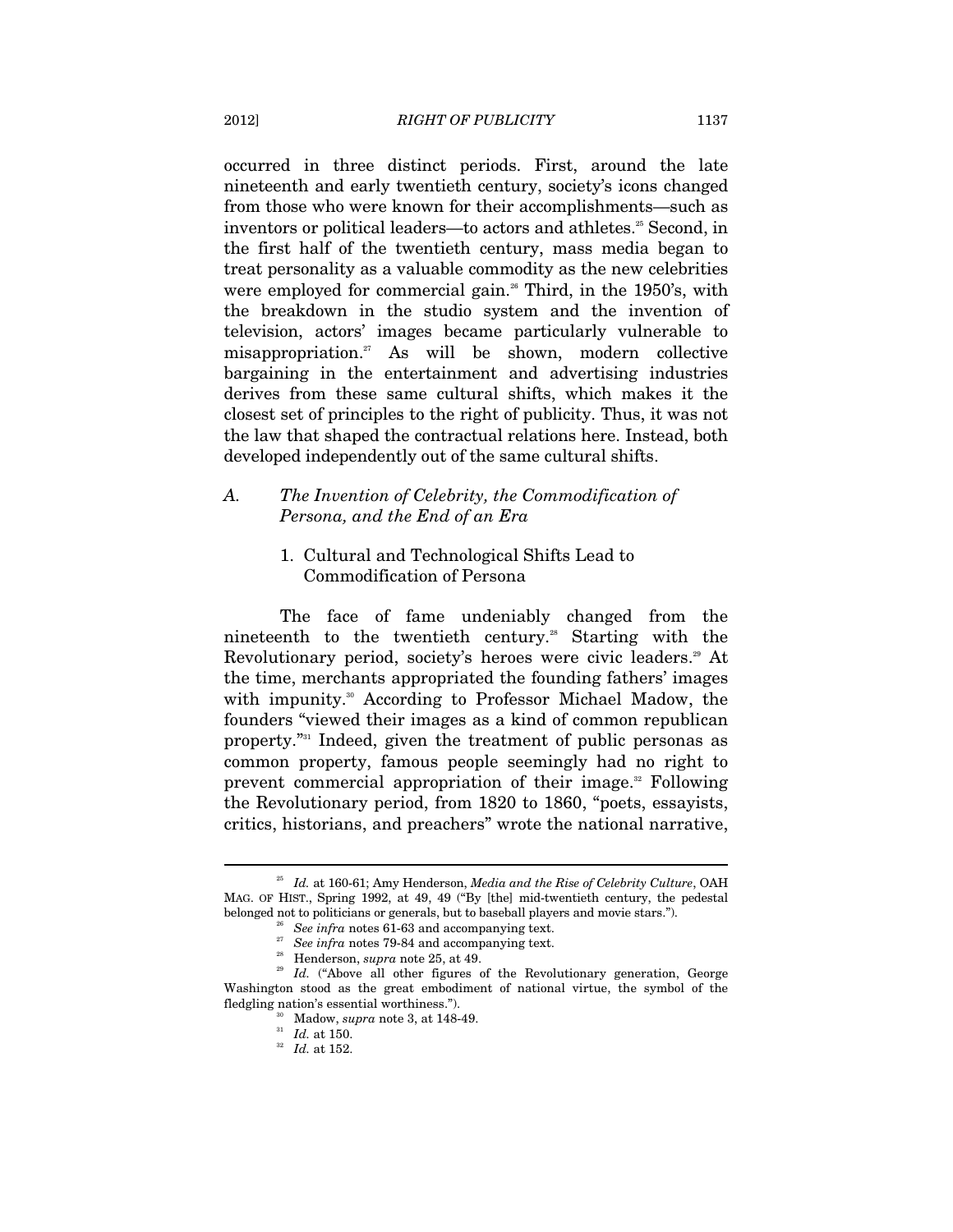but personas remained public property.<sup>33</sup> Society knew the famous more by their words or actions than by their images.<sup>34</sup> By contrast, nineteenth-century society placed a low value on actors and performers.<sup>35</sup>

Starting in the late nineteenth century, a new face of fame emerged. As a result of changes in technology and journalism,<sup>36</sup> society's attention focused on captains of industry and inventors.<sup>37</sup> Specifically, the invention of photography and chromolithography revolutionized the reproduction of images.<sup>38</sup> In the 1880s, modern newspapers "were made possible by highspeed presses, the linotype, halftone photo reproduction, and the emergence of news-gathering organizations such as the Associated Press."39 These advancements lead to drastic changes in journalism, which Professor Madow describes as "genuinely pictorial or illustrated 'personalities' journalism."40 Magazines and newspapers began to focus on prominent members of society, and often printed their pictures.<sup>41</sup>

It is within this period that Samuel D. Warren and Louis Brandeis wrote their renowned law review article on the right of privacy.<sup>42</sup> In response to the press's increasing interest in the private lives of prominent citizens<sup>43</sup> and the widespread

"hero-inventors" and "captains of industry"). 38 *Id.* at 49. 39 *Id*. at 49-50; *see also* Madow, *supra* note 3, at 157 ("The closing decades of

<sup>42</sup> *See* Warren & Brandeis, *supra* note 23. <sup>43</sup> *Id.* at 196 ("To occupy the indolent, column upon column is filled with idle gossip, which can only be procured by intrusion upon the domestic circle.").

<sup>33</sup> Henderson, *supra* note 25, at 49; *see also* Madow, *supra* note 3, at 152 ("According to the social historian Neil Harris, commercial exploitation of famous persons—living and dead, political and theatrical, fictional and real—was common throughout the nineteenth century . . . .").<br><sup>34</sup> Madow, *supra* note 3, at 159.<br><sup>35</sup> *Id.* at 226 ("A century ago actors, entertainers, and athletes were still

socially marginal and politically inconsequential.").<br><sup>36</sup> Henderson, *supra* note 25, at 49-50 (explaining effects of "image

reproduction and of facilities for mass dispersion of information"). Historian Daniel Boorstin termed the era the "Graphic Revolution." *Id.* at 49; *see also* DANIEL J. BOORSTIN, THE IMAGE: A GUIDE TO PSEUDO-EVENTS IN AMERICA 47 (25th Anniversary ed., Vintage Books 1992) (1962) (describing how advances in technology create a mechanism to manufacture celebrities' "well-knownness").<br><sup>37</sup> Henderson, *supra* note 25, at 50 (describing how society came to idolize

the nineteenth century also brought several related changes in popular journalism. Daily newspaper circulation jumped from 2.6 million in 1870 to 8.4 million in 1890.").<br><sup>40</sup> Madow, *supra* note 3, at 158.<br><sup>41</sup> *See* Henderson, *supra* note 25, at 50 ("The new magazines such as

<sup>&#</sup>x27;McClure's' that appeared in the 1890s also played a role in enlarging the popular imagination, thereby redefining ideals of fame, success, and national heroism."); *see*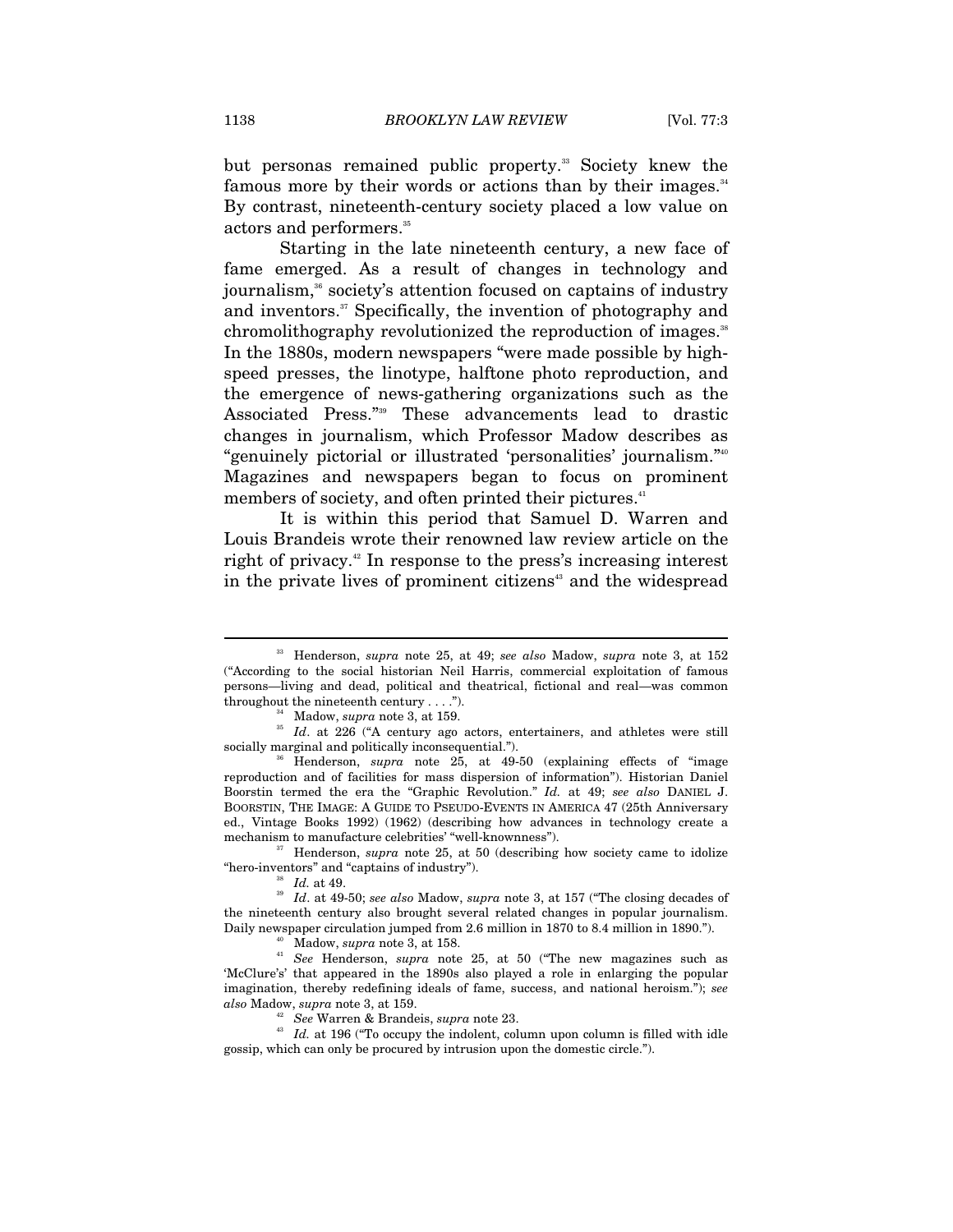use of photographs in media,<sup>44</sup> the authors advocated for a new common law doctrine that guaranteed private citizens the "right to be let alone."<sup>45</sup> This new right of privacy would ostensibly prevent publishers from printing private facts about, or photographs of, ordinary citizens.<sup>46</sup> However, Warren and Brandeis carefully circumscribed an exception to the rule: "The right to privacy does not prohibit any publication of matter which is of public or general interest." $47$  This exception often resulted in courts' denying right-to-privacy actions for misappropriating famous people's professional identities, under the theory that famous people waived their right of privacy.<sup>48</sup>

In the late nineteenth and early twentieth century, a new face of fame emerged: the celebrity.<sup>49</sup> Americans first became fixated with the personal lives of "political leaders, businessmen, financiers, scientists and inventors."50 However, by the 1920s, society's attention shifted to "film actors, entertainers, athletes, and the like, people who excelled in the world of play."<sup>51</sup> According to historian Daniel Boorstin, society no longer idolized men of merit who achieved status through accomplishment; instead, Americans worshiped "celebrities," defined as those "who [are] known for [their] well-knownness."<sup>52</sup> This shift in society's interests resulted from social changes and technological advances.<sup>53</sup> Foremost, dramatic alterations in national demographics occurred because of immigration. From 1890 through the 1920s, approximately 23 million Eastern Europeans and Italians immigrated to the United States, many

<sup>&</sup>lt;sup>44</sup> *Id.* at 195 ("Instantaneous photographs and newspaper enterprise have invaded the sacred precincts of private and domestic life . . . .").

<sup>&</sup>lt;sup>45</sup> *Id.* at 193. <sup>46</sup> *Id.* at 215 ("The general object in view is to protect the privacy of private life, and to whatever degree and in whatever connection a man's life has ceased to be private, before the publication under consideration has been made, to that extent the

protection is to be withdrawn.").<br>
<sup>47</sup> *Id.* at 214.<br>
<sup>48</sup> See infra notes 117-21 and accompanying text.<br>
<sup>49</sup> See Henderson, *supra* note 25, at 50 (describing the public's increasing fascination with entertainers starti

fascination with entertainers starting in the 1880's). 50 Madow, *supra* note 3, at 163 (citing LEO LOWENTHAL, *The Triumph of Mass Idols*, *in* LITERATURE, POPULAR CULTURE, AND SOCIETY 109, 109-14 (1961)); *see also* Henderson, *supra* note 25, at 50.<br><sup>51</sup> Madow, *supra* note 3, at 163.<br><sup>52</sup> BOORSTIN, *supra* note 36, at 57. According to Boorstin, modern celebrities

are celebrated not for their achievements, but instead for constantly being in the public spotlight. *See id.* at 57-58. The creation of new celebrities is possible only through advancements in technology, which Boorstin labels the "Graphic Revolution." *Id.* at 57.

<sup>&</sup>lt;sup>53</sup> Henderson, *supra* note 25, at 50 (discussing demographic changes and advancements in technology).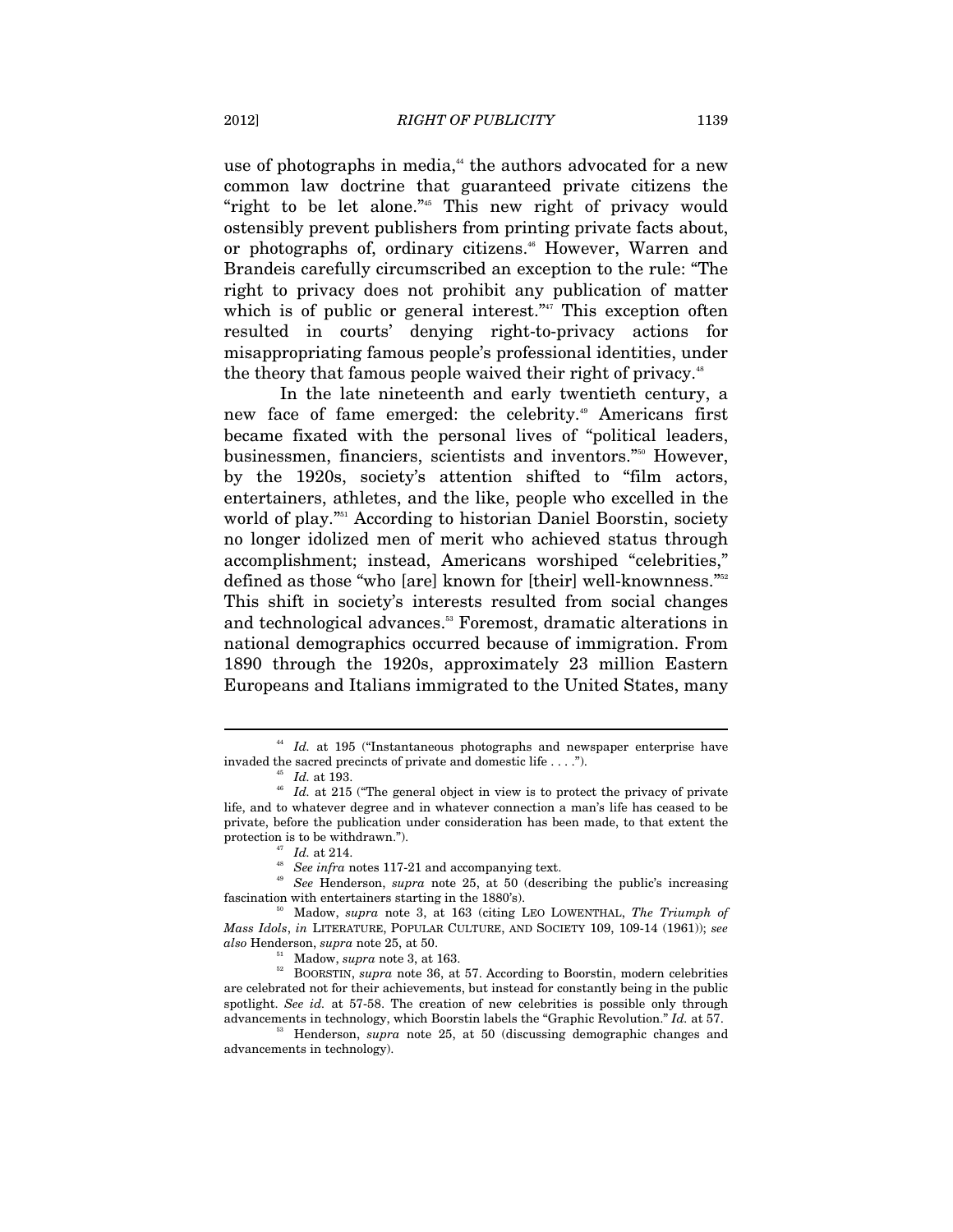of them settling in eastern cities.<sup>54</sup> This demographic change caused a cultural shift, much of which was "rooted in the entertainment industry."55 Additionally, rapid technological advancement allowed mass media to expose the public to the new celebrity<sup>56</sup> : the radio brought the celebrities' voices into the nation's homes.<sup>57</sup> The motion picture captivated audiences and brought people closer to the actors with close-ups,<sup>58</sup> creating a more personal connection not achievable in live theater.<sup>59</sup> The television completed the creation of the modern celebrity by bringing the picture and sound of actors and performers into the home, which creates "the greatest degree of intimacy and familiarity between performers and their audiences."60

The rise of celebrity culture became associated with a larger sociological shift in America from a society of production to a society of consumption.<sup>61</sup> According to some historians, American consumption required a new way to distinguish people within society; "[p]ersonality became a means to distinguish our individual selves from the mass."<sup>62</sup> Advertising practices reflected consumption of personalities.<sup>63</sup> With these significant changes in culture and technology, personality arguably became a commodity.<sup>64</sup>

 $\overline{a}$ 

delivered a new level of realism, only it was superior to photographs in that it transcended the provision of stars' images and allowed audiences to observe stars'

behaviors and mannerisms."). 59 Madow, *supra* note 3, at 162 ("Moviegoers, in contrast [to those who attended stage performances], got to see their favorites regularly—and, most importantly, they got to see them in close-ups. This fostered an illusion of intimacy and generated widespread curiosity about the stars' private lives and doings.").<br><sup>60</sup> Kwall, *supra* note 56, at 31.<br><sup>61</sup> Henderson, *supra* note 25, at 50-51.<br>*<sup>62</sup> Id.* at 51.

<sup>63</sup> For example, Professor Madow points to two advertising practices using celebrities: product placements in movies and celebrity endorsements. Madow, *supra*  note 3, at 164-65. 64 *Id.* at 166.

 $\begin{array}{cc} & \phantom{1}54 \ \phantom{1}55 \ \phantom{1}1d. \end{array}$ 

<sup>&</sup>lt;sup>56</sup> Roberta Rosenthal Kwall, *Fame*, 73 IND. L.J. 1, 27 (1997) ("Our society's view of fame was most influenced at the outset by print, and then was completely revolutionized in the wake of the birth of film and broadcasting."). 57 *Id.* at 30 ("Radio, while lacking the visual aspect of film, created a new

level of intimacy by bringing the performer to the listener 'live.' This intimacy allowed people to feel there was very little separating them from the celebrity."); Henderson, *supra* note 25, at 52 ("Unlike movies, radio was a household presence: in 1934 an average radio cost about \$35, and 60% of all American household had at least one set. And, unlike records, radio was live: entertainment and information were there at the touch of the dial."). 58 Kwall, *supra* note 56, at 29 ("The motion picture, like the photograph,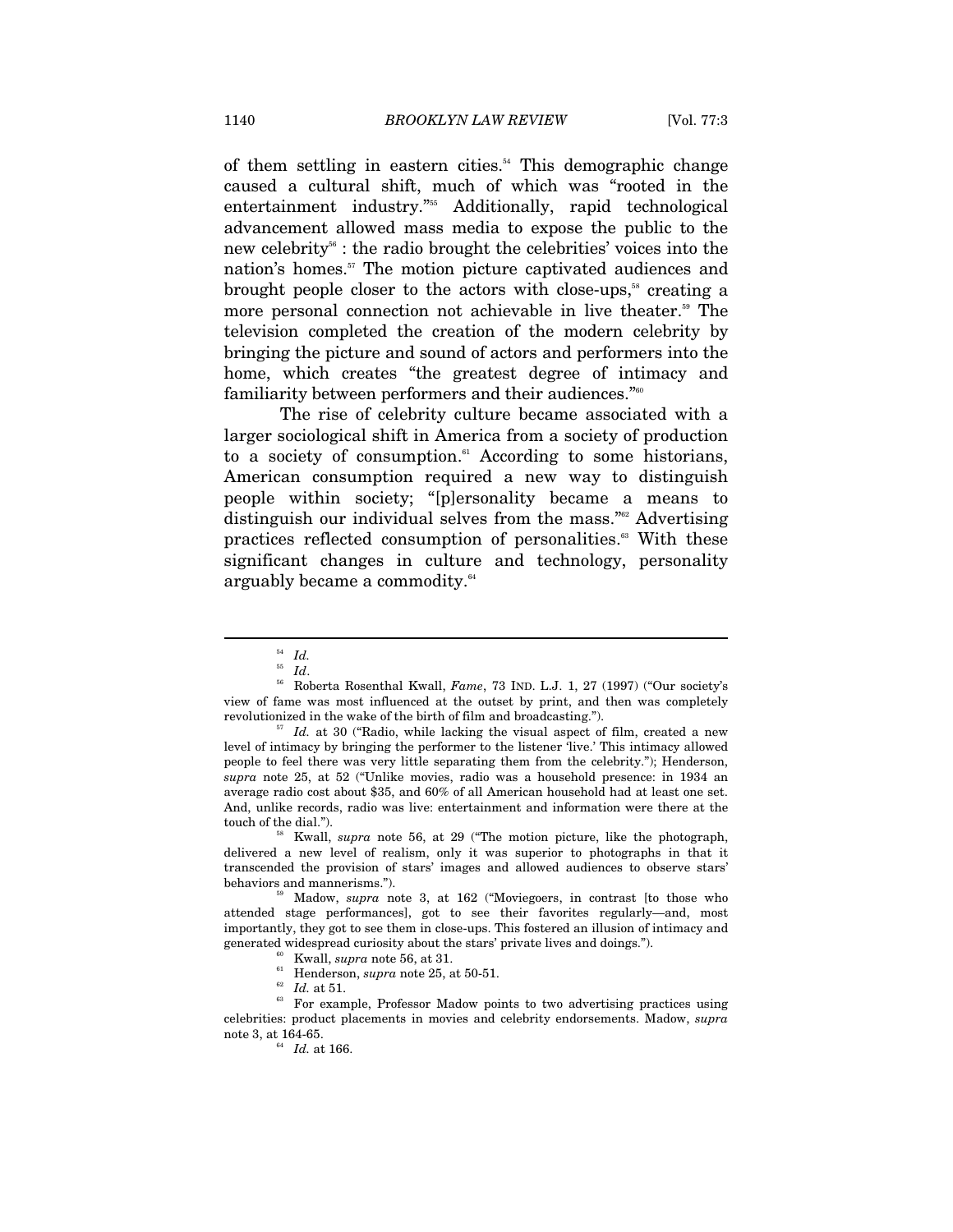Mass media, and in particular early Hollywood, played a substantial role in the commodification of personality. For instance, mass media notoriously "packaged" celebrities—turning nobodies into the famous through a careful media strategy to maximize commercial value.<sup>65</sup> Prior to the 1950s, despite society's treatment of personality as a commodity for nearly half century, property law provided no rights to protect this new value.<sup>66</sup>

# 2. Media Exploits and Expands the Commodity of Persona

An explanation of the commodification of personality is incomplete without an analysis of the media structure itself. In particular, the motion picture industry, with its prominence before radio and television, played a substantial role in exploiting personas for commercial gain. Between 1912 and 1915, movie producers moved to California and opened up the first studios.<sup>67</sup> Studios in the first half of the twentieth century approached movie making like mass production.<sup>68</sup> In a process known as vertical integration,<sup> $\omega$ </sup> studios dominated every aspect of the industry.<sup>70</sup> They owned the film lots, the means to produce feature length movies, and the theaters where audiences watched the final products.<sup> $n$ </sup> Most importantly, the studios controlled the actors of the era. Prior to 1948, studios hired actors to work exclusively for them<sup>72</sup> and controlled nearly every aspect of actors' careers.<sup>73</sup> One writer summarized, "Imagine working under a seven-year contract that you cannot break and more than likely will be forced to renew, for a producer who can tell you who you can marry, what your

<sup>&</sup>lt;sup>65</sup> Kwall, *supra* note 56, at 32-34.<br><sup>66</sup> See, e.g., *infra* notes 116-21 and accompanying text.<br><sup>67</sup> The Emergence of the Hollywood Studio System, FILMREFERENCE.COM, http://www.filmreference.com/encyclopedia/Romantic-Comedy-Yugoslavia/Studio-System-THE-EMERGENCE-OF-THE-HOLLYWOODSTUDIO-SYSTEM.html (last visited Jan. 10, 2012).<br><sup>68</sup> *Id. 69 See id.*; *see also* ThOMAS SCHATZ, THE GENIUS OF THE SYSTEM: HOLLYWOOD

FILMMAKING IN THE STUDIO ERA 39 (First Univ. of Minn. Press 2010) (1989) (describing how studios coordinated movie production with the<br>atre operations). See The Emergence of the Hollywood Studio System, supra note 67.<br> $\frac{n}{l}$  Id. ("Key to the studio system was the Big Eight's domination of all areas

of the industry.").<br><sup>72</sup> Ken Orsatti, *How SAG Was Founded: The Actor's Road to Empowerment*,<br>SCREEN ACTORS GUILD (1995), http://www.sag.org/node/22.

<sup>&</sup>lt;sup>73</sup> See SCHATZ, *supra* note 69, at 42 (explaining that actors had "little control over their individual careers or their pictures").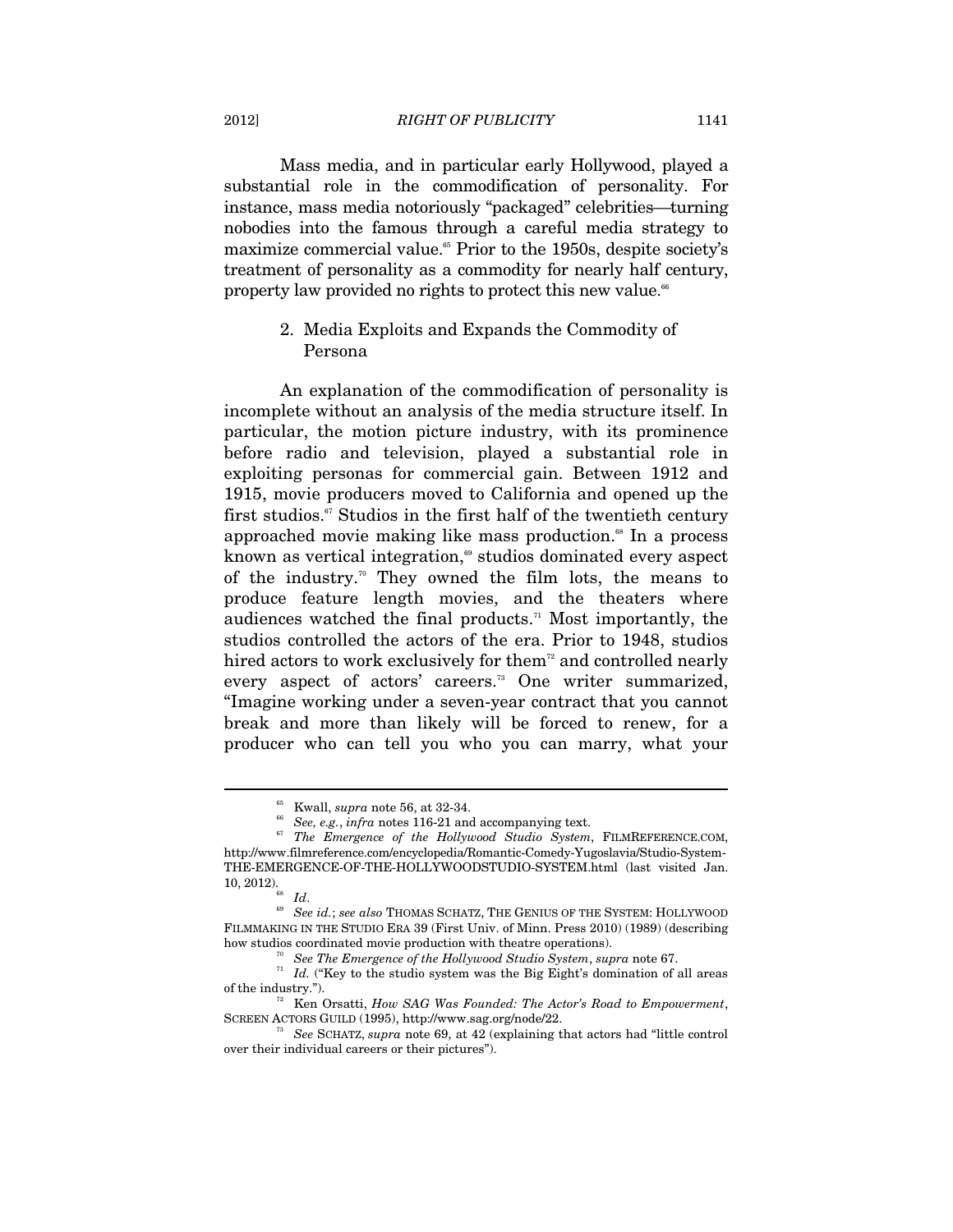morals must be, even what political opinions to hold."<sup>74</sup> Indeed, movie studios exploited the personas of their actors by controlling the licensing of stars' images to advertisers.75

The studio system thrived on monopolistic practices.<sup>76</sup> Studios refused to poach each other's actors.<sup>77</sup> Collusive norms within the movie industry and the massive amount of control that the studios exacted over their actors allowed only rare commercial misappropriation of actors.78

However, in 1948, the Supreme Court handed down a landmark decision in *United States v. Paramount Pictures, Inc.*, which shocked the equilibrium within mass media. The Court held that the "Big Five" movie studios' ownership of and dealings with theaters violated antitrust law.79 The courts ordered divestment from ownership of theaters<sup>80</sup> and effectively ended the studio system.<sup>81</sup> The studio RKO was the first to

to raid each other for a star[']s services at their contracts end, actors were not able to choose their roles which is crucial in building a career.").

that did not serve their interest.").<br><sup>79</sup> *Paramount*, 334 U.S. at 141-61.<br><sup>80</sup> *Id.* at 175 (remanding the case to district court to determine whether divesture was necessary); United States v. Paramount, 85 F. Supp. 881, 899-900 (S.D.N.Y. 1949) (ordering studios' divestment from theaters).

See The Independent Producers and the Paramount Case, 1938-1949, SOC'Y OF INDEP. MOTION PICTURE PRODUCERS, http://www.cobbles.com/simpp\_archive/paramountcase\_ 6supreme1948.htm (last visited Jan. 10, 2012).

<sup>&</sup>lt;sup>74</sup> Orsatti, *supra* note 72.<br><sup>75</sup> One notable example of the studios contracting their stars out for endorsements occurred in the tobacco industry. Given that the tobacco industry had a large national advertising budget, the studios placed their stars in "tie-ins," where stars in tobacco ads sold both tobacco and new movies. K.L. Lum et al., *Signed, Sealed and Delivered: "Big Tobacco" in Hollywood, 1927-1951*, 17 TOBACCO CONTROL 313, 314 (2008). The studios "maximize[d] marketing opportunities" through "[c]ross-promotion" advertisements that showcased tobacco products and big budget films together. *Id.* at 321. While the studios controlled when and where advertisers could use the stars' personas, these "campaigns also paid stars substantial sums while reinforcing the stars' notoriety, boosting their value to the studios and other national advertisers." *Id.*

<sup>76</sup> *See* SCHATZ, *supra* note 69, at 9 ("The Hollywood studio system was, as economists and the federal courts well understood, a 'mature-oligopoly'—a group of companies cooperating to control a certain market."). For example, the studios engaged in block-booking with theaters, which is "the practice of licensing . . . one feature or group of features on condition that the exhibitor will also license another feature or group of features released by the distributors during a given period." United States v. Paramount Pictures, Inc., 334 U.S. 131, 156 (1948). In order to have the rights to show quality movies, the studios forced the theaters to buy lesser quality movies. SCHATZ, *supra* note 69, at 39 (describing how studios used block booking and blind bidding to forced theatre owners to run second rate movies in order to access "A-class features and star vehicles"). 77 Orsatti, *supra* note 72 ("As there was a tacit agreement among studios not

<sup>&</sup>lt;sup>78</sup> Id.; see K.L. Lum et al., *supra* note 75, at 318 ("[S]tudio talent contracts gave studios complete control over the use of their celebrity 'brand names'. Major studios negotiated the content of testimonials, insisted that the timing of adverts and radio appearances be coordinated with movie releases, and denied permission for deals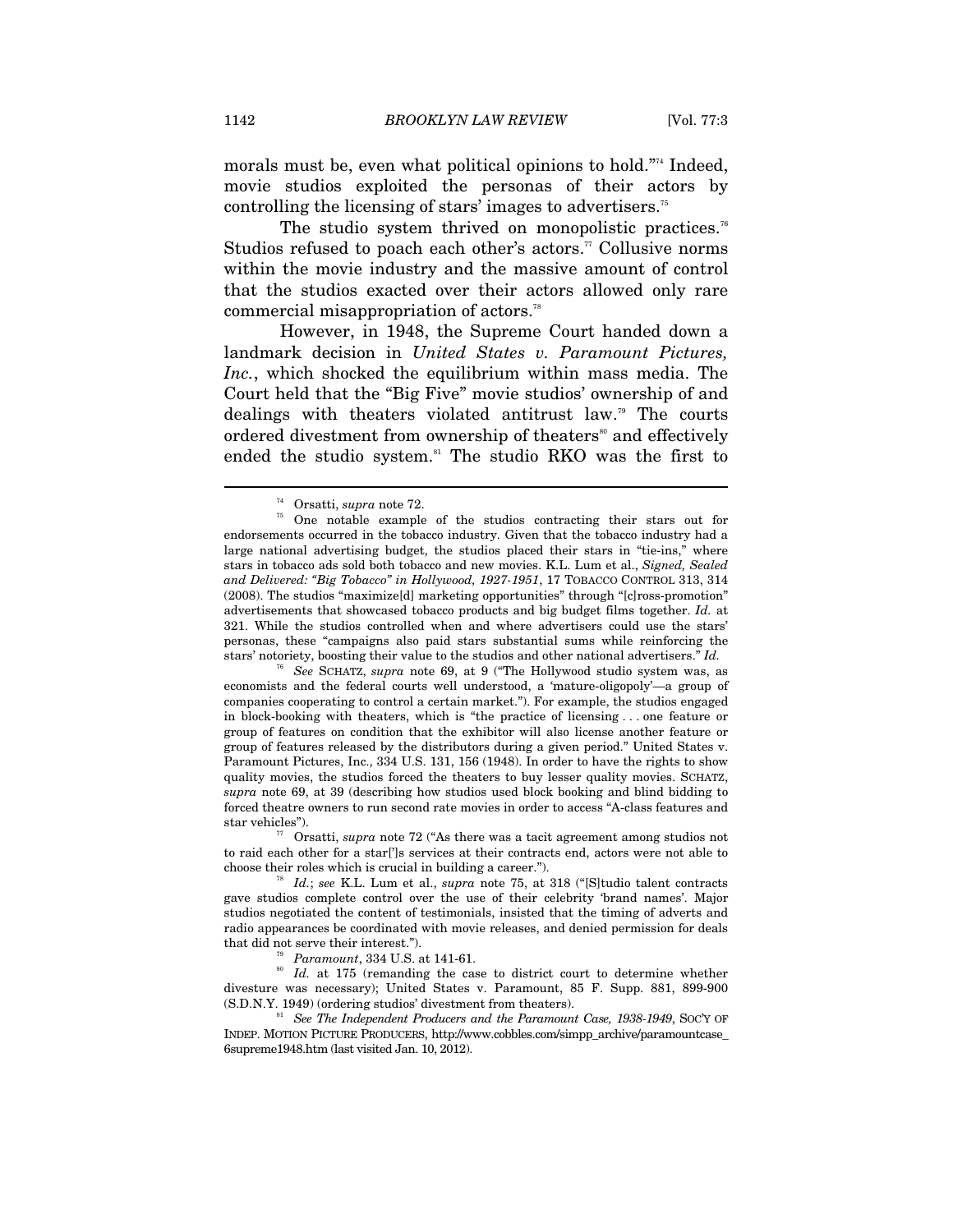break the vertical integration by divesting from theater ownership, and the others followed suit soon afterwards.<sup>82</sup> As part of the movie industry's restructuring, studios no longer hired actors in long-term contracts; instead, the studios hired actors per film.<sup>83</sup> The actors became free agents.<sup>84</sup> However ironically, actors no longer received the studios' protection, which had long defended actors' personas through collusive practices.<sup>85</sup> As a result, entertainers needed a new form of protection to stop misappropriation of their most valuable assets: their identities.

The invention of television brought additional instability. Actors feared that television stations would replay movies with impunity, resulting in fewer movie productions, less employment of screen actors, and diminution in value of personalities.<sup>86</sup> One commentator explains, "By repeating episodes of favorite television programs and by airing old movies, television producers could squeeze additional revenue out of entertainment products with very little extra expenditure."87

Commodification of personality also occurred within professional athletics.88 Similar to the control that the studio system exacted over actors, the notion of amateurism regulated nineteenth-century athletes' abilities to commodify their public persona.89 However, starting in the late nineteenth and early twentieth century, professional athletics allowed athletes to be

<sup>&</sup>lt;sup>82</sup> See id.<br><sup>83</sup> Emily C. Chi, *Star Quality and Job Security: The Role of the Performers' Unions in Controlling Access to the Acting Profession*, 18 CARDOZO ARTS & ENT. L.J. 1,

<sup>&</sup>lt;sup>4</sup> See SCHATZ, *supra* note 69, at 482 ("For top industry talent . . . declining studio control meant unprecedented freedom and opportunity.").<br><sup>86</sup> See supra note 75 and accompanying text.<br><sup>86</sup> See Chi, *supra* note 83, at 35-36. Television, initially centered in New York,

brought significant unemployment to the movie actors who were located in California.

*Id.* at 35. *Id.* 88 *See Kristi Lee Covington Baker, A History of Sports Marketing and the See Kristi Lee Covington Baker, A History of Sports Marketing and the* Media 1 (Dec. 6, 2007) (unpublished M.S. thesis, Univ. of Kan.) (on file with author).<br><sup>89</sup> See Henry Yu, *Tiger Woods at the Center of History: Looking Back at the* 

*Twentieth Century Through the Lenses of Race, Sports, and Mass Consumption*, *in*  SPORTS MATTERS: RACE, RECREATION, AND CULTURE, 320, 322 (John Bloom & Michael Nevin Willard eds., 2002) ("[A]mateur sports almost exclusively involved men of privilege whose wealth meant they did not have to exchange labor for money, and therefore their sporting activities were practices exempt from monetary transactions."). For example, the Olympic Committee stripped Jim Thorpe of his gold medals in track after it became apparent that he had been compensated for playing in minor league baseball in the past. Covington Baker, *supra* note 88, at 13.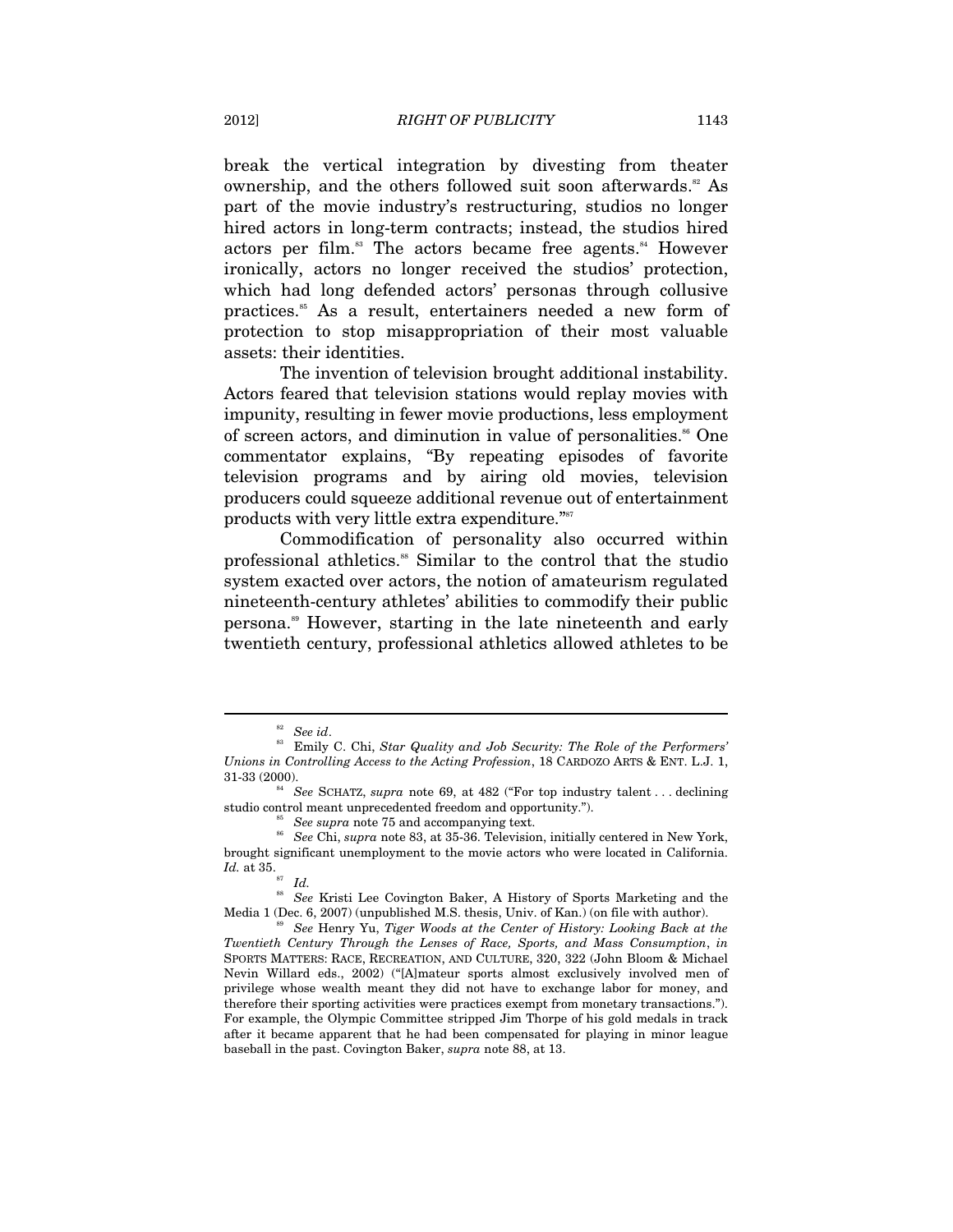compensated for their performance.<sup>90</sup> Starting in the 1920s, radio broadcasting within sports, particularly within baseball, communicated sports contests throughout the nation, as athletes became icons.91 Unlike actors under the studio system, professional athletes largely had control over licensing their personas.<sup>92</sup> For example, Babe Ruth made approximately half his salary in endorsements during the 1920s and had a substantial effect on society given "the number of personal and radio appearances . . . as well as photo images and newspaper articles about him."93 Given professional athletes' personal control over the public's perceptions of them, as opposed to actors who had ceded any rights to studios that were engaged in collusive activities, there was some demand for legal protection against misappropriating their personas. This can be seen in right of privacy cases, like *Hanna v. Hillerich & Bradsby Co.*94 and *O'Brien v. Pabst Sales Co.*, 95 in which athletes argued invasion of privacy when their images had been misappropriated.96 Nevertheless, like for actors, the advent of the television brought about significant increase in athletes' exposure to the American public, and with it an increased probability that their images would be misappropriated.<sup>97</sup> Thus, although the need to protect athletes' personas was addressed with the advent of professional sports, the demand for greater legal protection only increased with the invention of television. Athletes' increased demand coincided with actors' needs, as seen from the end of the studio era.

In the late nineteenth and early twentieth centuries, the nature of fame changed, which resulted in commodifying of identity. No rights existed to protect these new commodities, but the amount of control under the studio system made these rights moot. However, the remarkable changes to movie studio structuring and the advent of television quickly required new

<sup>90</sup> *See* Covington Baker, *supra* note 88, at 6-7 (describing the compensation for professional football teams in the 1890's).<br><sup>91</sup> *Id.* at 7-11.<br><sup>92</sup> *See, e.g., id.* at 10-11 (describing how Red Grange, a professional football

player from the 1920s and 1930s, endorsed a number of products, including ginger ale, % candy bars, and meatloaf).  $^{^{53}}$   $^{Id.}$  at 11.  $^{^{54}}$  78 F.2d 763 (5th Cir. 1935).

<sup>&</sup>lt;sup>95</sup> 124 F.2d 167 (5th Cir. 1942).<br><sup>96</sup> *See infra* notes 117-21 and accompanying text.

<sup>&</sup>lt;sup>97</sup> Covington Baker, *supra* note 88, at 14-18. For example, *Baseball Weekly* ranked television "as the most important change in the game of baseball during the 20th century, second only to Jackie Robinson's breaking the color barrier." *Id*. at 16.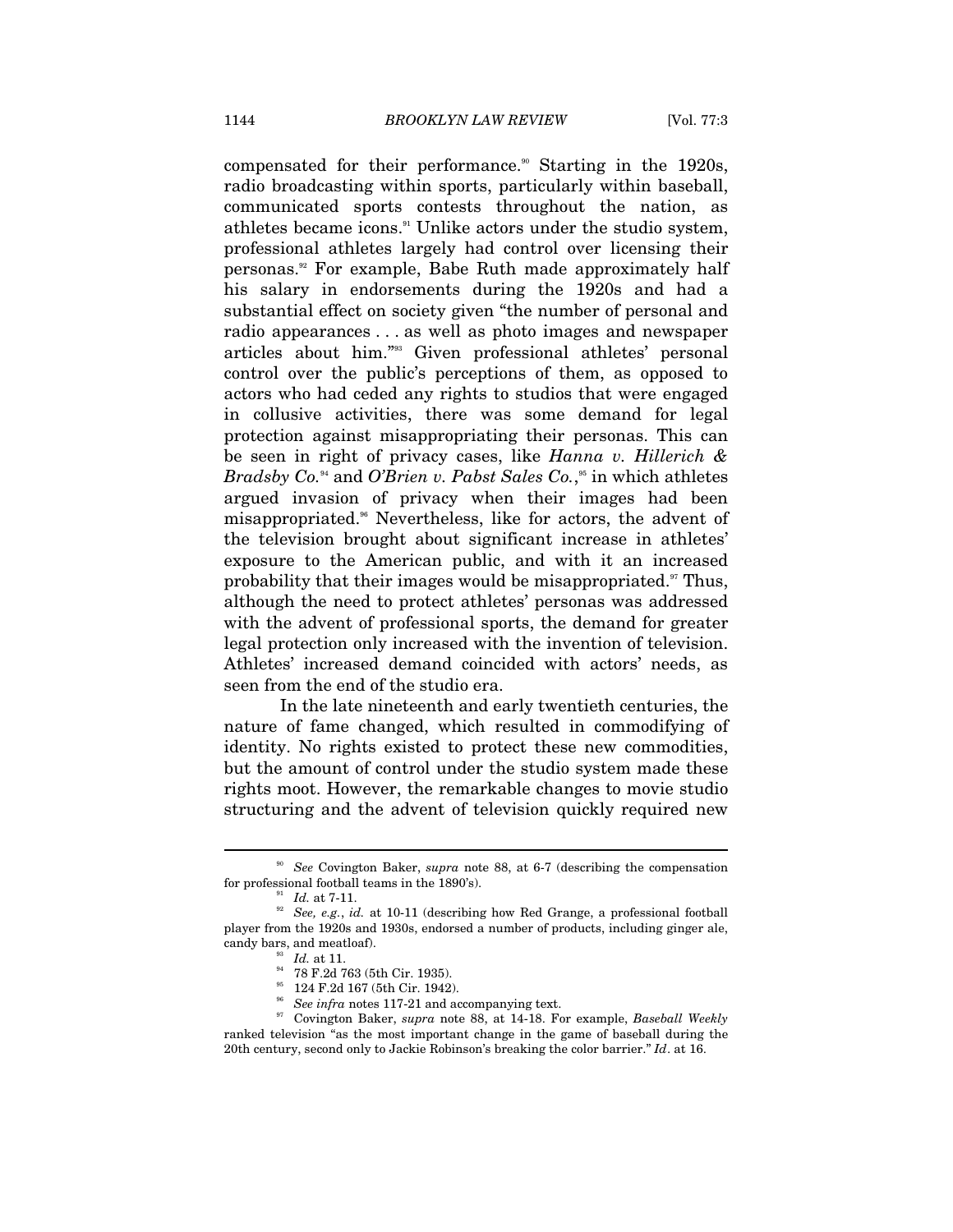rights. Both the right of publicity and patterns of collective bargaining in entertainment derive from a need for more protection of personalities in an age where image was valuable but no longer institutionally controlled.

#### *B. Right of Publicity as a Response*

The right of publicity can be seen as a direct legal response to the commodification of personality and technological change. Doctrinally, the right of publicity has its genesis in the right of privacy.<sup>98</sup> Warren and Brandeis advocated for a new common law right of privacy, which protected the "right to be let alone."99 William Prosser later famously divided privacy into four distinct torts that are generally recognized, $100$  but the only category that is relevant for the purposes of this note is the one that Prosser called "[a]ppropriation, for the defendant's advantage, of the plaintiff's name or likeness."101 The right of privacy for misappropriation vindicates plaintiffs for mental distress, rather than commercial loss, resulting from unwillingly being placed in the public eye. $102$ 

*Roberson v. Rochester Folding Box Co.*103 was the first case to test the right of privacy. The Franklin Mills Company, one of the defendants, placed a picture of Abigail Roberson, the plaintiff, on twenty-five thousand packages of flour without her consent.<sup>104</sup> Roberson claimed that she suffered mental distress<sup>105</sup> and that the advertisement violated her right to privacy.<sup>106</sup> The court refused to recognize a common law right of privacy, but

<sup>98</sup> *See, e.g.*, Dymond, *supra* note 23, at 449; Dogan & Lemley, *supra* note 5, at 1167-68. 99 Warren & Brandeis, *supra* note 23, at 193.

<sup>100</sup> William Prosser, *Privacy*, 48 CALIF. L. REV. 383, 389 (1960) ("The law of privacy comprises four distinct kinds of invasion of four different interests of the plaintiff, which are tied together by the common name, but otherwise have almost nothing in common except that each represents an interference with the right of the plaintiff, in the phrase coined by Judge Cooley, 'to be let alone.'"); 1 MCCARTHY, *supra*  note 1, § 1:19 ("The courts have almost uniformly adopted Prosser's four-part division as the 'gospel' of privacy law. Anyone who refuses to talk in Prosser's language will

meet blank stares of incomprehension.").<br>
<sup>101</sup> Prosser, *supra* note 100, at 389.<br>
<sup>102</sup> 1 MCCARTHY, *supra* note 1, § 1:7.<br>
<sup>103</sup> 64 N.E. 442 (N.Y. 1902).<br>
<sup>104</sup> *Id.* at 442.<br>
<sup>104</sup> *Id.* ("[H]er good name has been att suffering, both in body and mind; that she was made sick, and suffered a severe nervous shock, was confined to her bed, and compelled to employ a physician, because of these facts . . . ."). 106 *Id.* at 443.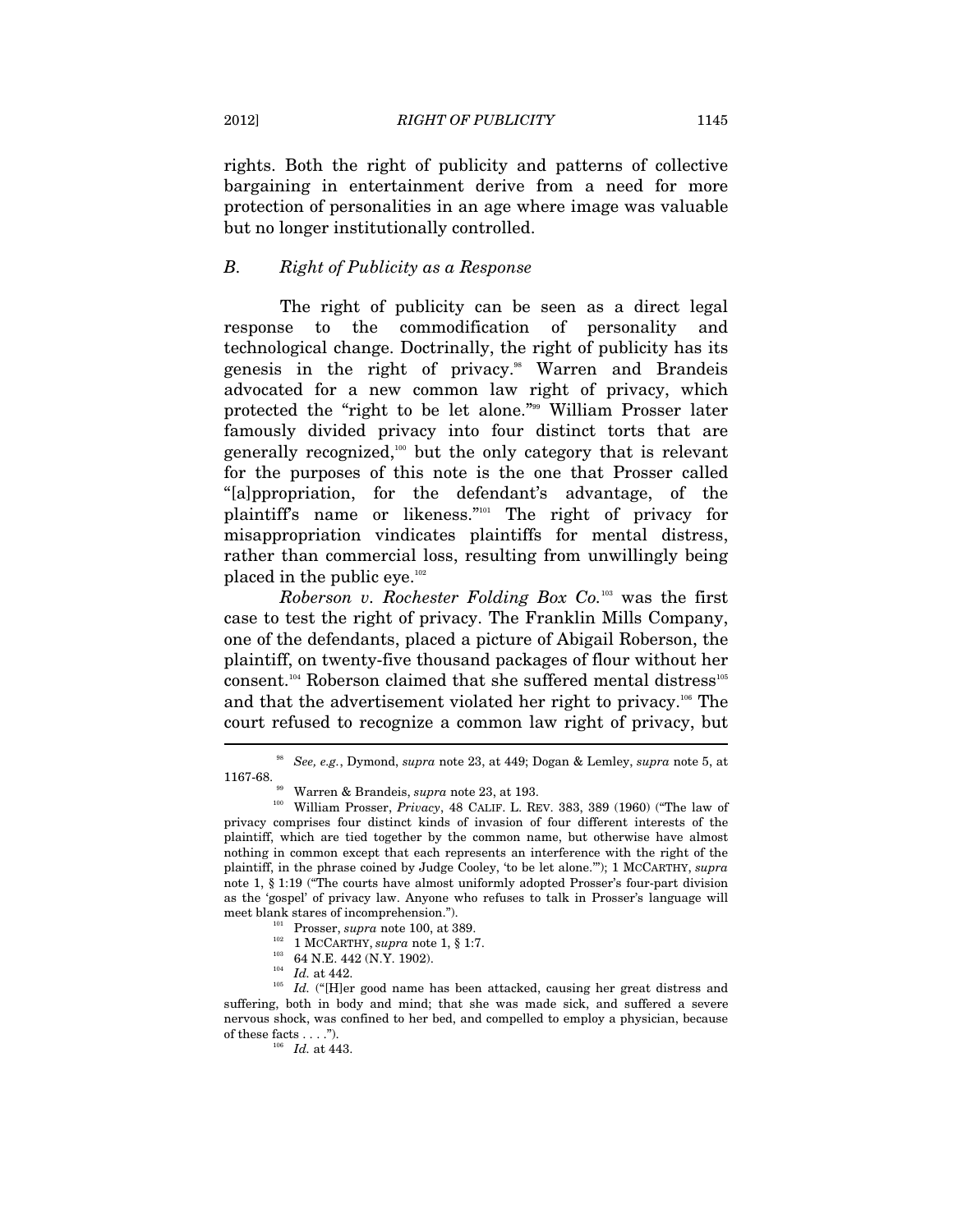suggested that the legislature could enact a statute creating such a right.107 In response to *Roberson*, the New York State legislature passed section 50 of the N.Y. Civil Rights Law, $108$ which proscribes using "name, portrait or picture of any living person without having first obtained the written consent" for advertising or trade purposes.<sup>109</sup>

The Georgia Supreme Court broke with New York's rejection of the common law right of privacy in *Pavesich v. New England Life Ins.* Co.<sup>110</sup> Under facts similar to *Roberson*,<sup>111</sup> the court concluded that there was a common law right of privacy<sup>112</sup> and that "[t]he novelty of the complaint is no objection, when an injury cognizable by law is shown to have been inflicted on the plaintiff."113 *Pavesich* adopts several influential rules of law from Warren and Brandeis's article that affected the development of publicity rights. First, the court recognized that public figures waive their rights of privacy to the extent that the information disclosed is relevant to the public interest.114 The court recited the example that a political candidate loses a certain degree of privacy in his or her private life because private information "may throw light upon his qualifications for the office, or the advisability of imposing upon him the public trust which the office carries."115 Second, the court declared that the right of privacy is a personal right $116$  that is not assignable.

With increasing acceptance of a privacy right for misappropriation, several plaintiffs unsuccessfully attempted to use privacy as a legal protection against misappropriating celebrities' images. In essence, these claims sought damages for harm done to a professional persona rather than any actual mental distress suffered by the plaintiff. First, in *Hanna* 

Id. ("The legislative body could very well interfere and arbitrarily provide that no one should be permitted for his own selfish purpose to use the picture or the name of another for advertising purposes without his consent.").

<sup>&</sup>lt;sup>108</sup> 1 MCCARTHY, *supra* note 1, § 1:16.<br><sup>109</sup> N.Y. CIV. RIGHTS LAW § 51 (McKinney 2011).<br><sup>110</sup> 50 S.E. 68 (Ga. 1905).<br><sup>111</sup> *See id.* at 68-69 (suing for defendant's use of picture in a newspaper advertisement without t

<sup>&</sup>lt;sup>112</sup> Id. at 69. <sup>113</sup> Id. at 69. <sup>113</sup> Id. at 69. <sup>114</sup> Id. at 72 ("The right of privacy, however, like every other right that rests in the individual, may be waived by him, or by any one authorized by him, or by any one whom the law empowers to act in his behalf, provided the effect of his waiver will not be such as to bring before the public those matters of a purely private nature which express law or public policy demands shall be kept private."). 115 *Id.*

<sup>&</sup>lt;sup>116</sup> Id. at 73 ("It therefore follows from what has been said that a violation of the right of privacy is a direct invasion of a legal right of the individual.").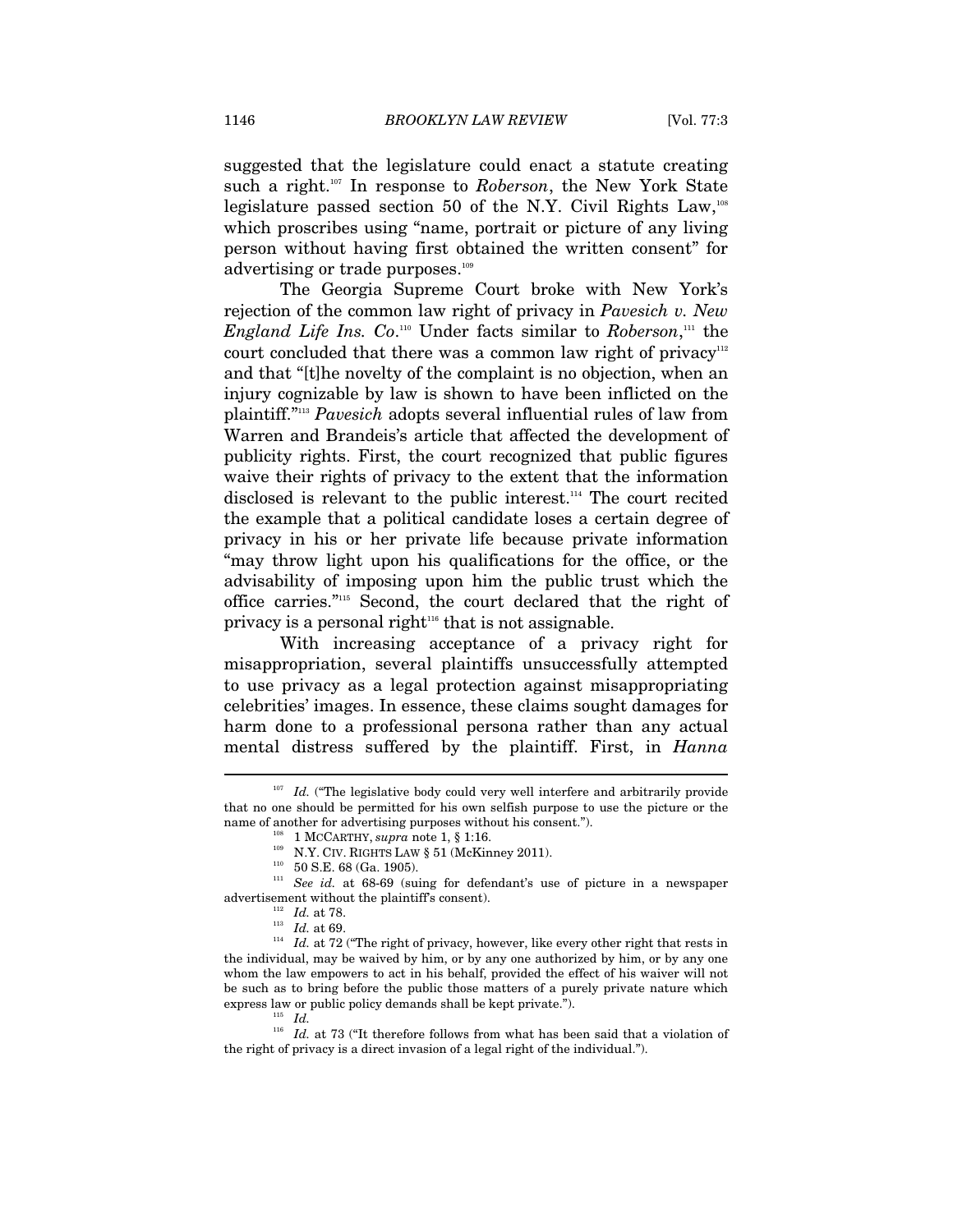*Manufacturing Co. v. Hillerich & Bradsby Co.*, a bat manufacturer that had the exclusive rights to use the names and autographs of famous baseball players sued a competing bat manufacturer for using the same names on its bats.<sup>117</sup> The court held, in part, that the plaintiffs had no right-to-privacy claim because the baseball players' names were not property capable of assignment; $118}$  therefore, the plaintiff gained no property right from the exclusive contract and had no cause of action against the infringers.119 Second, in *O'Brien v. Pabst Sales Co.*, a famous college football player sued a beer manufacturer for placing his picture in their promotional calendar without consent.120 The court held that the right of privacy did not apply because the plaintiff waived his privacy rights regarding his football career as a public figure.121 *Hanna*  and *O'Brien*, respectively, illustrate two major deficiencies in the right of privacy when it comes to protecting publicity rights: (1) public waiver of privacy, as seen in *O'Brien*, and (2) the nonassignability of personality traits, as seen in *Hanna*.

Despite several attempts to transform privacy into a legal protection for celebrities' persona, the legal system recognized a right of publicity only after the immense changes in technology, such as the advent of television and the end of the studio system within the entertain industry.122 In *Haelan*  Laboratories v. Topps Chewing Gum, Inc.,<sup>123</sup> a case with eerily similar facts to *Hanna*, 124 Judge Frank of the Second Circuit was the first to recognize a right to protect commercial value of personality.125 Judge Frank was well aware of the commodification of persona and the significant structural changes within the entertainment industry, as he wrote:

This right might be called a "right of publicity." For it is common knowledge that many prominent persons (especially actors and ballplayers), far from having their feelings bruised through public exposure of their likenesses, would feel sorely deprived if they no longer received

<sup>&</sup>lt;sup>117</sup> Hanna Mfg. Co. v. Hillerich & Bradsby Co., 78 F.2d 763, 764 (5th Cir. 1935).<br><sup>118</sup> *Id.* at 766.<br><sup>119</sup> *Id.* at 766-67.<br><sup>120</sup> O'Brien v. Pabst Sales Co., 124 F.2d 167, 168 (5th Cir. 1942).<br><sup>121</sup> *Id.* at 170.<br><sup>121</sup>

rival gum manufacturer for inducing a baseball player, who had an exclusive contract with the plaintiff, to allow the defendant to use the player's image in advertisements. *Id.* at 867.  $Id$ . at 868.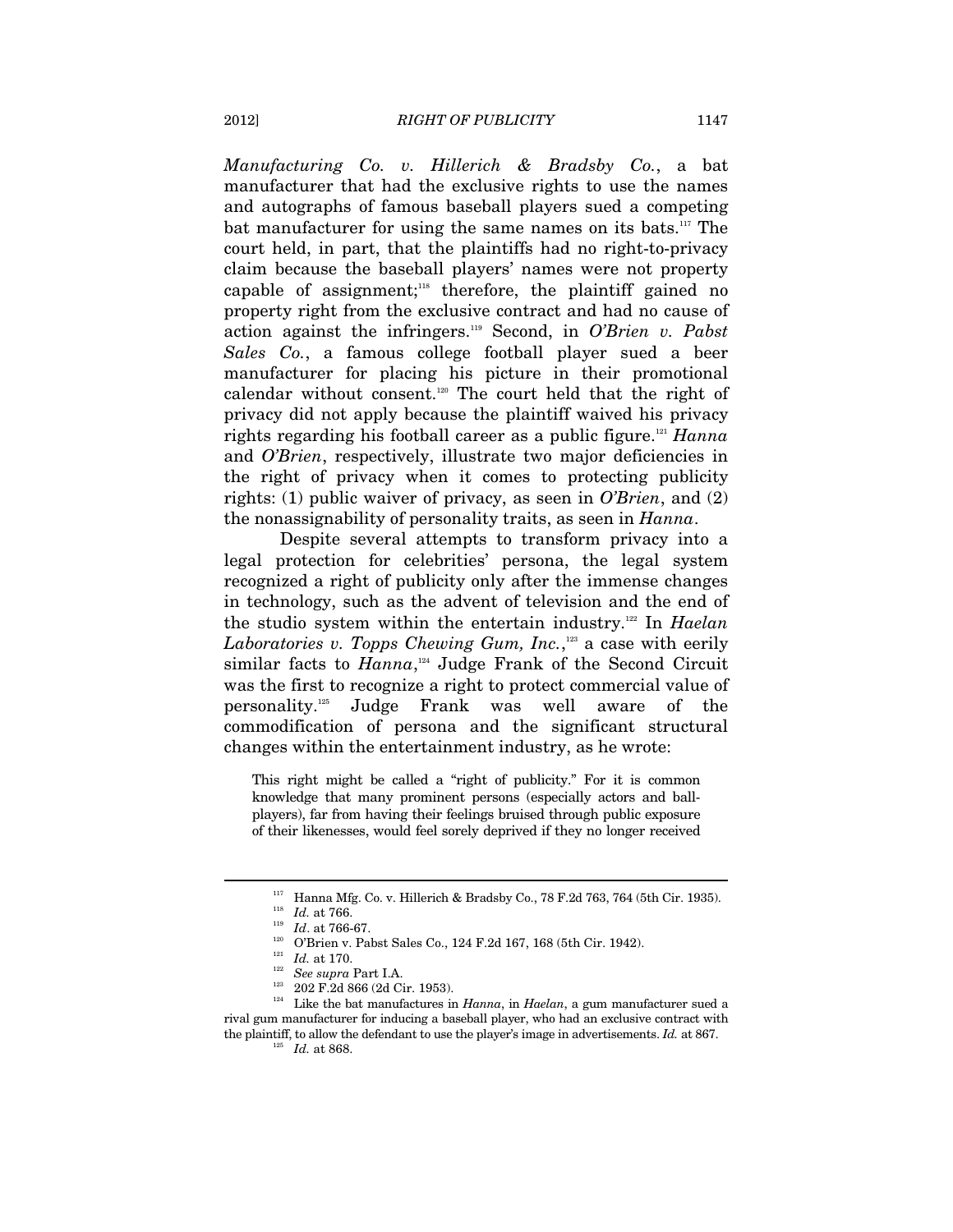money for authorizing advertisements, popularizing their countenances, displayed in newspapers, magazines, busses, trains and subways.<sup>126</sup>

Academics of the era defended the newly created right of publicity and provided a more elaborate justification. In his law review article *The Right of Publicity*,<sup>127</sup> Melville B. Nimmer argued that the right of privacy "is not adequate to meet the demands of the second half of the twentieth century, particularly with respect to the *advertising, motion picture, television, and radio industries*."128 His specific concern for the entertainment industry shows that the right of publicity was supposed to address not only the commodification of persona, but also the significant technological and structural changes in the entertainment industry.

#### *C. Collective Bargaining Agreements as a Response*

The right of publicity was not the exclusive response to the commodification of personality and rapidly improving technology. Entertainment collective bargaining agreements also sought to protect actors from misappropriation of their commercial images. Unions in the entertainment industry existed long before the  $1950s$ .<sup>129</sup> Under the studio system, which provided relatively stable employment,<sup>130</sup> workers formed unions to guarantee standardized wages $131$  and working conditions.<sup>132</sup> The unions' jurisdiction divided along profession. Each position within the industry had its own craft union.<sup>133</sup> For example, the

 $\overline{a}$ 

*Transformation of Industrial Relations in the Motion Picture and Television Industry*,

47 INDUS. & LAB. REL. REV. 663, 666 (1994). 131 *See* DAVID F. PRINDLE, THE POLITICS OF GLAMOUR: IDEOLOGY AND DEMOCRACY IN THE SCREEN ACTORS GUILD 16-25 (1988) (describing how SAG was formed following a significant pay cut in 1933). 132 *See* Orsatti, *supra* note 72 (suggesting that SAG gained better working

conditions for actors under the studio system, but "the studios still basically 'owned' their stars"). 133 *See* Paul & Kleingartner, *supra* note 130, at 666 ("DGA represents all

directors, whether in film or videotape production; WGA has jurisdiction over writers, including most news writers; SAG and the American Federation of Television and Radio Artists (AFTRA) represent all performers except instrumental musicians, who are represented by the American Federation of Musicians . . . .").

<sup>126</sup> *Id.*

<sup>&</sup>lt;sup>127</sup> Melville B. Nimmer, *The Right of Publicity*, 19 LAW & CONTEMP. PROBS. 203 (1954).

<sup>&</sup>lt;sup>128</sup>  $Id$ . (emphasis added). **129** For example, Actors' Equity Association, which represents theater actors, started in the early twentieth century, and was recognized by the American Federation of Labor in 1919. *Historical Overview*, ACTORS' EQUITY ASS'N, http://www.actorsequity.org/ aboutequity/historicaloverview.asp (last visited Jan. 10, 2010). 130 Alan Paul & Archie Kleingartner, *Flexible Production and the*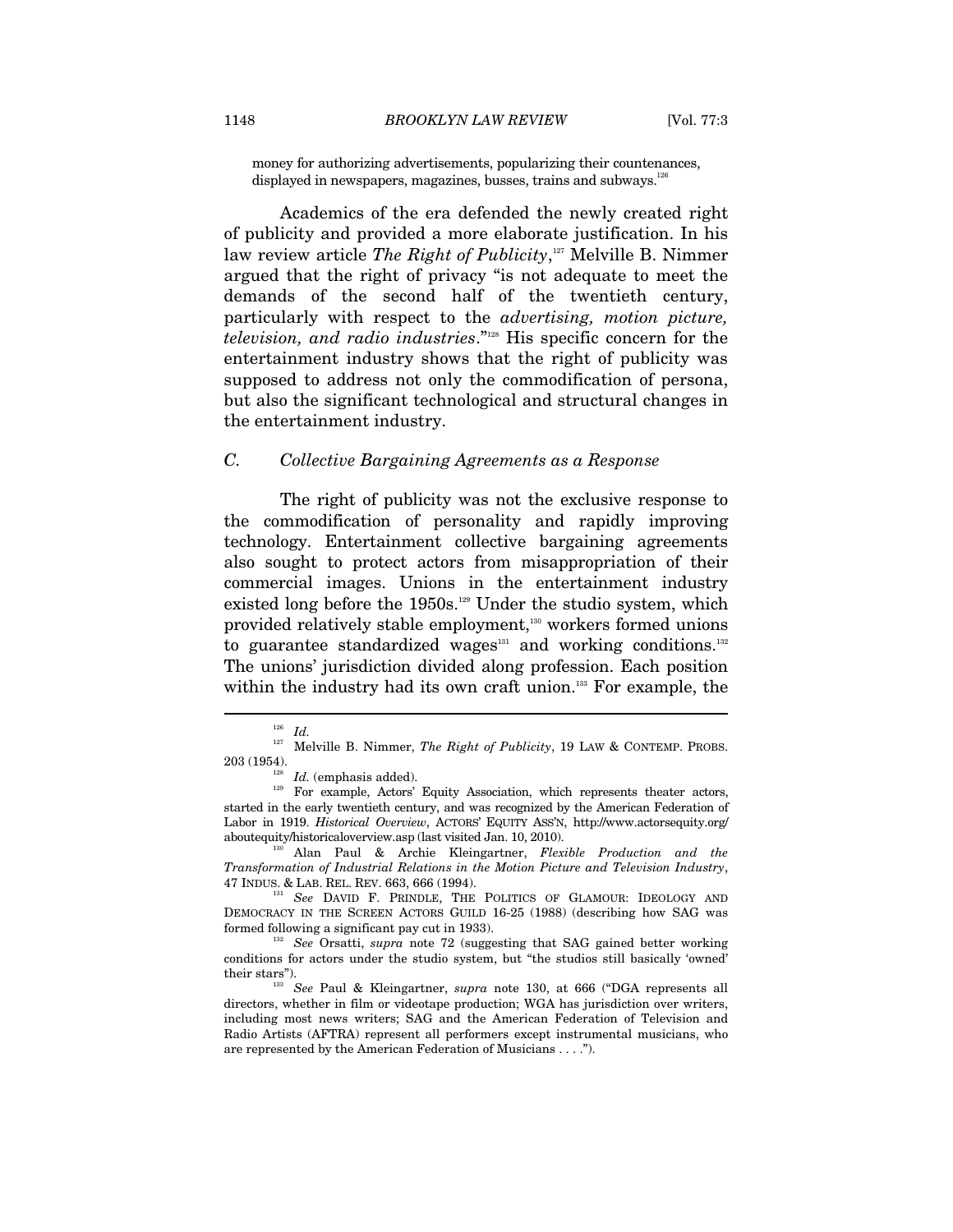American Federation of Radio Artists, the precursor to AFTRA, started as a representative of radio performers,<sup>134</sup> and SAG represented actors in movies and later television.135

After the collapse of the studio system and the advent of new technology, actors faced less demand for their services and massive unemployment.136 Two technological advances at that time were particularly important. First, starting in the early 1940s, radio gained the ability to record and rerun radio shows.137 Second, starting in the 1950s, television began rerunning programming and movies on television.<sup>138</sup> Both of these practices reduced the number of productions while continuing to expose the performers to the public at large, thereby diminishing the value of the actors' personas.

To address these issues, unions compromised. Following the demise of the studio system, performers' unions no longer fought for job security.139 Instead, the unions focused on increasing the wages and working conditions of their rank-andfile members when they actually had work.<sup>140</sup> To do so, the unions negotiated for a three-tier compensation system, $141$  $\overline{a}$ 

the studios and, faced for the first time with uncertain professional futures . . . ."). 137 Matt Jackson, *Residuals*, MUSEUM BROAD. COMM., http://www.museum.tv/

eotvsection.php?entrycode=residuals (last visited Jan. 10, 2012). Residuals payable to unions date as far back as the 1920s for phonograph recording. Paul & Kleingartner, *supra* note 130, at 669. However, scholars generally recognize the 1941 American Federation of Radio Artists' (AFRA) Transcription Code as the first instance of performers receiving residual payments for reuse of radio programming. *Id.*; *see also* Jackson, *supra*. 138 Paul & Kleingartner, *supra* note 130, at 669; *see also* PRINDLE, *supra* note

131, at 82 ("As the 1950s advanced, it became clear to the networks that filmed television was superior to live. For one thing, film could be shown at the same time in each time zone. For another, it could record a performance on one day and be broadcast on another. Moreover, film could be saved and reshown, thus generating revenue many times, whereas once a live performance was over it and its earnings were gone forever."). 139 *See* Chi, *supra* note 83, at 34 (describing how the union became a

mechanism of "monitoring and restricting access to acting work"); *see also* PRINDLE, *supra* note 131, at 11 ("One of the major functions of a union—providing its members with job security—is therefore forbidden.").<br><sup>140</sup> See Chi, *supra* note 83, at 27 ("Together, the above-the-line entertainment

unions, including but not limited to SAG and AEA, estimate that ninety to ninety-five percent of their members are unemployed on any given day. . . . Although the talent unions have *secured higher wages and more humane working conditions for their members*, a union card cannot guarantee employment." (emphasis added)); *see also Mission Statement*, SCREEN ACTORS GUILD, http://www.sag.org/about-us/mission-statement (last visited Feb. 16, 2012) ("The Guild exists to enhance actors' working conditions, compensation and benefits and to be a powerful, unified voice on behalf of artists' rights."). 141 Paul & Kleingartner, *supra* note 130, at 667.

<sup>&</sup>lt;sup>134</sup> History, AM. FED. TELEVISION & RADIO ARTISTS (July 13, 2009), http://www.aftra.org/history.htm. 135 PRINDLE, *supra* note 131, at 3 ("The guild is a labor union composed of

actors who have performed in feature motion pictures, television series, television commercials, and industrial and educational films."). 136 Chi, *supra* note 83, at 33 ("Consequently, many actors were set adrift from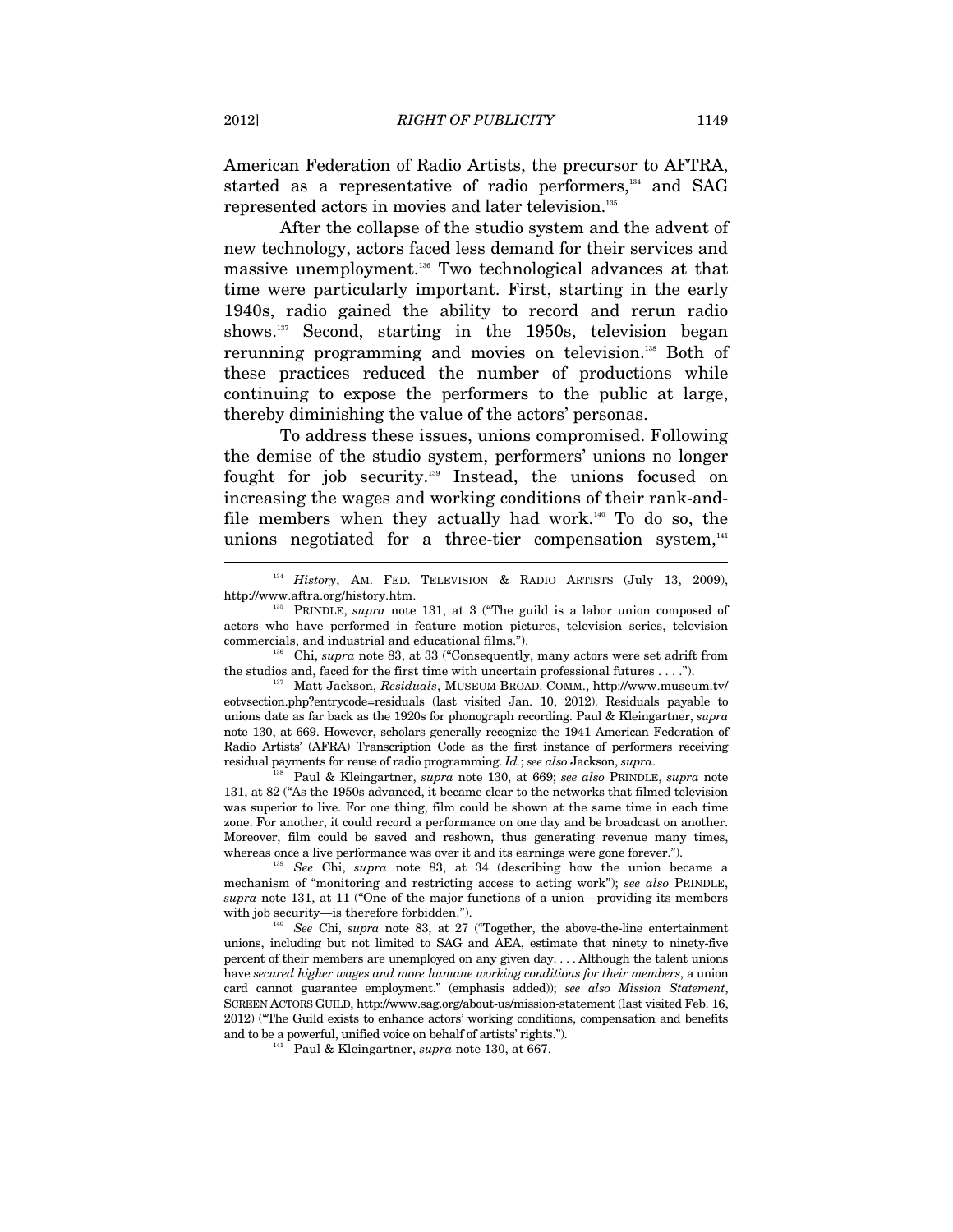which still exists today.<sup>142</sup> First, all actors receive minimum wage rates.143 The minimum wage rates compensate actors for time spent working on a project, $144$  and compensate directors and writers for products delivered.<sup>145</sup> Second, personal servicecontracts provisions within the collective bargaining agreements allow individuals to negotiate outside of the collective bargaining compensation scale, provided that the wages are higher than the contract scale.<sup>146</sup> These allow wellknown or high-quality actors, writers, and directors to demand more for their services.<sup>147</sup> Third, and most importantly, actors receive residual payments. Residual payments are supplemental payments to actors for reuse of "entertainment product in media other than the one for which it was originally created, or for its reuse within the same medium subsequent to the initial exhibition."148

Residual payments first appeared in 1941 when radio introduced recording technology.<sup>149</sup> Prior to this advancement, radio performers presented their program multiple times per day—at least once on the East Coast and once on the West Coast.150 Since the performers were paid per performance, had the American Federation of Artists not secured residual payments, compensation would have been cut in half without supplemental payment for the programming's reuse.<sup>151</sup> Residuals emerged next in television. SAG secured residual payments for its members for rerunning television programs in 1952,152 for repeated use of television commercials in 1953, and for movies reformatted and aired on television in 1960.153 Residuals

<sup>&</sup>lt;sup>142</sup> *See infra Part II.B.2* (describing how the same three-tier compensation system still operates under the current Commercials Contract).

<sup>&</sup>lt;sup>43</sup> Paul & Kleingartner, *supra* note 130, at 667 (detailing how entertainment contracts "contain[] a minimum compensation schedule"). 144 *Id.* (describing how entertainment contracts calculate actors', singers', and

stunt players' minimum rates based on either a day rate, week rate, or a rate for a

specified term).<br><sup>145</sup> *Id*. at 668.<br><sup>147</sup> *Id*. at 669 ("Personal service contracts provide for the exchange of scarce,<br>differentiable, and perishable talent.").

 $d_i^{\text{48}}$  *Id.*; *see also* PRINDLE, *supra* note 131, at 82 (describing how residual payments became a necessity to actors' economic survival after movies could be replayed on television, as "[a]ctors discovered that they were competing with their former selves for jobs, and losing").

former selves for jobs, and losing"). 149 Jackson, *supra* note 137. 150 *Id.* 

 $\overline{1}$ <sup>151</sup> *Id.* 

<sup>152</sup> *Id.*; Orsatti, *supra* note 72. 153 Orsatti, *supra* note 72.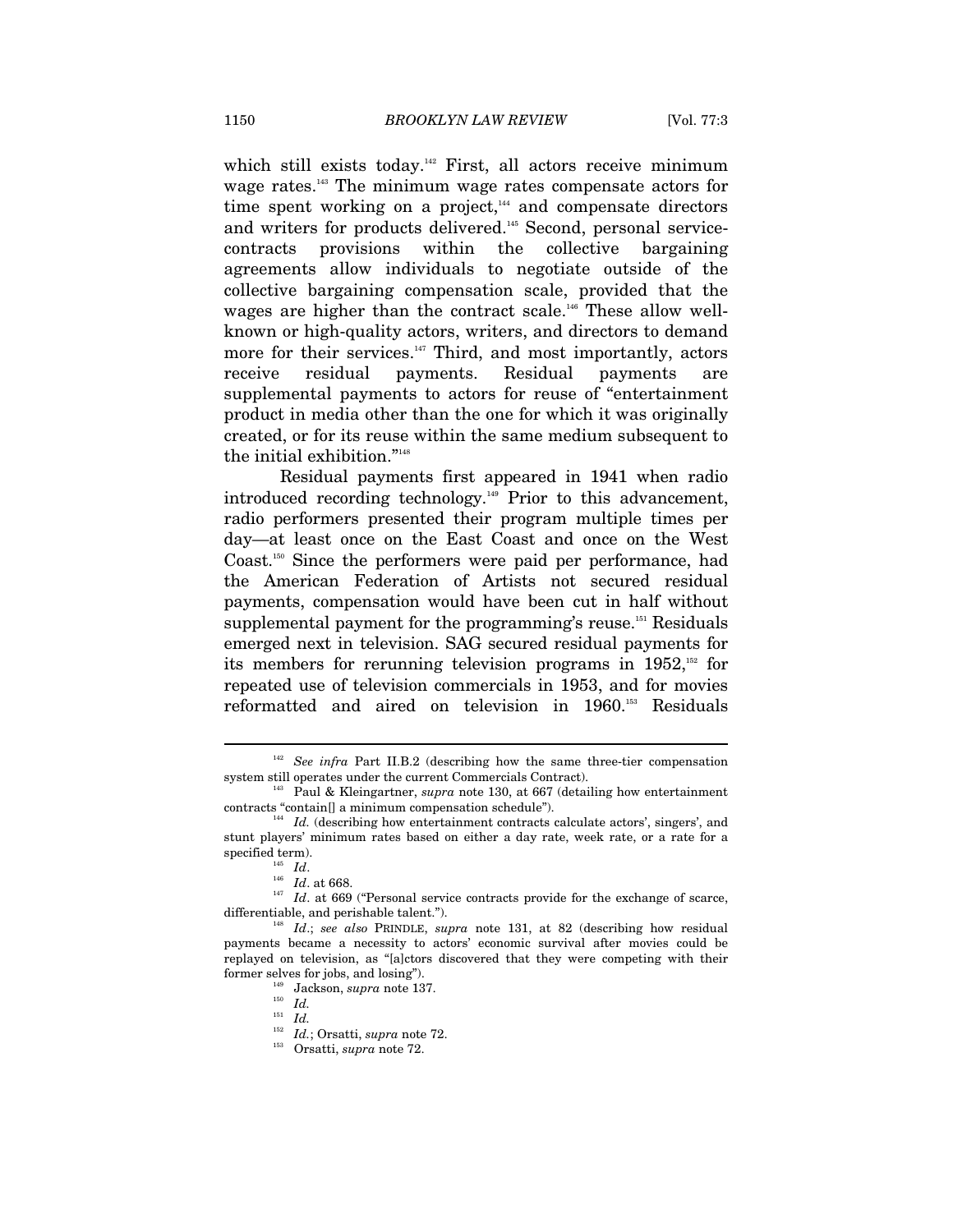expanded to nearly all collective bargaining agreements in the entertainment industry, including writers and directors.<sup>154</sup>

Not all performers that work under entertainment contracts receive residual payments. Under the standard union contracts, only those whose professional personas are *exploited* by reuse are paid residuals. In film, television, and television commercials, only principal actors receive residual payments; extras are entitled only to minimum payments.155 Even writers represented by the Writers' Guild of America (WGA) receive residual payments for screenplays only when they are given screen credit.<sup>156</sup> Given this set of circumstances, the residual payments represent more than a deferral in compensation to offset long periods of unemployment; to fulfill that justification, they would have to extend to everyone in the industry. Instead, residuals compensate workers for dilution of their professionalpersona value by exploiting reuse of contractually bound material. The emergence of residual payments, like the right of publicity, was a reaction to the commodification of identity and advancing technology, but within the contractual relationship rather than the world at large.

# II. HOW THE RIGHT OF PUBLICITY AND COLLECTIVE BARGAINING PROTECT AGAINST MISUSE OF PERSONA

Thus far, this note has established that the right of publicity and patterns in collective bargaining in the entertainment industry arose from the same historical context. In the entertainment industry, the right of publicity and collective bargaining agreements also both operate to protect actors against misappropriation of their personas. This section will draw upon the AFTRA/SAG Television Commercials Contracts with the ANA/AAA (Commercials Contracts) to illustrate how collective bargaining agreements afford these protections.

#### *A. Scope of the Rights*

Both the right of publicity and the Commercials Contracts are limited in scope. However, a brief analysis of

<sup>&</sup>lt;sup>154</sup> See Paul & Kleingartner, *supra* note 130, at 671 (describing how residuals are calculated under various collective bargaining contracts).

Robert W. Gilbert, "*Residual Rights*" Established by Collective Bargaining *in Television and Radio*, 23 LAW & CONTEMP. PROBS. 102, 107 (1958).

<sup>156</sup> *Id.* at 108.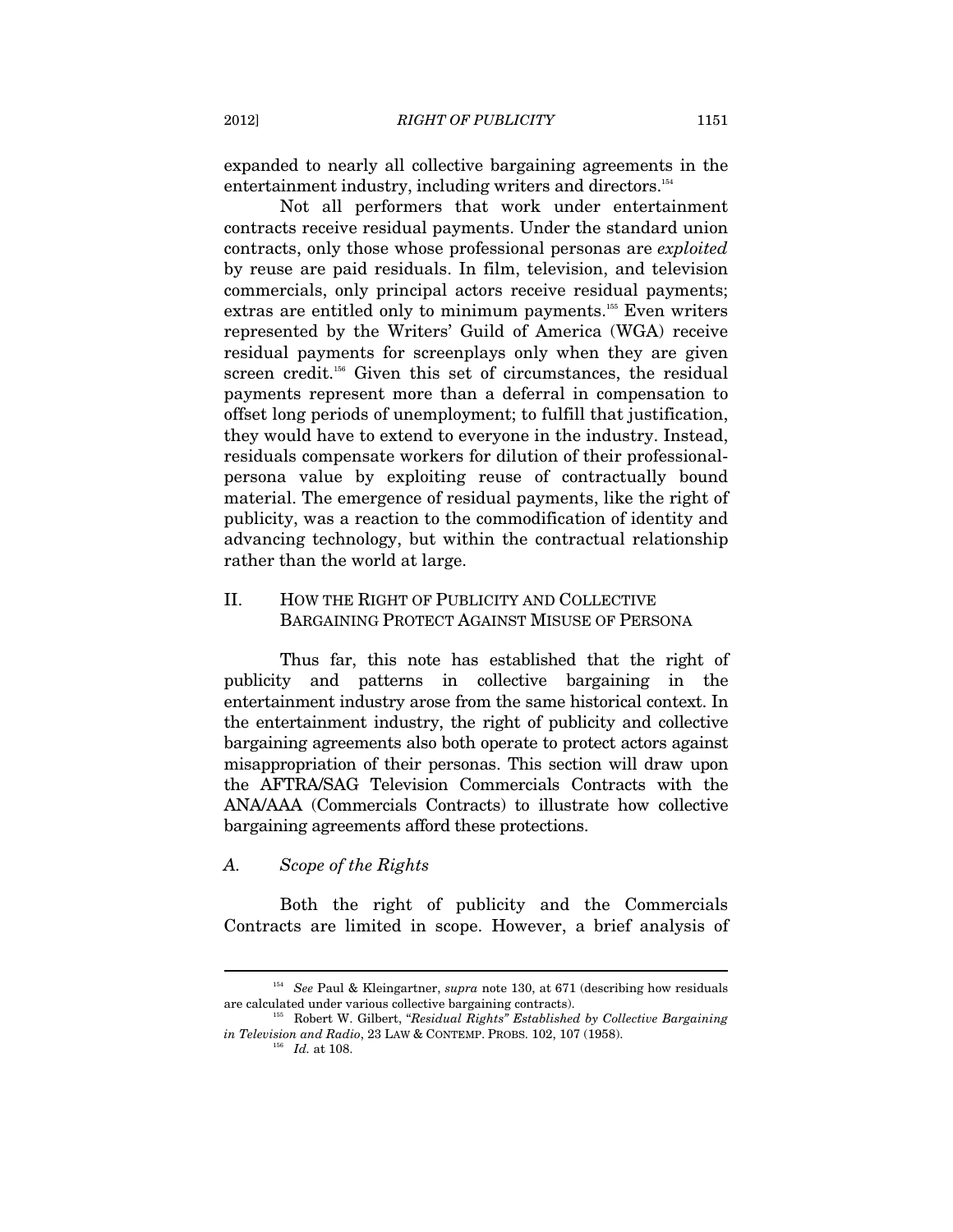where and upon whom they apply will show that both are disproportionately influential on the media industry.

#### 1. The Scope of the Right of Publicity

The right of publicity is a state law doctrine recognized in approximately nineteen states by statute.<sup>157</sup> Twenty-one states recognize a common law right of publicity,<sup>158</sup> eight of which also have a statute.<sup>159</sup> Therefore, thirty-one states have explicitly recognized the right of publicity. The protections afforded under the right of publicity vary from state to state. While the number of states that recognize the right of publicity is limited, the right's effect on media is enormous because the largest and most media-concentrated states accept it. In particular, one writer points to California, New York, and Tennessee as the states "whose economies are impacted the most by the entertainment industry."160

#### 2. Scope of the Commercials Contracts

The Commercials Contracts are collective bargaining agreements between actors' unions and the advertising industry. The Joint Policy Committee for Broadcast Talent Relations (JPC) represents advertising management in negotiations.161 JPC is a multi-employer bargaining unit

<sup>157</sup> *See* 1 MCCARTHY, *supra* note 1, § 6:8 (identifying California, Florida, Illinois, Indiana, Kentucky, Massachusetts, Nebraska, Nevada, New York, Ohio, Oklahoma, Pennsylvania, Rhode Island, Tennessee, Texas, Utah, Virginia, Washington, and Wisconsin as recognizing right of publicity by statute); *see also* Hunt, *supra* note 23, at 1607 n.20 (listing eighteen states, but excluding Pennsylvania which passed its statute after the publication of Hunt's article). 158 *See* 1 MCCARTHY, *supra* note 1, § 6:3 (identifying Alabama, Arizona,

California, Connecticut, Florida, Georgia, Hawaii, Illinois, Kentucky, Michigan, Minnesota, Missouri, New Hampshire, New Jersey, Ohio, Pennsylvania, South Carolina, Texas, Utah, West Virginia, and Wisconsin as recognizing right of publicity

<sup>&</sup>lt;sup>159</sup> See id. § 6:3 nn.7-8 (identifying California, Florida, Illinois, Kentucky, Ohio, Pennsylvania, Texas, and Wisconsin as having both a common law and statutory right). 160 Dymond, *supra* note 23, at 448. 161 *See* Memorandum from Douglas J. Wood, ANA-AAAA Joint Policy Comm. on

Broad. Talent Union Relations, Unions and the Prod. of Commercials for Traditional and Non-Traditional Media 1 (Jan. 28, 2009), *available at* http://www.adlawbyrequest.com/ uploads/file/Why%20be%20an%20Authorizer.pdf ("The JPC is the multi-employer bargaining unit that represents the interests of the advertising industry in negotiations with the various unions that represent performers and musicians who perform commercials . . . . The JPC is comprised of thirty members—fifteen appointed by the Association of National Advertisers and fifteen appointed by the American Association of Advertising Agencies. The ANA also appoints the JPC Lead Negotiator and legal counsel.").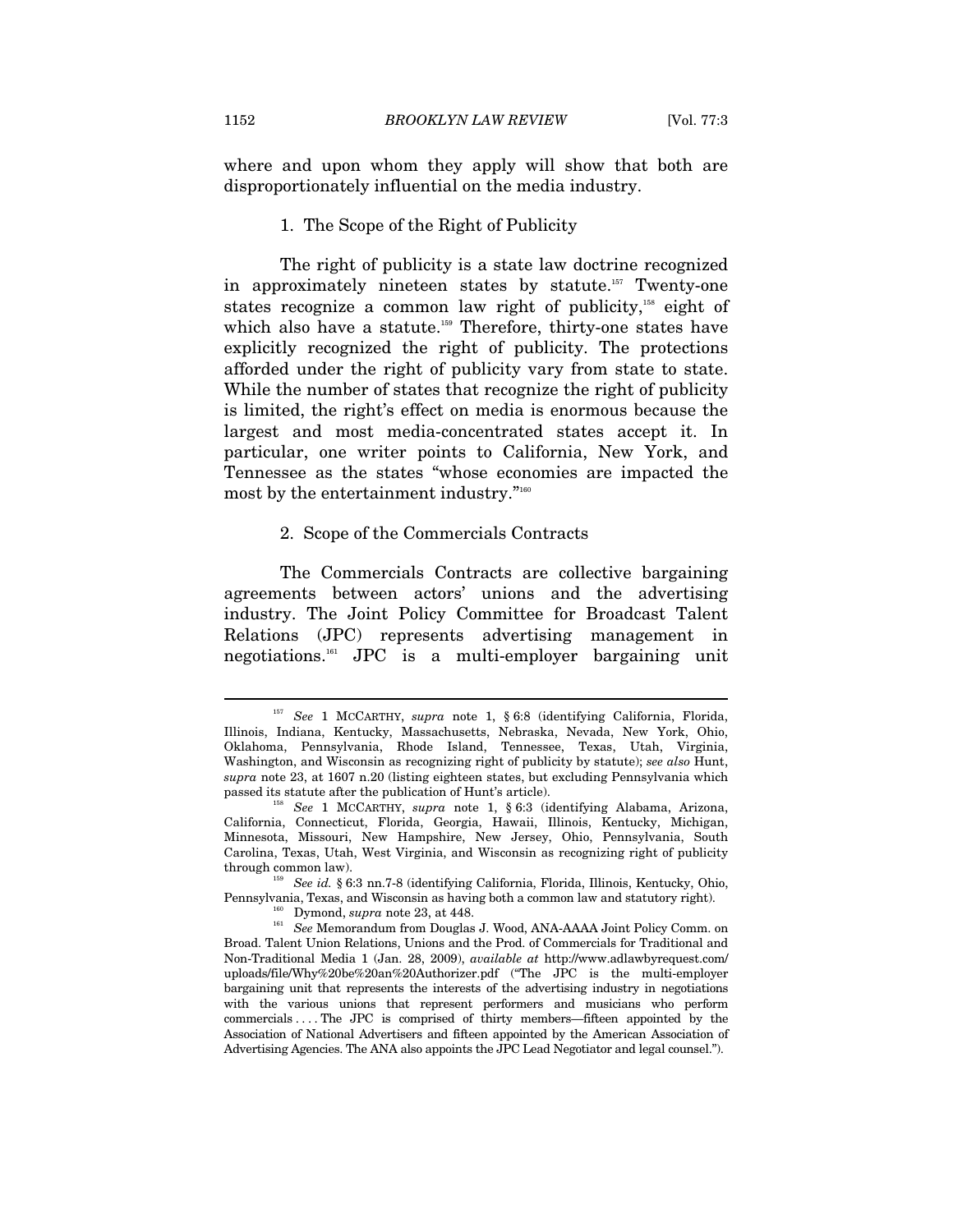comprising the Association of National Advertisers (ANA)162 and the American Association of Advertising Agencies (AAAA).163 JPC negotiates the collective bargaining agreements jointly with the Screen Actors Guild (SAG) and the American Federation of Television and Radio Artists (AFTRA).<sup>164</sup>

The Commercials Contracts deal exclusively with advertisements on television, Internet, radio, and new media, such as video advertisements on cellular phones.<sup>165</sup> The contracts do not bind non-union employers, and do not cover photography for print advertising.<sup>166</sup> Like the right of publicity, the Commercials Contracts are limited in scope but influential on the advertising industry. Advertisers produce 90 percent of television commercials under the Commercials Contracts,167 which totals approximately \$1 billion in compensation to unionized performers.<sup>168</sup>

contract to commercials); *id.* § 4 (defining "commercials" as "short advertising or commercial messages made as *motion pictures*, 3 minutes or less in length, and intended for showing over television" (emphasis added)); AFTRA Commercials Contract, *supra* note 165, §§ 1(B), 4(A) (same).

167 Jack Neff, *Industry Explores New Compensation Model for \$1 Billion in Commercial Talent Fees*, ADVERTISING AGE (May 3, 2010), http://adage.com/article/ news/industry-explores-compensation-model-talent-fees/143638/. 168 Wood, *supra* note 161, at 1.

<sup>&</sup>lt;sup>162</sup> The ANA is a trade organization for companies that advertise. It represents more than four hundred companies and ten thousand brands, which spend more than \$250 billion on advertising and marketing annually. *About the ANA: Leading the Marketing Community*, ASS'N NAT'L ADVERTISERS, http://www.ana.net/about (last visited

<sup>&</sup>lt;sup>33</sup> AAAA is a national trade organization for advertising agencies. Its members produce approximately 80 percent of all advertisements within the United States annually. *Join Us*, AM. ASS'N ADVERTISING AGENCIES, http://www.aaaa.org/

about/Pages/default.aspx (last visited Jan. 11, 2012). <sup>164</sup> See Wood, *supra* 161, at 1. <sup>165</sup> See 2003 Commercials Contract, Screen Actors Guild and the ANA-AAAA Joint Policy Committee on Broadcast Talent Relations §§ 4-5, as amended by Screen Actors Guild 2006-2008 Extension to the Commercials Contract Memorandum of Agreement §§ 2, 6, as amended by Screen Actors Guild 2009 Commercials Memorandum of Agreement §§ 9-10 [hereinafter SAG Commercials Contract]; 2003 AFTRA Television Recorded Commercials Contract, American Federation of Television and Radio Artists, Association of National Advertisers, and American Association of Advertising Agencies Joint Policy Committee on Broadcast Talent Relations § I(1)(B), as amended by American Federation of Television and Radio Artists 2006-2008 Extension to the Television Recorded Commercials Contract Memorandum of Agreement § 5, as amended by American Federation of Television and Radio Artists 2009 Television Recorded Commercials Contract Memorandum of Agreement §§ 9-10 [hereinafter AFTRA Commercials Contract]. All documents related to both SAG's and AFTRA's Commercials Contracts are available at http://www.adlawbyrequest.com/articles/unions/. 166 *See* SAG Commercials Contract, *supra* note 165, § 5 (limiting scope of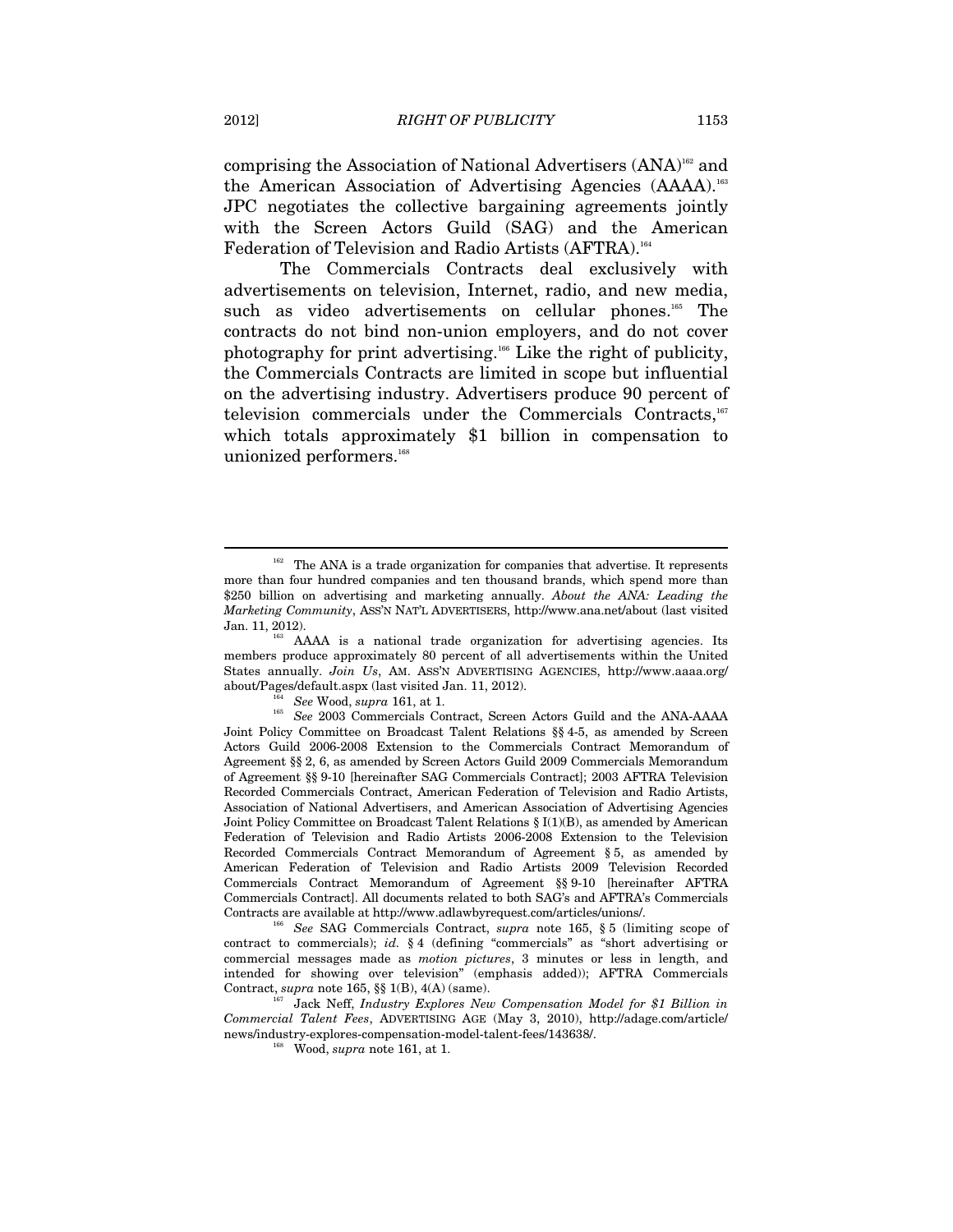### *B. The Nature of the Right*

Both the right of publicity and the Commercials Contracts create a framework for individuals to control their personas within commercials. The significant difference between the two is that the Commercials Contracts protect against misuse by the other party to the agreement, whereas the right of publicity protects against the world at large.

#### 1. The Nature of the Right of Publicity

The right of publicity is "the inherent right of every human being to control the commercial use of his or her identity."169 It protects the plaintiff from unauthorized commercial use that causes damage to the commercial value of his or her persona.<sup>170</sup> The right of publicity treats personality as property that the owner can exclude others from using for commercial gain. $171}$  As a result, unlike the right of privacy, publicity rights are fully assignable.172 Furthermore, many states allow a performer's right of publicity to pass to that performer's heirs.173 Remedies for an infringement of the right of publicity include an injunction against future use, statutory damages, compensatory damages, disgorgement of profits, punitive damages, and attorney's fees.174 Therefore, the right of

<sup>&</sup>lt;sup>169</sup> 1 MCCARTHY, *supra* note 1, § 1:3.<br><sup>170</sup> Zacchini v. Scripps-Howard Broad. Co., 433 U.S. 562, 573 (1977) ("[T]he State's interest in permitting a 'right of publicity' is in protecting the proprietary interest of the individual . . . ."); *see also* 1 MCCARTHY, *supra* note 1, § 3:2 ("Likely damage to commercial value is a hallmark of the right of publicity, distinguishing it from the various types of 'privacy' rights. However, this is not to state that evidence of some quantifiable commercial damage is an essential element of proof of liability for infringement of the right of publicity." (footnote omitted)). 171 *See* RESTATEMENT (THIRD) OF UNFAIR COMPETITION § 46 (1995) ("One who

appropriates the commercial value of a person's identity by using without consent the person's name, likeness, or other indicia of identity for purposes of trade is subject to liability . . . ."); *id.* at cmt. g ("The interest in the commercial value of a person's identity is

in the nature of a property right . . . ."); *see also* 2 MCCARTHY, *supra* note 22, § 10:7.<br><sup>172</sup> RESTATEMENT (THIRD) OF UNFAIR COMPETITION § 46, cmt. g ("[T]he commercial value of a person's identity is . . . freely assignable to others.").<br>
Some states allow estates to enforce the right of publicity for a limited

number of years after death. *See* CAL. CIV. CODE § 3344.1(g) (West Supp. 2012) (granting the estate the right of publicity for up to seventy years after death). Other states grant the estate a right of publicity for a minimum number of years followed by a right in perpetuity, which permits enforcement for as long as the estate continues to exploit the persona commercially. *See* TENN. CODE ANN. § 47-25-1104 (2001) (granting the estate a minimum right for ten years, and a right in perpetuity that extinguishes after two years of disuse). 174 *See* 2 MCCARTHY, *supra* note 22, §§ 11:21-11:38.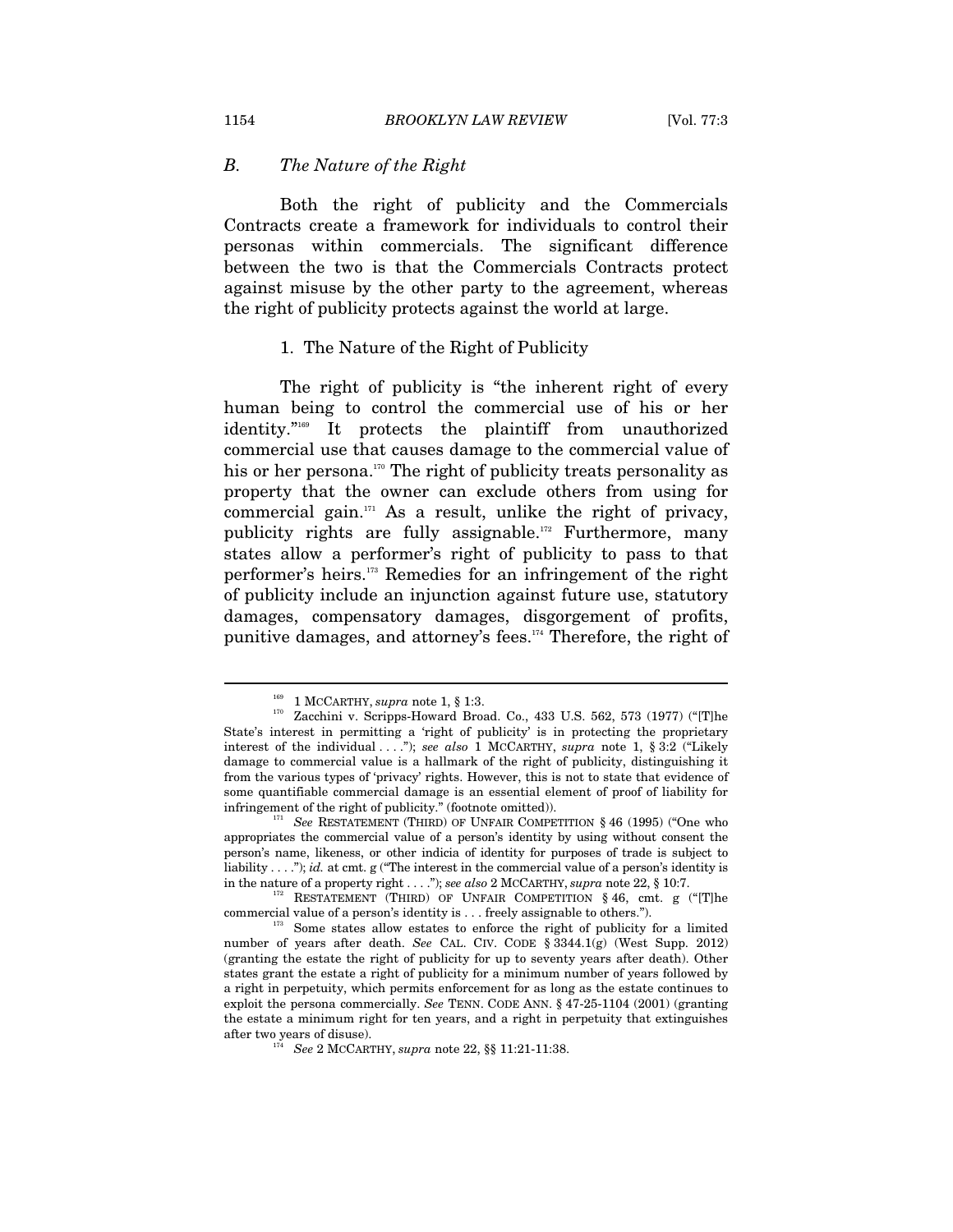publicity is a guarantee of control over the commercial use of one's persona against the world at large.

Since the right of publicity derives from state law, the amount of protection varies from state to state.<sup>175</sup> Nearly every state that recognizes the right protects against at least the unauthorized use of name and likeness.<sup>176</sup> For example, New York, which recognizes only a statutory right and not a common law right, $177$  protects against the unauthorized use of "name, portrait, picture or voice."178 Other states provide for a wider array of uses that may damage the commercial value of persona.179 For instance, California's statutory right protects against "knowingly us[ing] another's name, voice, signature, photograph, and likeness."180 California's common law protects further against additional types of use, including mannerism, characterizations, and performing style.181

Additionally, the right of publicity is limited by the context in which the use takes place. States place particular constraints on the context of the usage within their statutes or common law. These constraints exist to comply with First Amendment free speech, press, and expression, as well as to prevent the doctrine from stifling cultural exchange in society.<sup>182</sup> For example, in New York, in order for unauthorized use to be an infringement, it has to be either for advertising or trade purposes.183 Courts broadly interpret advertising purposes to include usage in solicitation to buy products or services. $184$ Trade purposes are uses that draw attention to the defendant's business, but do not directly solicit.<sup>185</sup> Furthermore, New York

<sup>&</sup>lt;sup>175</sup> See 1 MCCARTHY, *supra* note 1, § 6:8.<br><sup>176</sup> See, e.g., *id.* (listing that every statutorily recognized right of publicity protects against the unauthorized use of name and likeness).  $177$  Stephano v. News Grp. Publ'ns, Inc., 474 N.E.2d. 580, 584 (N.Y. 1985)

<sup>(</sup>ruling that the right of privacy is statutory, and there is no common law cause of

action in New York). 178 Dymond, *supra* 23, at 447. 179 See, e.g., White v. Samsung Elecs. Am., Inc. 971 F.2d 1395, 1399 (9th Cir. 1991) (holding under California law that a robot in a commercial that was made to resemble Vanna White infringed on her common law right of publicity); Motschenbacher v. Reynolds Tobacco Co., 498 F.2d 821, 825-27 (9th Cir. 1974) (holding under California law that using a car that looked similar to the plaintiff's racing car infringed on his right of publicity).<br><sup>180</sup> CAL. CIV. CODE § 3344(a) (West 1997).<br><sup>181</sup> Dymond, *supra* note 23, at 464-65.<br><sup>182</sup> *See* Hunt, *supra* note 23, at 1629-39 (discussing restrictions on media and

<sup>%</sup> commercial speech).  $1\atop{184}$  1 MCCARTHY,  $supra$  note 1, § 6:86.  $Id.$ 

<sup>185</sup> *Id.*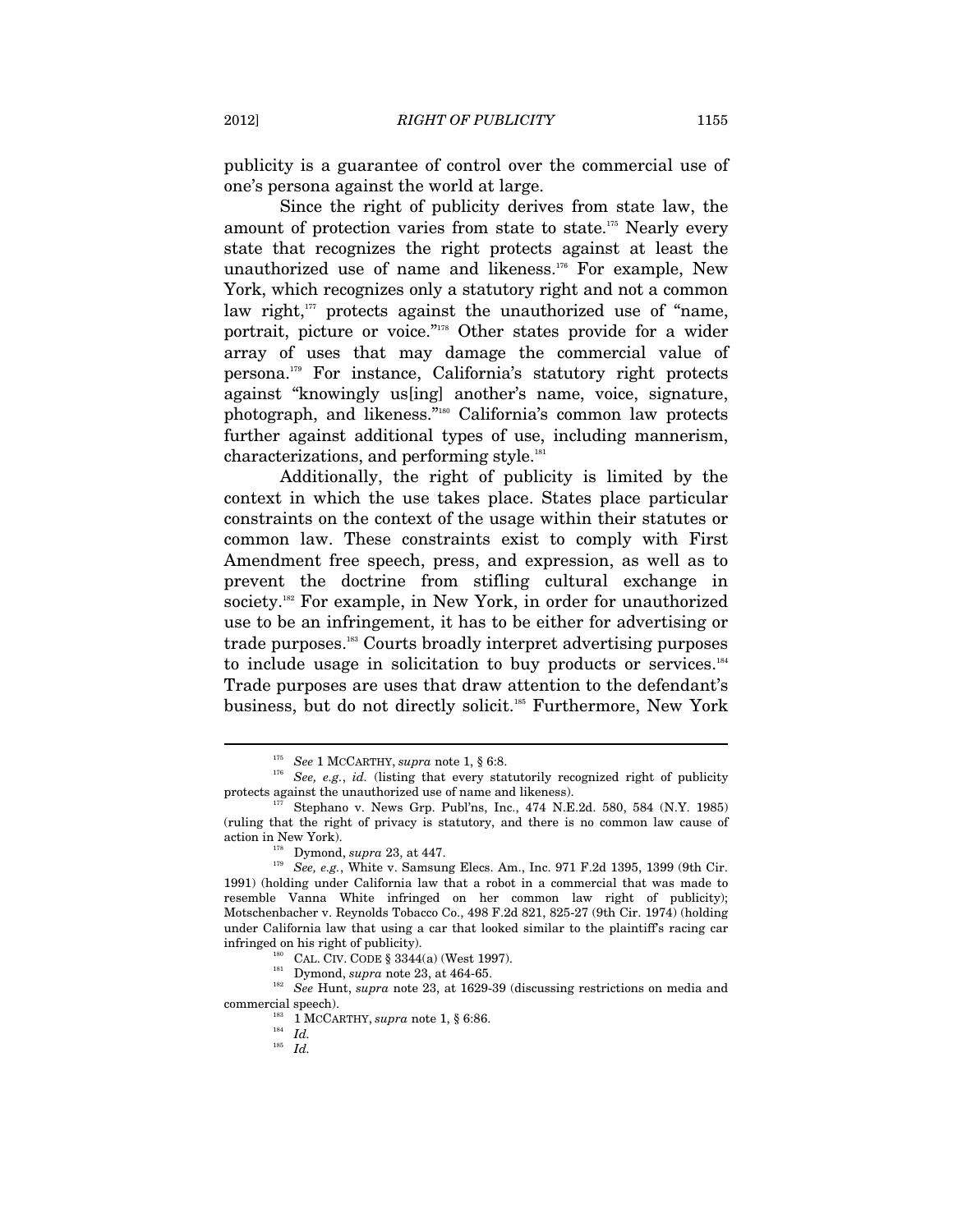exempts certain uses without the subject's consent, including use within the news,<sup>186</sup> and incidental uses.<sup>187</sup>

### 2. The Nature of Persona Rights Under the Commercials Contracts

Like the right of publicity, the Commercials Contracts allow principal performers control over the use of their persona, but within the confines of a contractual relationship. A number of specific contractual provisions demonstrate the nature and limit of this control.

First, and most importantly, the compensation structure protects performers from damage to the commercial value of their personas by placing a supplemental price on use of the commercial. All performers are entitled to session fees of varying amounts depending on their role within the production.<sup>188</sup> Session fees represent the minimum compensation within the three-tier structure implemented by the union.<sup>189</sup> Principal performers, as opposed to extras,190 are central to the purpose of the commercial; their personas are used and identifiable within the commercial.191 As a result, the Contract gives additional compensation to principal performers in the form of holding fees and residual compensation.

<sup>&</sup>lt;sup>186</sup> Id. § 6:93 ("[T]here is no doubt that there is no statutory liability for distribution and syndication of a general interest television news program which shows a film of the plaintiff as part of a newsworthy report."). The First Amendment places additional limits on the right of publicity. *See supra* note 22. However, New York's statutory scheme prohibits newsworthy uses in advertising material. *See* 1 MCCARTHY, *supra* note 1, § 6:89 ("The fact that newsworthy information also appears in a context that clearly advertises a product or service does not immunize what would otherwise be a violation of the statutory right."). 187 *Id.* § 6:90 ("New York recognizes an 'incidental use' exception from

statutory liability for insignificant or fleeting usages of persona that have no real commercial significance."). 188 *See* SAG Commercials Contract, *supra* note 165, § 20 ("Producer shall pay

*principal performers* the following rates per 8-hour day which shall also constitute payment for the first commercial made for one designated advertiser . . . ." (emphasis added)); AFTRA Commercials Contract, *supra* note 165, § 20 (same); SAG Commercials Contract, *supra* note 165, sch. D, § 6 (detailing minimum rates for extras); AFTRA Commercials Contract, *supra* note 165, sch. C, § 2 (same). 189 *See supra* note 143-45 and accompanying text. 190 *See infra* Part IV.B (discussing the distinction between principal

performers and extras, and how that distinction relates to the incidental use doctrine within the right of publicity).<br><sup>191</sup> SAG Commercials Contract, *supra* note 165, § 6 (listing the types of uses

that constitute principal performers, including speaking lines or silent appearance of a face that can be identified with a product); AFTRA Commercials Contract, *supra* note 165, § 6 (same).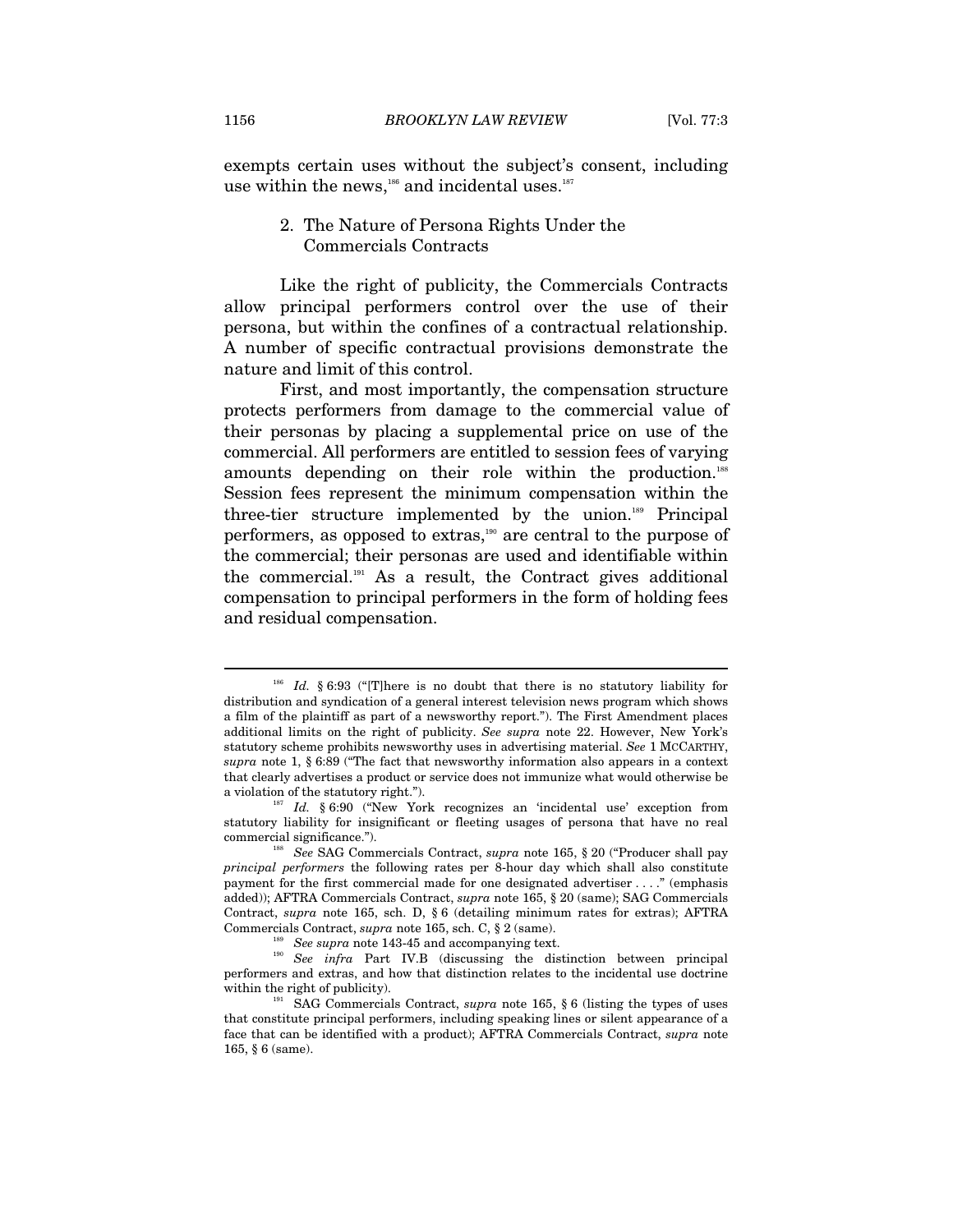Holding fees are payments from the advertiser to the principal performer for each thirteen-week cycle that the advertisement airs.192 The session fee constitutes the holding fee for the first thirteen-week cycle,<sup>193</sup> but subsequent cycles require payment of a holding fee equal to the original session fee.194 An advertiser's failure to pay holding fees voids its right to use the commercial.<sup>195</sup> Ultimately, holding fees place a price on airing commercials over an extended period, and compensate actors for damage done to their commercial value when advertisements are aired over a long period of time.

Traditionally, residual payments paid performers for each reuse of the commercial within the thirteen-week cycle.<sup>196</sup> But under the contract, which is the product of over fifty years of negotiation,197 the exact calculation for residuals varies depending on the television channel and the geographic reach of the commercial broadcast. For example, Class A commercials, which run on traditional networks like NBC and air in sufficient locations, receive payments every time the commercial airs.198 Cable commercials, on the other hand, compensate principal performers with residual payments for only the first two thousand airings.199 To fix anomalies, the advertising industry has proposed calculating residuals across all television programming based on gross rating points (GRP)

<sup>&</sup>lt;sup>192</sup> SAG Commercials Contract, *supra* note 165, § 31; AFTRA Commercials Contract, *supra* note 165, § 31.

<sup>&</sup>lt;sup>193</sup> SAG Commercials Contract, *supra* note 165, § 31(c) ("The session fee shall be deemed the holding fee payable for the first fixed cycle."); AFTRA Commercials Contract, *supra* note 165,  $\S 31(c)$  (same).

SAG Commercials Contract, *supra* note 165, § 31(b) ("[U]pon the commencement of each consecutive fixed cycle thereafter throughout the maximum permissible period of use or any extension thereof, a principal performer shall be paid a separate fee, herein called the holding fee, in an amount equal to a session fee  $\dots$ ."); AFTRA Commercials Contract, *supra* note 165, § 31(b) (same). 195 SAG Commercials Contract, *supra* note 165, § 31(e) ("If Producer fails to

pay the holding fee on or before the date on which it is due . . . all further right of Producer to use the commercial shall cease and terminate, and the principal performer shall thereupon be automatically released from all contractual obligations with respect

to the commercial."); AFTRA Commercials Contract, *supra* note 165, § 31(e) (same). Susan Shelley, The Screen Actors Guild and the Commercials Strike of 1978-79 (1979) (research paper), *available at* http://www.extremeink.com/strike.htm (last visited Jan. 13, 2012) ("Actors, in other words, would receive continuing payments as long as their work was being used to generate revenue for an advertiser."). 197 Neff, *supra* note 167 ("The current system is based on a model first

developed in the 1950s . . . ."); *see also* Shelley, *supra* note 196 (describing that the general terms of the SAG Commercials Contract date back to the 1950's). 198 SAG Commercials Contract, *supra* note 165, § 34(a)-(b); AFTRA

Commercials Contract, *supra* note 165, § 34(a)-(b). 199 SAG Commercials Contract, *supra* note 165, § 35(c); AFTRA Commercials

Contract, *supra* note 165, § 35(c).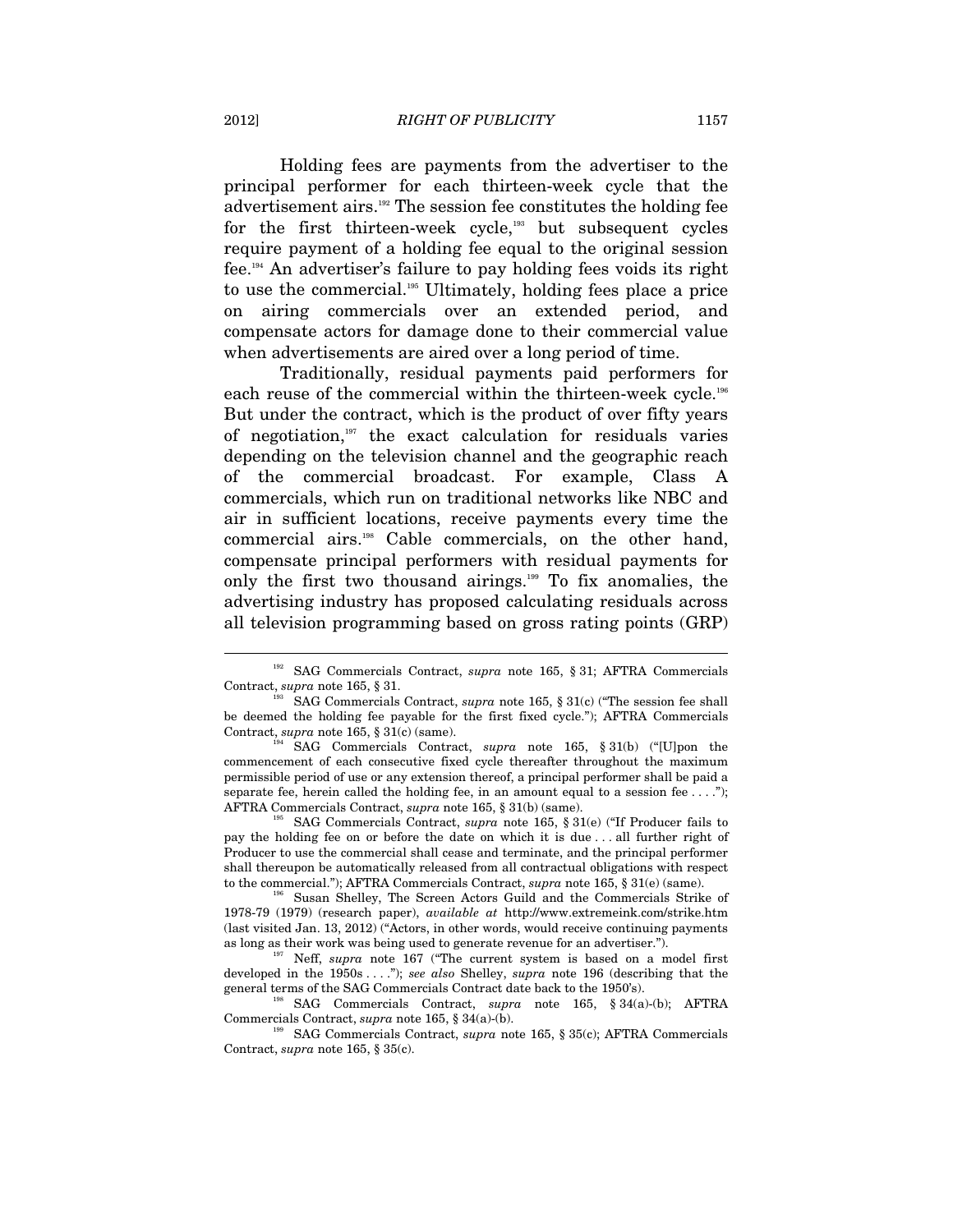rather than a pay-per-use standard.<sup>200</sup> In effect, advertisers would pay residuals based on the number of viewers that saw the commercial rather than the number of times the commercial aired.201 Additionally, similar to states that allow a descendible right of publicity, the heirs of principal performers are entitled to residuals postmortem.202 In this sense, the residuals are analogous to a property right rather than a typical contractual right.

Regardless of how the contract calculates residuals, they represent more than mere supplemental compensation. Legally, despite several attempts to treat residuals as a form of property, $203$  the law treats them as supplemental compensation. $204$ Indeed, residuals account for the largest proportion of compensation under the Commercials Contracts.205 Performers often survive long periods of unemployment through residuals, as they are deferred compensation.<sup>206</sup> Economically, however, residuals play a larger role than typical deferred compensation. Residual payments protect principal performers against overexposure by placing a price on the advertiser for every use of

<sup>200</sup> *See* Neff, *supra* note 167 ("There can be anomalies in cable buys where the media costs less than the talent . . . . We hope to switch to the same GRPs and ROI measurement we use for other media and 99% of the dollars spent, so the tail will no longer be wagging the dog." (quoting Douglas Wood)). During the 2009 negotiations, the parties agreed to retain a consulting firm to assess the feasibility of the proposal, and to start the 2012 negotiations early to devote time to consider the proposal. SAG Commercials Contract, *supra* note 165, § 21(a).<br><sup>201</sup> See BOOZ ALLEN HAMILTON, TALENT COMPENSATION FINAL STEERING

COMMITTEE MEETING 24 (2007), *available at* http://www.adlawbyrequest.com/uploads/ file/Talent%20Compensation%20Final%20Update\_12192007\_main%20document.pdf. 202 *Estates*, SCREEN ACTORS GUILD, http://www.sag.org/content/estates (last

visited Jan. 13, 2012) ("As you may know, residual payments are made in perpetuity (as long as a project is being exhibited somewhere in the world). Residuals are considered property (similar to a piece of artwork) and can be passed through a last will and testament and/or a living trust.").<br><sup>203</sup> See, e.g., Gilbert, *supra* note 155, at 112 n.15 ("§ XXVII of the 1955 Filmed

Commercials contract, which provides that 'The right of a player to compensation for the use and re-use of a commercial shall be a vested *property right* and shall not be affected by the expiration of this contract or by any act on the part of the

Producer.'"(emphasis added)). 204 *See id.* at 104 ("From a legal standpoint, the importance of recognizing that these residuals are a type of wage payment cannot be stressed too greatly."); Paul & Kleingartner, *supra* note 130, at 672 ("In the 1950's, residuals were seen purely as a mechanism to compensate workers for lost work and over-exposure."). 205 *See* REPORT ON THE PROGRESS OF COMMERCIALS MONITORING DURING THE

TERM OF THE SAG/AFTRA 2000 COMMERCIALS CONTRACT 2 (2003), *available at*  http://www.sag.org/files/sag/documents/Report%20on%20Progress%20-%20Comm% 20Monitoring\_0.pdf (citing that residuals comprised of 66 percent of actors' payments

under the 1998-2002 SAG Commercials Contract). 206 *See* Paul & Kleingartner, *supra* note 130, at 672 ("[Residuals] cushion the impact of unemployment, especially among the neophytes who suffer long periods of unemployment . . . .").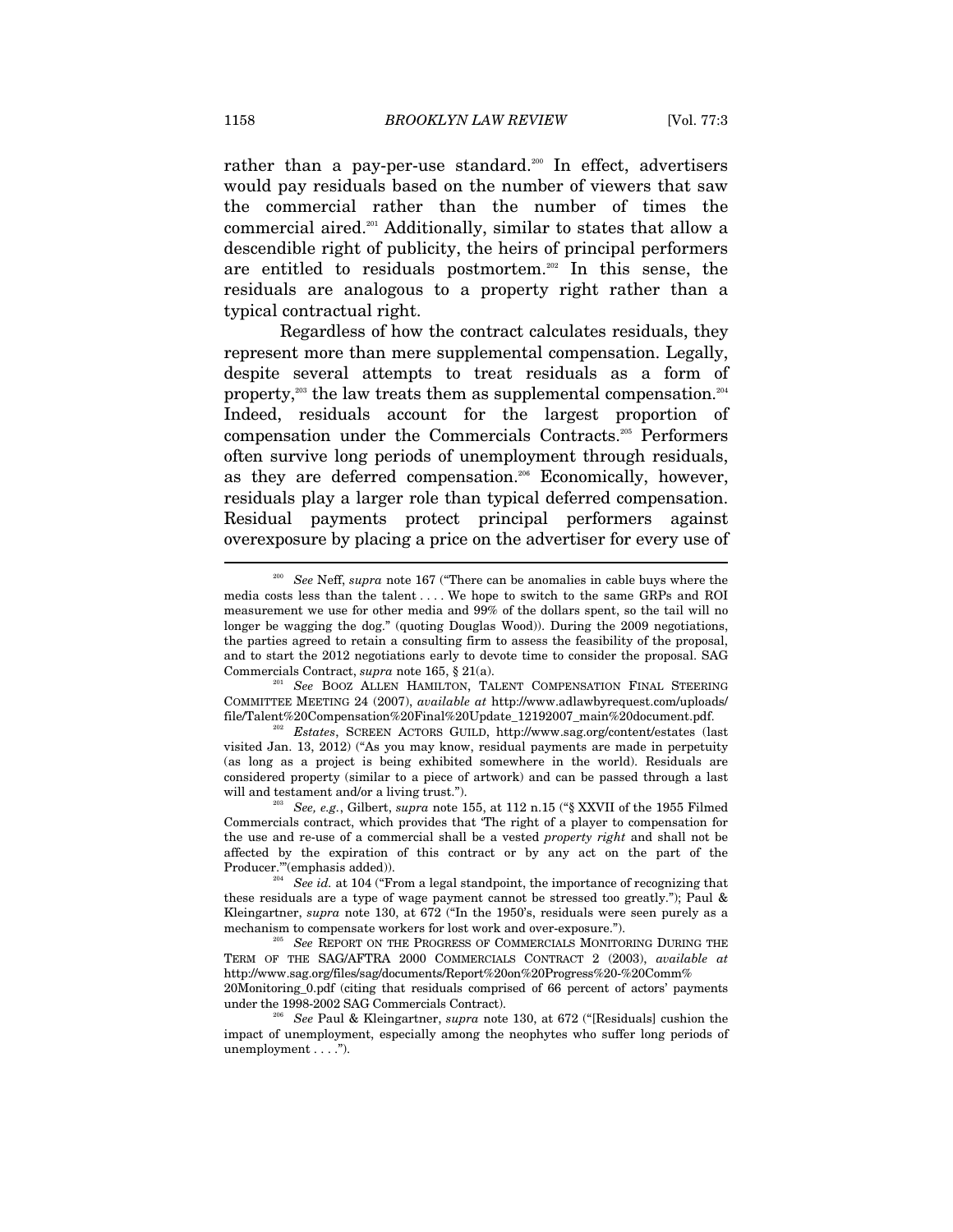the commercial.207 Paul and Kleingartner explain, "Residuals reconcile that divergence of interests by specifying cash compensation for the presumed devaluation of future work via present-day overexposure."208 Additionally, expanding residuals into new media forms maintains an adequate level of compensation when new technology reduces the demand for performers' services.209 Therefore, like the right of publicity, residuals provide compensation to actors for damage done to their commercial personas.

The Commercials Contracts provide principal performers with other means of control beyond compensation. The Contracts limit producers' power to use principal performers' work to only agreed-upon commercials.210 If a producer uses a performer's work in another commercial, the performer is entitled to liquidated damages equal to three session payments and usage fees, as well as residual fees that would be due had the performer consented to the use.<sup>211</sup> Additionally, a performer has the option to arbitrate with or

<sup>&</sup>lt;sup>207</sup> Section 1(a) of the SAG Commercials Contract states that principal performers receive residual compensation because:

<sup>[</sup>A] principal performer rendering services in a commercial performs, to a great extent, the duties of a demonstrator or salesperson of a particular product or service and as such, tends to be identified with that particular product or service . . . . [T]his identification increases proportionately with the continued telecasting of a commercial . . . . [A]dvertisers and their agencies seldom approve the employment of a principal performer who has become identified with another product or service, especially if the product or service is competitive. These conditions and practices tend to reduce opportunities for further employment in this field.

<sup>&</sup>lt;sup>208</sup> Paul & Kleingartner, *supra* note 130, at 672.<br><sup>209</sup> Id. at 671 ("The single most important factor in the growth of residual compensation has been the expansion of residual obligations to new entertainment markets."). 210 SAG Commercials Contract, *supra* note 165, § 17(a)-(b) ("The rights

granted to Producer in commercials shall be limited to the right to use, distribute, reproduce and/or exhibit such commercials over television . . . . Producer agrees that no part of the photography or sound track of a principal performer made for a commercial shall be used other than in commercials as provided hereunder without separately bargaining with the principal performer and reaching an agreement regarding such use."); AFTRA Commercials Contract, *supra* note 165, § 17(a)-(b) (same). But the contracts provide exceptions that producers can use the "name and likeness of the principal performer and his/her acts, poses and appearances . . . for the purpose of publicizing the business of the Producer." SAG Commercials Contract, *supra* note 165, § 17(a); AFTRA Commercials Contract, *supra* note 165, § 17(a). This exception allows the advertising agencies, photographers and directors to show the content of their work to prospective clients without violating the contract. 211 SAG Commercials Contract, *supra* note 165, § 17(b); AFTRA Commercials

Contract, *supra* note 165, § 17(b).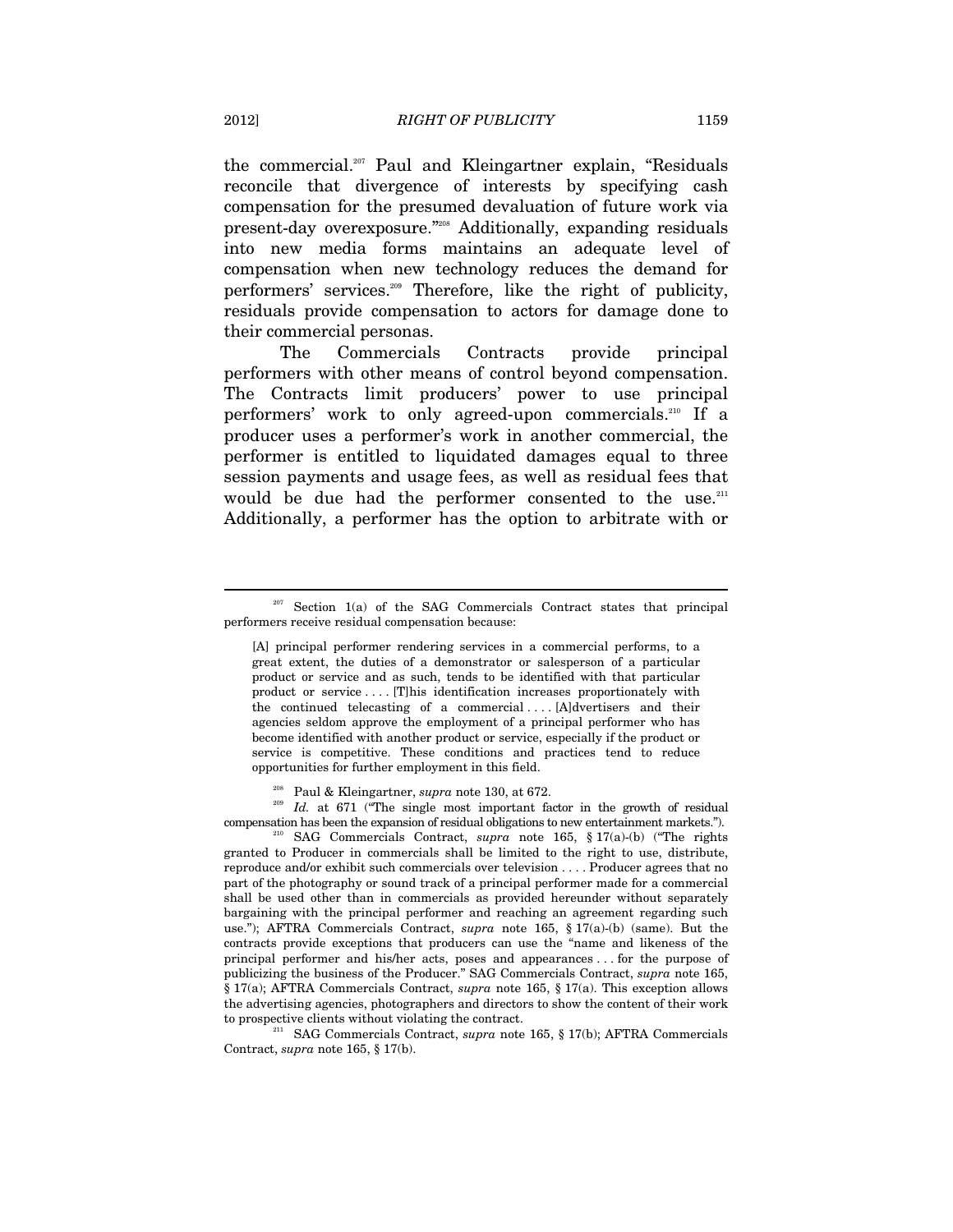sue a producer rather than accepting liquidated damages provided within the Commercials Contracts.<sup>212</sup>

Finally, the Commercials Contracts create options for principal performers to limit the maximum length an advertiser can run a commercial to twenty-one months.<sup>213</sup> However, principal performers waive this right if they fail to give written notification of their desire to cease running the commercial. $214$ 

Both the right of publicity and the Commercials Contracts provide actors ways to control the usage of their images within advertising. The right of publicity prevents unauthorized usage and compensates for damage done to the commercial value of actors' personas. The Commercials Contracts give actors some control over the usage of their images in voluntary relations with advertisers, and compensate for commercial devaluation of their personas via residuals and holding fees. Given these analogous functions, the Commercials Contracts are an apt benchmark for comparison when considering both the policy justifications and doctrinal rules within the right of publicity.

# III. ANALYZING THE RIGHT OF PUBLICITY'S POLICY JUSTIFICATIONS BY REFERENCE TO THE COMMERCIALS **CONTRACTS**

Justifying the right of publicity has sparked significant debate among scholars, as it "is both hard to object to and hard to support."215 Having a compelling policy justification for the right of publicity is essential for two reasons. First, it provides a general rationale for the right of publicity's existence. Second, policy justifications affect how judges and legislators shape the rules and doctrines within the right of publicity. Adopting a flawed policy justification can lead to illogical doctrine and

<sup>212</sup> SAG Commercials Contract, *supra* note 165, § 17(b); AFTRA Commercials Contract, *supra* note 165, § 17(b). 213 SAG Commercials Contract, *supra* note 165, § 30(a) ("[T]he maximum

period during which a commercial may be used shall be not more than [twenty-one] months after the date of commencement of the first fixed cycle . . . ."); AFTRA Commercials Contract, *supra* note 165, § 30(a) (same). 214 SAG Commercials Contract, *supra* note 165, § 30(d); AFTRA Commercials

Contract, *supra* note 165, § 30(d). The performer must give the advertiser written notification no earlier than sixty days before, and no later than 120 days after the twenty-first month of use. SAG Commercials Contract, *supra* note 165, § 30(d); AFTRA

Commercials Contract, *supra* note 165, § 30(d). 215 David Westfall & David Landau, *Publicity Rights as Property Rights*, <sup>23</sup> CARDOZO ARTS & ENT. L.J. 71, 122 (2005).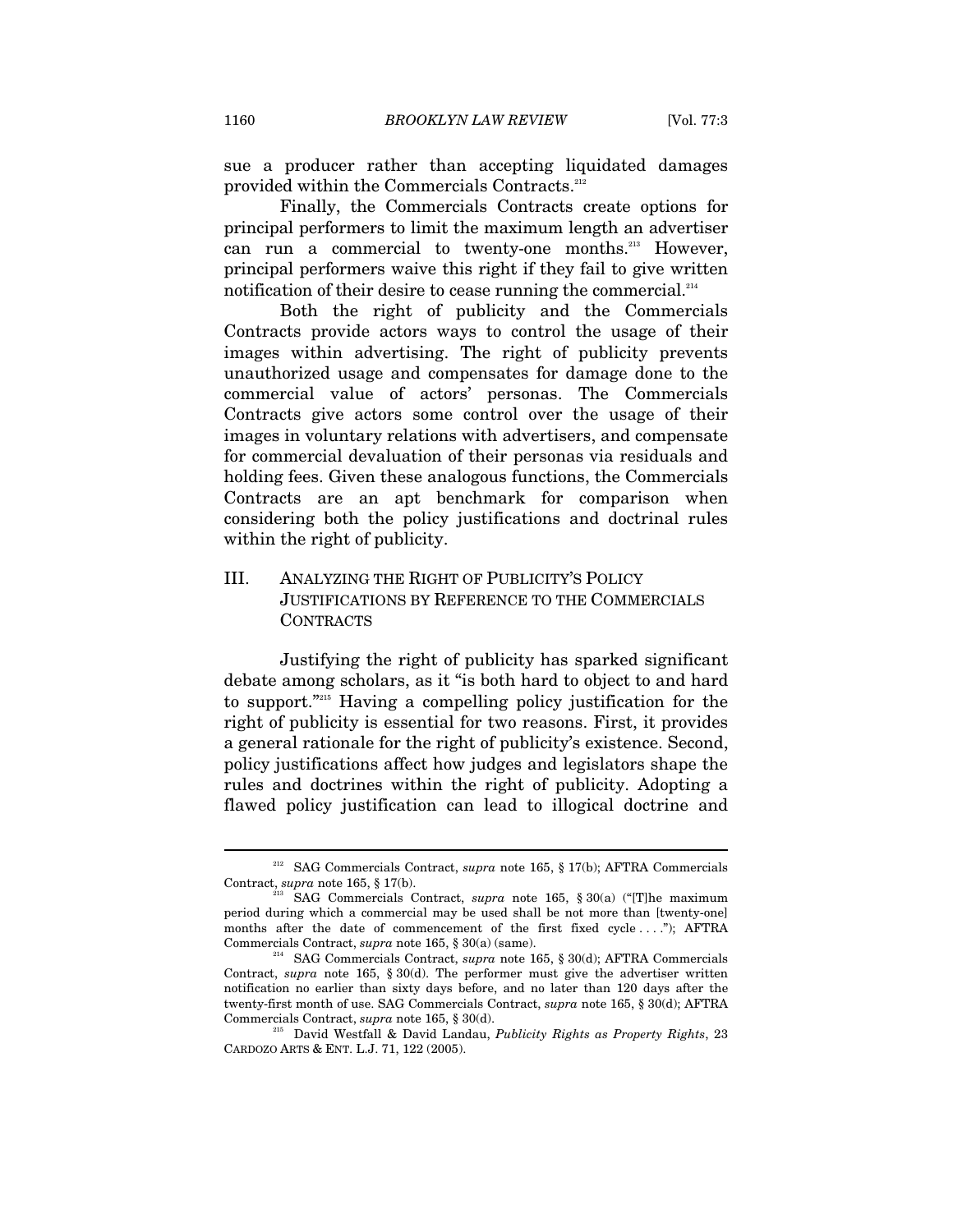inequitable consequences.216 The Commercials Contracts—with their common origin and similar protections to the right of publicity—can be used as a tool to analyze the merits of frequently asserted policy justifications for the right of publicity. This section concludes that any analogy to copyright or trademark<sup>217</sup> fails in light of policy analysis and actual business custom. Instead, unjust enrichment and natural rights best explain the right of publicity.

### *A. Economic Incentives, Labor Theory, and Copyright*

A common justification for the right of publicity is that it incentivizes creative endeavors, which benefits society as a whole.<sup>218</sup> This justification can be broken down into two steps. First, it assumes that individuals create the value of their personas through labor and effort. Professor Haemmerli likens this explanation to Lockean labor theory.<sup>219</sup> For example, in Zacchini v. Scripps-Howard Broadcasting Co.,<sup>220</sup> the only right of publicity case the United States Supreme Court has ever heard, the Court stated that "the State's interest is closely analogous to the goals of patent and copyright law, focusing on the right of the individual to reap the reward of his endeavors."221 Melville B. Nimmer, in his seminal article *The Right of Publicity* stated:

It is also unquestionably true that in most instances a person achieves publicity values of substantial pecuniary worth only after he has expended considerable time, effort, skill, and even money. It would seem to be a first principle of Anglo-American jurisprudence . . . that every person is entitled to the fruit of his labors unless there are important countervailing public policy considerations.<sup>222</sup>

<sup>&</sup>lt;sup>216</sup> For example, adopting a trademark dilution justification leads to the conclusion that non-celebrities should not be protected by the right of publicity. *See* 

*infra* notes 238-44 and accompanying text. 217 *See supra* notes 6-8 and accompanying text. 218 Kwall, *supra* note 56, at 35 ("Proponents of the right of publicity often rely on a copyright law analogy and argue that publicity rights are needed to spur incentives to creation just as copyright law exists, by constitutional command, to % enhance economic incentives for the betterment of society." (footnote omitted)).<br>
<sup>219</sup> Haemmerli, *supra* note 9, at 412-13.<br>
<sup>220</sup> 433 U.S. 562 (1977).<br>
<sup>221</sup> *Id.* at 573.<br>
<sup>222</sup> Nimmer, *supra* note 127, at 216. Oth

theory justifications. *See* Goldstein & Kessler, *supra* note 16, at 819 ("Justification for affording legal protection to the performer rests on the theory that anyone who contributes something of value to society should be entitled to share in the fruits of his labor."); Coyne, *supra* note 6, at 812 ("[B]y permitting individuals to benefit from their personal efforts, both [the right of publicity and copyright] provide incentive for creative endeavor.").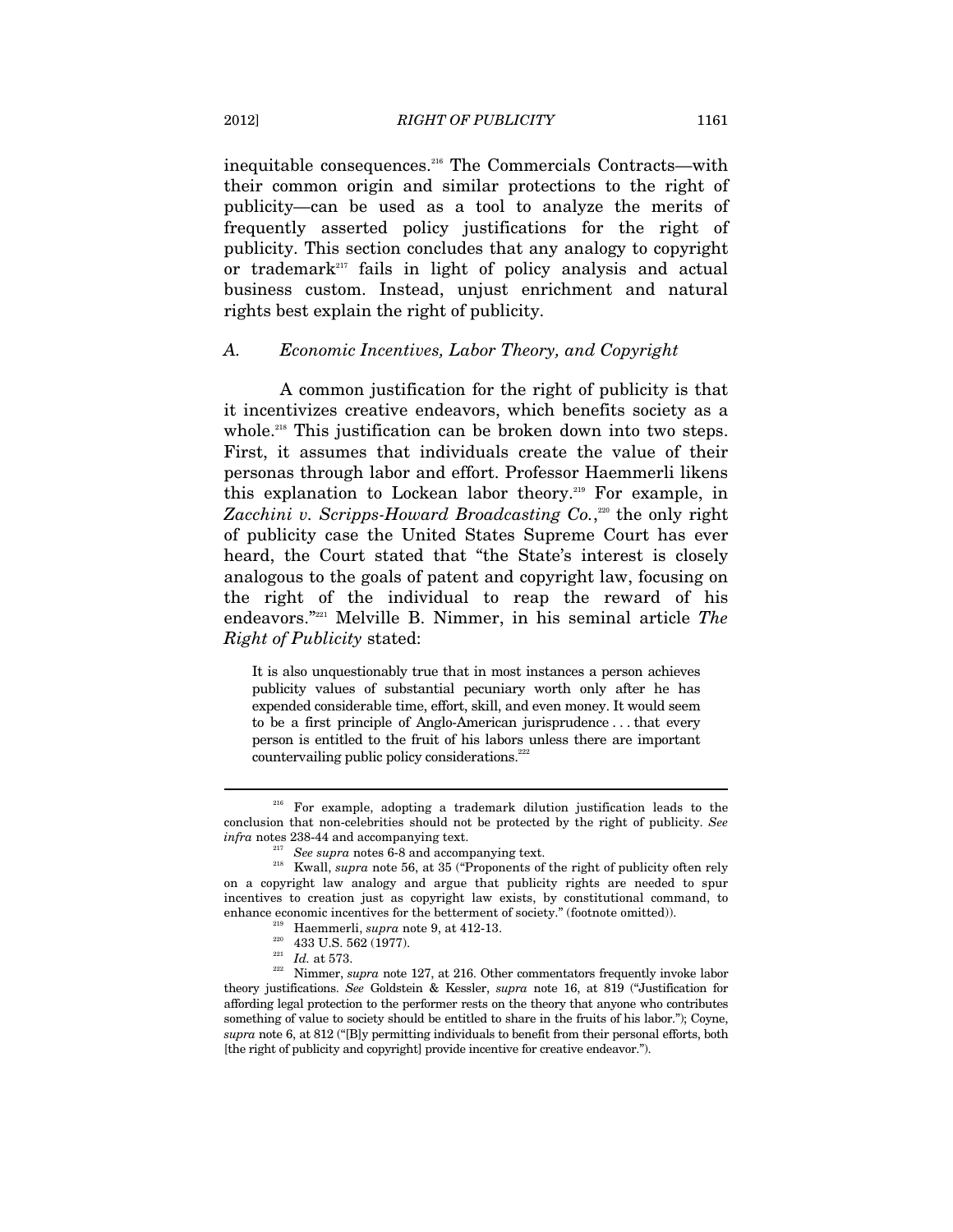1162 *BROOKLYN LAW REVIEW* [Vol. 77:3

The second step of the justification contends that protecting the fruits of labor incentivizes creativity, which benefits society. *Zacchini* concludes: "the protection provides an economic incentive for [the performer] to make the investment required to produce a performance of interest to the public."223 This justification is analogous to the justification for copyright law.224

Professor Madow questions both of these propositions. First, he argues that the celebrities with the most valuable images are not necessarily the hardest working.<sup>225</sup> Second, he argues that there are powerful noneconomic motivations for fame, which dilute the need for the right of publicity as an incentive for creativity.<sup>226</sup>

Looking to collective bargaining at the rank-and-file level within the entertainment industry shines some light on whether the most talented actors get the best roles. Many assume, to justify the higher compensation in the Contract, that union members are higher-quality actors compared with non-unionized actors.227 However, Emily C. Chi questions whether entertainment union members are really better, arguing that this assumption is a myth. $228$  According to her, entertainment unions "operate de facto closed shops."229 Through strong union security clauses, and economic coercion of employers, the actors' unions require actors to be members to get roles.230 However, actors have difficulty becoming

<sup>&</sup>lt;sup>223</sup> Zacchini, 433 U.S. at 576.<br><sup>224</sup> See id. ("This same consideration underlies ...copyright laws long enforced by this Court."); Coyne, *supra* note 6, at 813 ("Apparently, lurking beneath the surface in both publicity right and copyright decisions is the notion that 'protection exists primarily not to benefit the artist, but rather to benefit the public by offering artists economic incentives to create.'" (quoting Note, *Human Cannonballs and the First Amendment:* Zacchini v. Scripps-Howard Broadcasting Co., 30 STAN. L. REV. 1185, 1192 (1978))). 225 Madow, *supra* note 3, at 213 ("A handful of 'superstars' command huge

audiences and huge incomes, while everybody else—including persons only slightly less talented than the stars, or more talented and less lucky or ruthless—is 'pushed to the back' and 'unrewarded.'"). 226 *Id.* at 214 ("There is, first of all, the desire for fame itself: for renown, for

recognition, for glory, for liberation from powerless anonymity. There is the satisfaction of realizing and exercising one's talents, of developing and displaying proficiency at some difficult or complicated activity. There is the pleasure of winning people's applause, inspiring their love or awe, earning their respect or gratitude." (footnote omitted)).<br><sup>227</sup> See, e.g., Memorandum from Douglas J. Wood, Reed Smith LLP, on Unions & the

Prod. of Commercials for Traditional & Non-Traditional Media 3 (Jan. 28, 2009), *available at*  http://www.adlawbyrequest.com/uploads/file/Why%20be%20an%20Authorizer.pdf ("Without doubt, union performers are the best professional and sought after performers for commercials. They understand their craft and bring great efficiency to the workplace.").<br><sup>228</sup> Chi, *supra* note 83, at 65-70.<br>*Id.* at 11.<br>*Id.* at 37-44.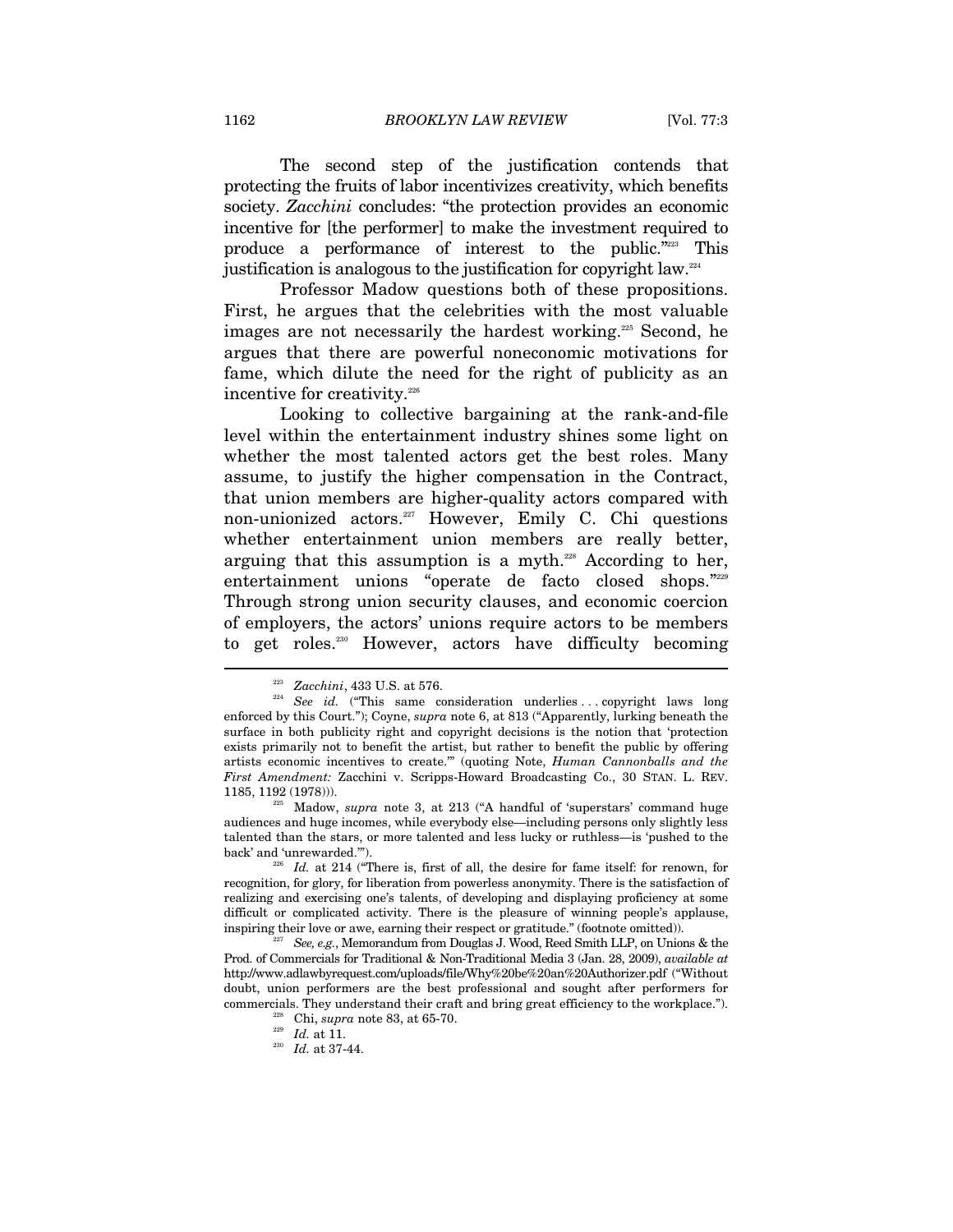members of the actors' unions.<sup>231</sup> For example, there are only three ways to become a member of SAG: to be cast in a SAG production as a principal performer,<sup>232</sup> to work as an extra on a  $SAG$  production for three days, $233$  or to be a dues-paying member of an equivalent acting union.<sup>234</sup> But since the unions control the supply of jobs in the industry, a non-union actor has significant difficulty joining SAG.<sup>235</sup> Therefore, the difference between those that make it into the union and those that do not becomes, in large part, a question of luck rather than skill.<sup>236</sup> Referencing the collective bargaining relationship here provides further support for Professor Madow's position that the value of a personality in entertainment is not proportional to the amount of the individual's effort. This undercuts the labor theory as a justification for the right of publicity and questions the validity of any analogy to copyright.

#### *B. Diminution in Value and Trademark*

Another common argument for the right of publicity is that it protects against diminishment in the value of persona. The right of publicity allows individuals to maximize upon the value of their persona through licensing at a specified price-peruse, which ensures that advertisers to whom the persona is most valuable will purchase it.<sup>237</sup> However, "[u]nrestricted use of a person's name or likeness makes that name or likeness less scarce and thus, less valuable,"238 which justifies a property protection. This justification is analogous to trademark dilution under the Lanham Act.<sup>239</sup> Traditional trademark infringement requires proof

owner of a famous mark that is distinctive, inherently or through acquired distinctiveness, shall be entitled to an injunction against another person who, at any time after the owner's mark has become famous, commences use of a mark or trade name in commerce that is likely to cause dilution by blurring or dilution by tarnishment of the famous mark."); *see also* Greene, *supra* note 2, at 532-33 ("The

 $\begin{array}{cc} 231 & Id. \\ 232 & Id. \end{array}$  at 40.

<sup>&</sup>lt;sup>233</sup> *Id.* at 41. <br><sup>234</sup> *See id.* (describing how SAG controls the extras in many productions and how only a "small number of lucky extras may be assigned an 'unscripted line' while

they are on the set").<br><sup>235</sup> *Id.* 236 *Id.* at 68 ("Due to the element of arbitrariness in the determination of which actors become members of the union, the lack of regular . . . SAG-provided training to ensure some basic level of skill and experience, and the uncertainty regarding the reasons why producers have not substantially resisted union control over the acting labor % supply, . . . SAG [cannot] hold itself out as an expert arbiter of quality or talent.").<br>Madow, supra note 3, 223 (summarizing Richard Posner's argument).<br><sup>238</sup> Konsky, *supra* note 8, at 350.<br>*239 See* 15 U.S.C. § 11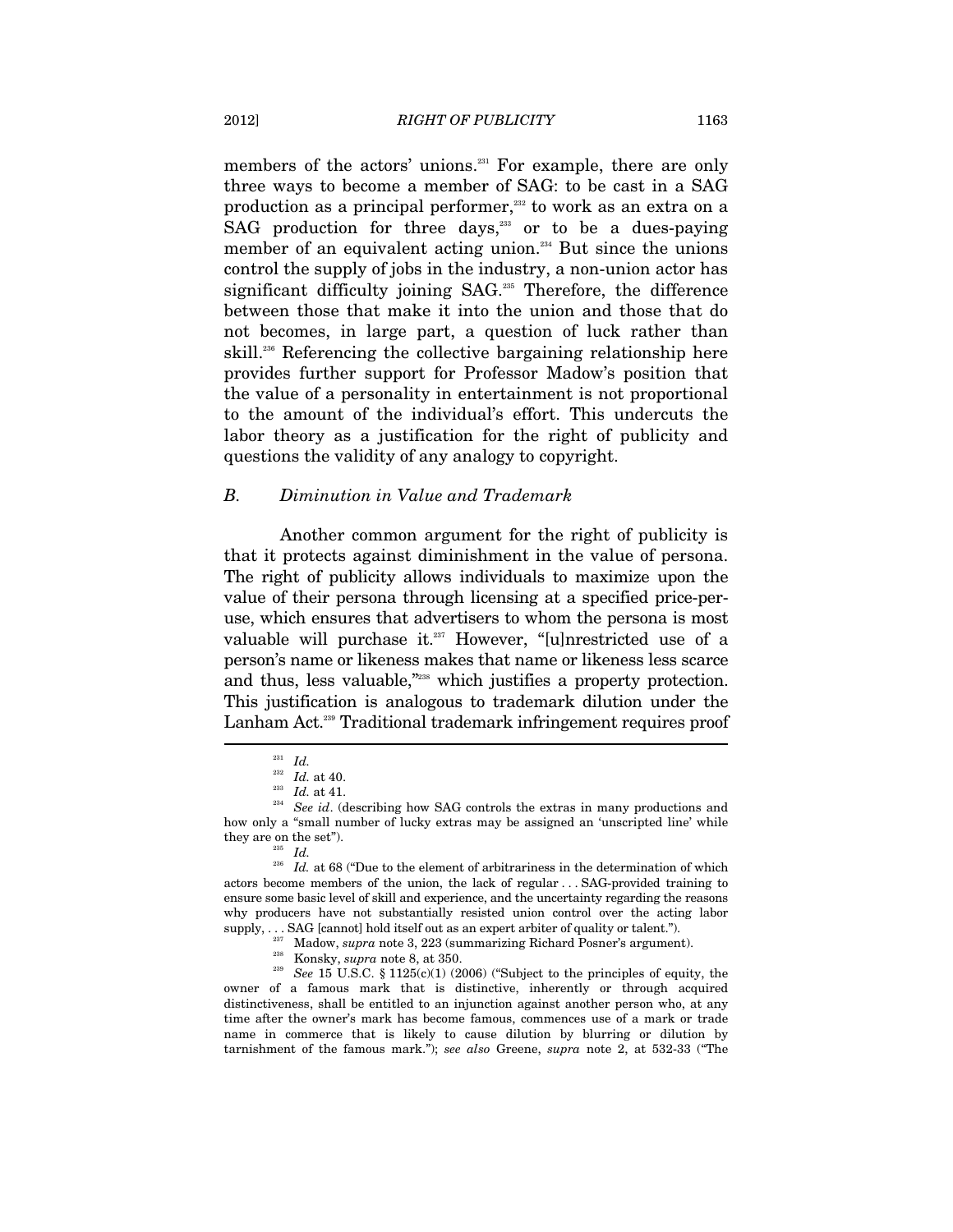that the violator's use creates consumer confusion.<sup>240</sup> Trademark dilution, an alternative theory, requires a showing that the mark is famous and distinctive but requires no showing of consumer confusion.241 Congress promulgated this section to protect famous trademarks from diminishment in value by overuse, even when the use causes no consumer confusion.<sup>242</sup> Arguably, trademark dilution is analogous to the right of publicity because both aim to protect a commercially valuable intangible property from diminishing in value. As a result, commentators often assert that the right of publicity should be restricted by the same limits placed on trademark dilution,243 which would require the mark to be distinctive and famous.<sup>244</sup>

But rank-and-file actors in commercials also face overexposure. An advertiser's unrestricted use of a commercial leads to the principal performer becoming associated with the product. As a result, there is a risk that other advertisers will not hire the performer for new commercials.<sup>245</sup> The Commercials Contracts address this overexposure problem with the compensation scheme; holding fees and residuals compensate principal performers proportional to the damage to their images from overexposure.<sup>246</sup>

However, the Commercials Contracts also prove that non-famous individuals have valuable personas. Performers that receive contract-scale wages are not famous, as wellknown individuals command significantly higher wages through overscale contracts.<sup>247</sup> Additionally, unionized

overexposure theory is very close, if not identical, to a dilution-by-blurring theory . . . . The theory underlying dilution is that, if the law permits willy-nilly use of trademark, even if consumer confusion is evident, there is still harm to the mark-

holder, who has invested goodwill in its mark . . . .").<br><sup>240</sup> Konsky, *supra* note 8, at 354.<br>*Id.* ("Unlike a trademark infringement action, a trademark dilution action can be brought in the absence of consumer confusion about the goods."); *see also* 15 U.S.C. § 1125(c)(1) (stating that plaintiff can seek injunction "regardless of the presence or absence of actual or likely confusion, of competition, or of actual economic injury"). 242 Konsky, *supra* note 8, at 354 ("Trademark dilution law is concerned with

protecting a trademark owner against uses that 'whittle away' the value of the mark,

 $\frac{243}{1}$  *Id.* at 359 ("The current right of publicity should be replaced with a right of publicity dilution, similar to trademark dilution law. A right of publicity dilution would prohibit the most harmful uses of a person's name or likeness without chilling valuable commentary."). 244 *Id*. at 355. 245 *See supra* note 207. 246 *See supra* notes 203-09 and accompanying text. 247 *See* Chi, *supra* note 83, at 21 ("Most of the members of these unions are

neither rich nor famous; it is only in the entertainment industry that huge disparities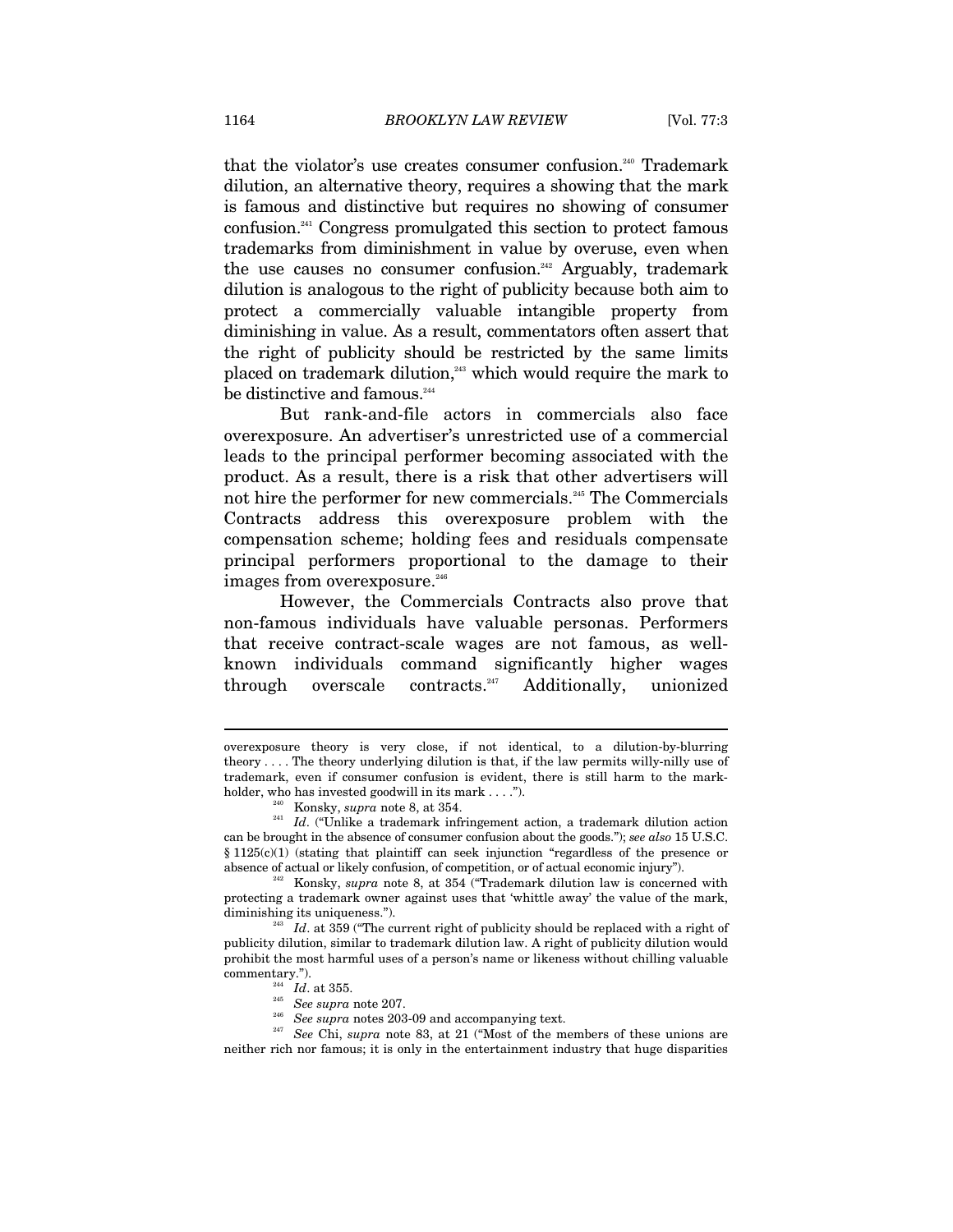advertisers must pay union wages to everyone that appears as a principal, including uncast individuals in reality situations.<sup>248</sup> These uncast individuals are not well-known or famous, but business practice still compensates them for damage to their images through holding fees and residual payments. While the diminution-in-value justification is an apt similarity between trademark and right-of-publicity law, personalities are not trademarks. Transplanting trademark dilution onto the right of publicity discriminates against non-celebrities, as it would protect only famous individuals despite the business practice of compensating non-famous for damage to their personas.

#### *C. Unjust Enrichment*

Courts and commentators often invoke an unjust enrichment justification for the right of publicity. This justification maintains that the law must protect individuals from misappropriators.249 For example, the Supreme Court has stated that "[t]he rationale for protecting the right of publicity is the straight-forward one of preventing unjust enrichment by theft of good will. No social purpose is served by having the defendant get free some aspect of the plaintiff that would have market value and for which he would normally pay."250 Additionally, Judge Holmes, dissenting in *O'Brien*, advocated for a right-of-publicitylike right $251}$  because appropriation "is contrary to usage and custom among advertisers in the marts of trade. They are undoubtedly in the habit of buying the right to use one's name or picture to create demand and good will for their merchandise."252

 $250$  Zacchini v. Scripps-Howard Broad. Co., 433 U.S. 563, 576 (1977) (quoting Harry Kalven, Jr., *Privacy in Tort Law: Were Warren and Brandeis Wrong?*, 31 LAW &

exist without limits between the salaries and overall market values of unionized superstars and rank-and-file members." (footnote omitted)). 248 *See, e.g.*, PRINDLE, *supra* note 131, at 11 ("Many nonactors have joined

because, for example, they happened to become caught up in a 'real people' television commercial while shopping at a supermarket one day, thereby earning the right to acquire a SAG card."). "Uncast" performers refer to principal performers under the Commercials Contract who the producers select during the shooting of the commercial rather than prior to the shooting through a casting process. For a description of how advertisers utilize uncast performers in advertisements, see *infra* note 284.<br><sup>249</sup> Kwall, *supra* note 10, at 85 ("It is perhaps easiest to see the harm that the

presence of unjust enrichment engenders for the publicity plaintiff, and her relatives and assignees, since they are being denied the value of the defendant's gain by virtue of the unauthorized appropriation.").

O'Brien v. Pabst Sales Co., 124 F.2d 167, 170 (5th Cir. 1942) (Holmes, J., dissenting).<br><sup>252</sup> *Id.* at 171.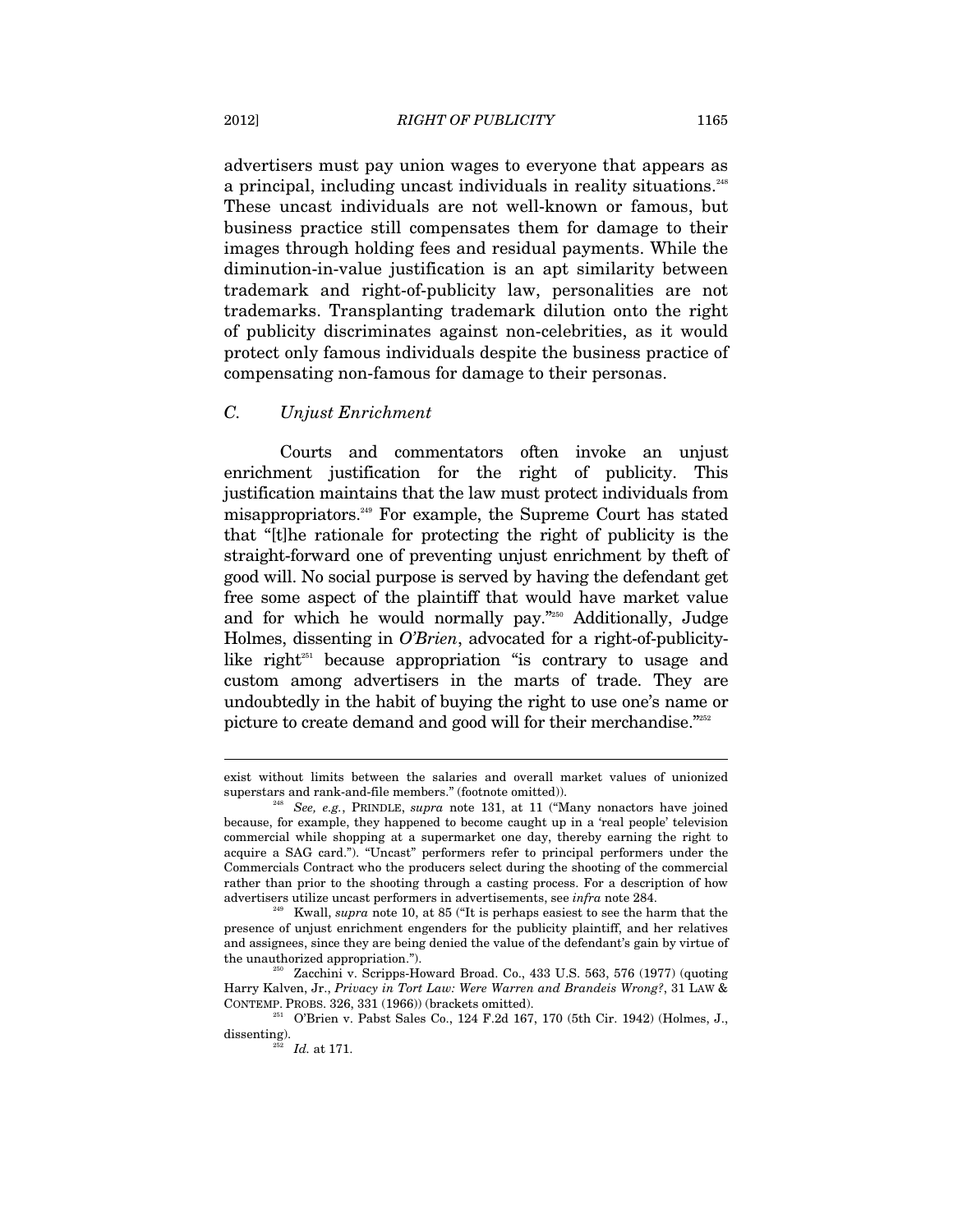Residual payments provide an apt analogy to the unjust enrichment justification for the right of publicity. The unions demanded residual payments in response to the emergence of new technology that allowed reproduction of actors' performances.253According to the union, compensation for the reuse of the broadcast was fair because the technology distributed its members' performances for free when consumers would customarily pay for them.<sup>254</sup> Therefore, the residuals compensate performers for the unjust enrichment that advertisers receive from reusing advertisements, as the industry has historically compensated actors for each performance. After referencing the business custom, the unjust enrichment justification is persuasive. This conclusion affirms that the right of publicity has a theoretically grounded purpose within our jurisprudence. Additionally, it suggests that when analyzing the doctrine within the right of publicity, the right should be approached from an unjust enrichment angle rather than a quasi-copyright or trademark.

# *D. Natural Rights Theory*

Advocates for the right of publicity justify it by arguing control over persona is an innate and natural right. Infringing on the right of publicity damages more than the commercial value of the persona; it also takes away the individual's natural right to control the use of their persona.<sup>255</sup> Professor McCarthy, for one, argues that "[p]erhaps nothing is so strongly intuited as the notion that my identity is *mine*—it is my property to control as I see fit. Those who are critical of this principle should have the burden to articulate some important countervailing social policy which negates this natural impulse of justice."256 Professor Haemmerli draws upon the philosophy of Immanuel Kant to intellectually strengthen the natural rights justification for the right of publicity.<sup>257</sup> Haemmerli concludes,

<sup>&</sup>lt;sup>253</sup> See supra Part I.C. For example, in radio, the unions negotiated for residuals following the radio stations' shift from having actors perform in each time zone to replaying the same recorded broadcast in each time zone. *See supra* notes 148-

<sup>54</sup> and accompanying text. 254 *See supra* notes 148-54 and accompanying text. 255 *See, e.g.*, Haemmerli, *supra* note 9, at 385-86 ("The right of publicity can also be viewed as a property right grounded in human autonomy. As such, it belongs to all, . . . and it embraces noneconomic objections to the commercial exploitation of identity." (footnote omitted)). 256 1 MCCARTHY, *supra* note 1, § 2:1. 257 Haemmerli, *supra* note 9, at 416.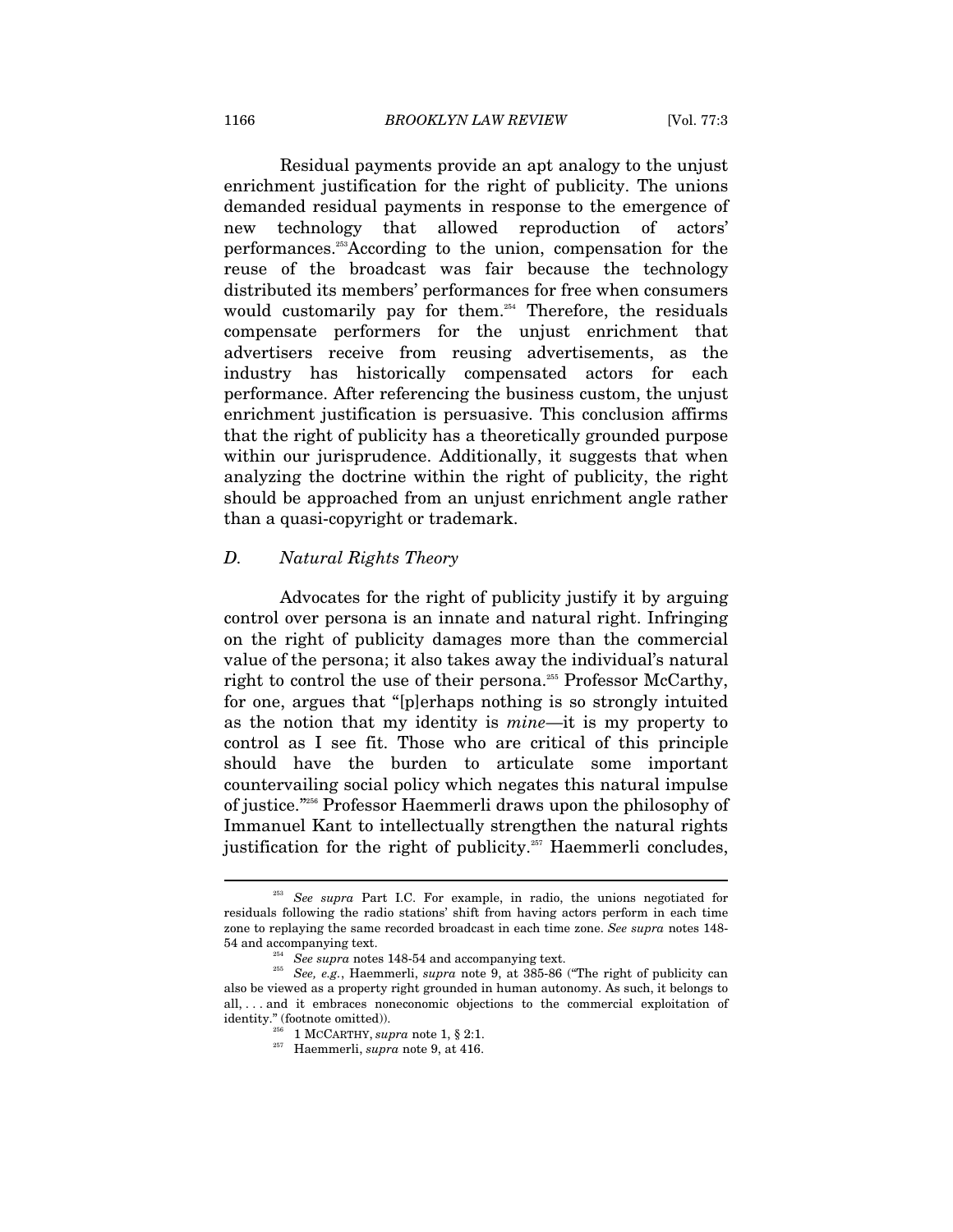"The central concept of autonomy in Kantian philosophy could lend itself to a philosophical justification of a right of publicity. Autonomy implies the individual's right to control the use of her own person, since interference with one's person is a direct infringement of the innate right of freedom . . . . "<sup>258</sup>

Analyzing a natural rights justification from the perspective of a consensual agreement seems counterintuitive. However, the Commercials Contracts provide some support for the natural rights justification. When the performer agrees to appear in a specific commercial, the Commercials Contracts allow advertisers discretion over when, where, and how much the advertisement will run, like a property rule;<sup>259</sup> yet, the advertiser has to compensate the performer for its usage, which acts as a liability rule.<sup>260</sup> When the producer extends the performer's use beyond the agreed-upon terms by using the performer in a new commercial, the performer can prevent the use by going through arbitration or the judicial process.<sup>261</sup> Therefore, the idea that performers have an innate right to control their personas pervades even collective bargaining agreements in entertainment. The natural rights justification reinforces the unjust enrichment justification as well: rather than efficiently allocating property—like copyright or trademark—the right of publicity promotes fairness for individuals whose identities are misappropriated. Thus, the rules within the right of publicity ought to operate as natural property rights that prevent unjust enrichment.

# IV. EVALUATING DOCTRINAL RULES WITHIN THE RIGHT OF **PUBLICITY**

The Commercials Contracts provide a point of reference to evaluate how the right of publicity actually operates within the law. Specifically, this part will analyze the underlying assumptions of rules that operate within the right-of-publicity jurisprudence by paralleling the rules to business practice, as seen through the Commercials Contracts.

<sup>258</sup> *Id*. 259 *See supra* Part II.B.2. 260 *See supra* Part II.B.2. 261 *See supra* note 212 and accompanying text.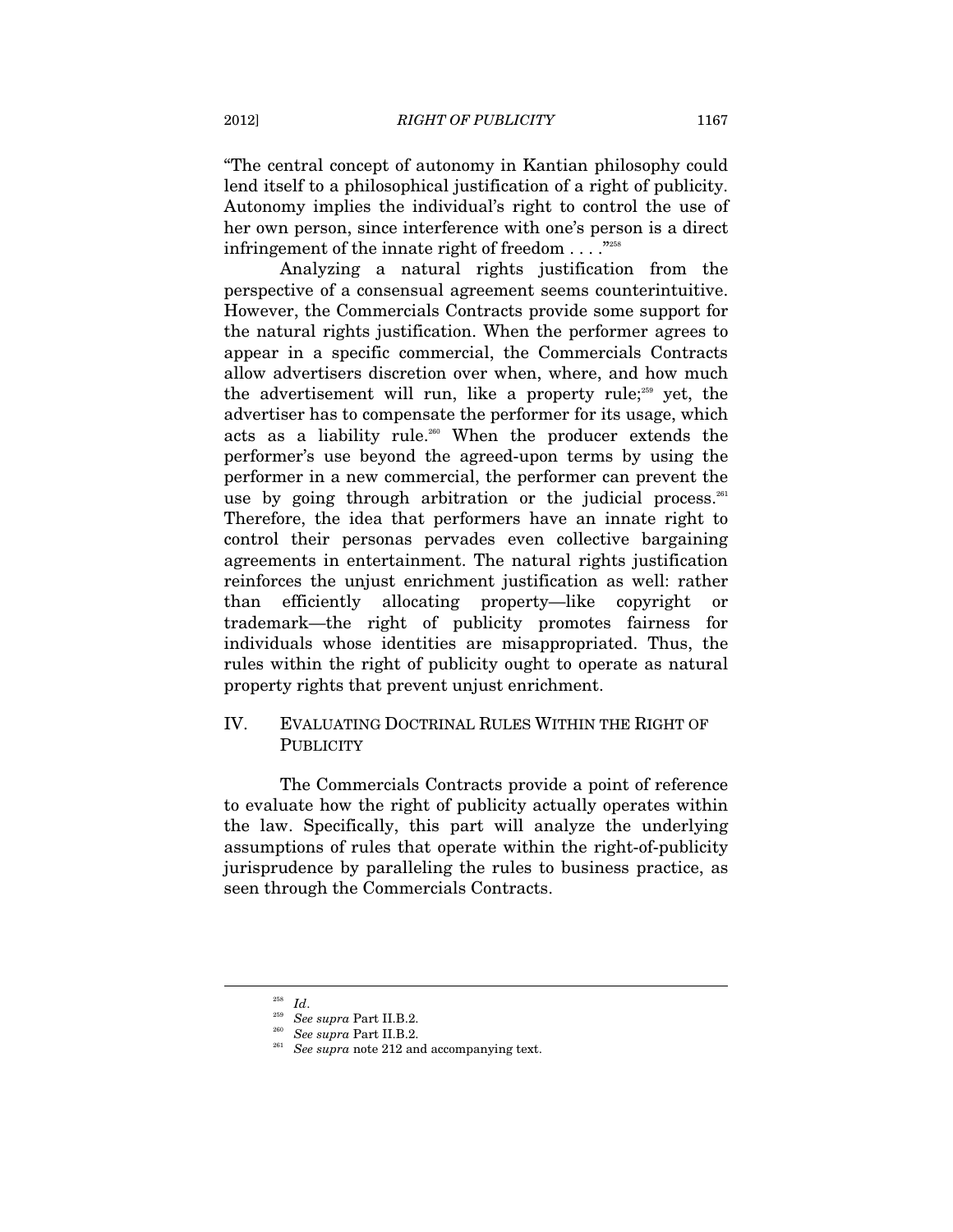#### *A. Right of Publicity to Non-Celebrities*

The question of whether the right of publicity extends to non-celebrities is the most apparent division between jurisdictions. Because the right of publicity evolved out of celebrities' struggles to recover under the right of privacy, the question of whether non-celebrities could recover for appropriation of commercial value of their personalities has divided both courts and commentators. The bulk of jurisdictions recognize a cause of action for individuals who are not famous personalities.<sup>262</sup> These jurisdictions follow Melville B. Nimmer's principle:

It is impractical to attempt to draw a line as to which persons have achieved the status of celebrity and which have not; it should rather be held that every person has the property right of publicity, but that damages which a person may claim for infringement of the right will depend upon the value of the publicity appropriated which in turn will depend in great measure upon the degree of fame attained by the plaintiff. $263$ 

<sup>262</sup> *See, e.g.*, Bowling v. Missionary Servants of the Most Holy Trinity, No. 91- 5920, 1992 WL 181427, at \*5 (6th Cir. July 20, 1992) (holding that under Kentucky common law a non-celebrity has a right of publicity cause of action); Motschenbacher v. R.J. Reynolds Tobacco Co., 498 F.2d 821, 825 n.11 (9th Cir. 1974) (recognizing in dicta that under California common law non-celebrities have a cause of action for the right of publicity); Fanelle v. Lojack Corp., No. CIV.A. 99-4292, 2000 WL 1801270, at \*11 (E.D. Pa. Dec. 7, 2000) ("I am convinced that the right of publicity resides in every person, not just famous and infamous individuals."); KNB Enters. v. Matthews, 92 Cal. Rptr. 2d 713, 722 n.12 (Cal. 2d. Dist. 2000) ("In our view, determining preemption of a plaintiff's section 3344 claim on the basis of the plaintiff's celebrity status would be violative of California law. Under California law, the statutory right of publicity exists for celebrity and non-celebrity plaintiffs alike."); Dora v. Frontline Video, Inc., 18 Cal. Rptr. 2d 790, 792 n.2 (Cal. 2d. Dist. 1993) (recognizing in dicta that under California common law non-celebrities have a cause of action for the right of publicity); Martin Luther King, Jr., Ctr. for Soc. Change, Inc. v. Am. Heritage Prods., Inc., 296 S.E.2d 697, 703 (Ga. 1982) (concluding that the right of publicity exists "whether the person whose name and likeness is used is a private citizen, entertainer, or as here a public figure who is not a public official"); Fergerstrom v. Hawaiian Ocean View Estates, 441 P.2d 141, 144 (Haw. 1968) (holding that there was a right of publicity cause of action for a private citizen); Ainsworth v. Century Supply Co., 693 N.E.2d 510, 514 (Ill. App. 1998) (holding that the right of publicity extends to non-celebrities); Canessa v. J.I. Kislak, Inc., 235 A.2d 62, 75 (N.J. Super. Ct. Law. Div. 1967) ("[I]t seems to us that however little or much plaintiff's likeness and name may be worth, defendant, who has appropriated them for his commercial benefit, should be made to pay for what he has taken . . . ."); Cohen v. Herbal Concepts, Inc., 473 N.Y.S.2d 426, 431 (N.Y. App. Div.1984) ("The legislative protection is clear, extending to 'any person' within the general public, not merely to those with a publicly identifiable feature . . . ."); *see also* 1 MCCARTHY, *supra* note 1, § 4:14 ("[T]he majority of commentators and courts hold that everyone, celebrity and noncelebrity alike, has a right of publicity."). 263 Nimmer, *supra* note 127, at 217.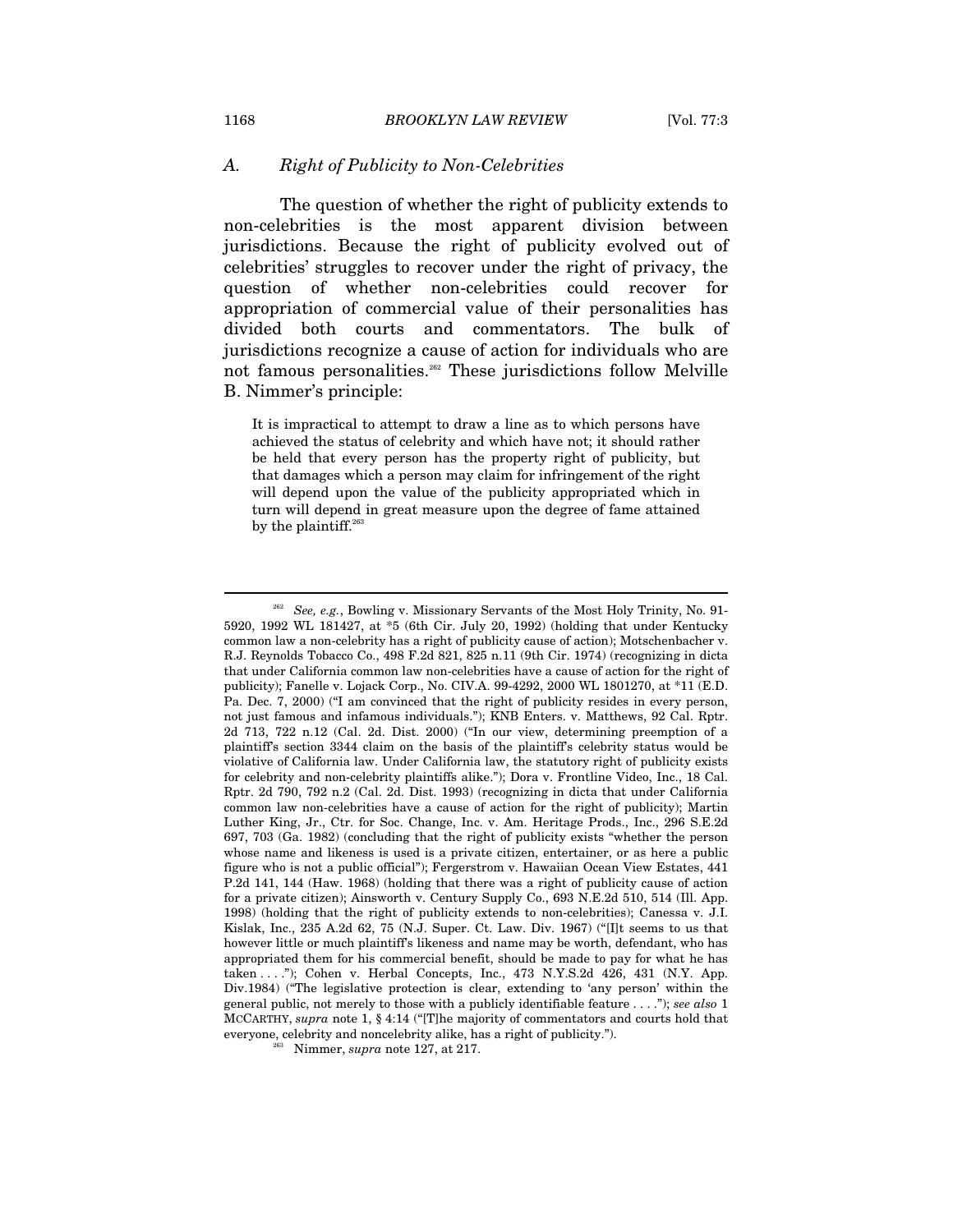These jurisdictions presume that the non-famous individual's persona has commercial value based upon the defendant's usage in a way that exploits the persona for commercial benefit.264 This standard comports to the unjust enrichment and natural rights justifications: the advertiser receives the plaintiff's image without his or her consent, which violates the non-famous person's natural rights.<sup>265</sup> And the advertiser would normally pay for such services, which suggests unjust enrichment.<sup>266</sup> The question of the value of the plaintiff's persona only becomes a factor when determining compensatory damages. Although the amount of compensatory damages may be insignificant when a non-celebrity is commercially exploited, many states permit right-of-publicity plaintiffs to disgorge profits<sup>267</sup> and recover punitive damages from misappropriators.268 For example, in *Christoff v. Nestle*, a jury awarded over \$15 million dollars in profits to an unknown model, who had been working as a kindergarten teacher, for using his picture on coffee packaging.<sup>269</sup>

Other courts have refused to extend the right of publicity to individuals with unknown personas. $270$  Often these

<sup>264 1</sup> MCCARTHY, *supra* note 1, § 4:17 ("The courts use the commonsense rule that if defendant uses plaintiff's personal identity for commercial purposes, then it will be presumed that plaintiff's identity had commercial value. This presumption is similar

to a presumption well established in trademark law.").<br><sup>265</sup> Many commentators endorse, at least in theory, a broad right of publicity that applies to everyone because of natural rights theory. *See* Greene, *supra* note 2, at 538 ("[D]enying a publicity claim to a non-celebrity discounts personality rationales of personhood . . . . Arguments against non-celebrity right of publicity claims, regardless of merit, in effect value commercial speech over rights of personhood." (footnote omitted)); *see also* Goodman, *supra* note 4, at 249 ("[T]he right of publicity must protect all persons and must not become a special interest right for celebrities only."); Kwall, *supra* note 10, at 55-56 ("This Author believes that the right of publicity has the potential for safeguarding from unauthorized use any marketable and publicly recognizable attribute of any individual, regardless of whether that person is a celebrity."); James M. Treece, *Commercial Exploitation of Names, Likenesses, and Personal Histories*, 51 TEX. L. REV. 637, 648 (1973) ("[A] non-celebrity can argue, if he chooses, that an advertising use of his personality has unlawfully invaded an economic interest.").

<sup>266</sup> *See supra* note 249 and accompanying text. 267 2 MCCARTHY, *supra* note 22, § 11:34 ("In the analogous areas of trademark and copyright infringement, recovery of the profits made by defendant from the infringing sales are a standard form of monetary recovery.").

Id. § 11:36 ("Under the law of most states, punitive or exemplary damages may be obtained in privacy and publicity suits.").<br><sup>269</sup> Christoff v. Nestle, Inc., 213 P.3d 132, 133-34 (Cal. 2009). The Supreme

Court of California later overturned the verdict because the statute of limitations barred plaintiff's claim, unless the plaintiff could show that the defendant had hindered the plaintiff's discovery of the unauthorized use of his likeness. *Id.* at 134. 270 See, e.g., Vassiliades v. Garfinckel's, Brooks Bros., 492 A.2d 580, 592 (D.C.

Cir. 1985) (holding that the plaintiff had no cause of action because her likeness lacked value); Pesina v. Midway Mfg. Co., 948 F. Supp. 40, 42 (N.D. Ill. 1996) ("The plaintiff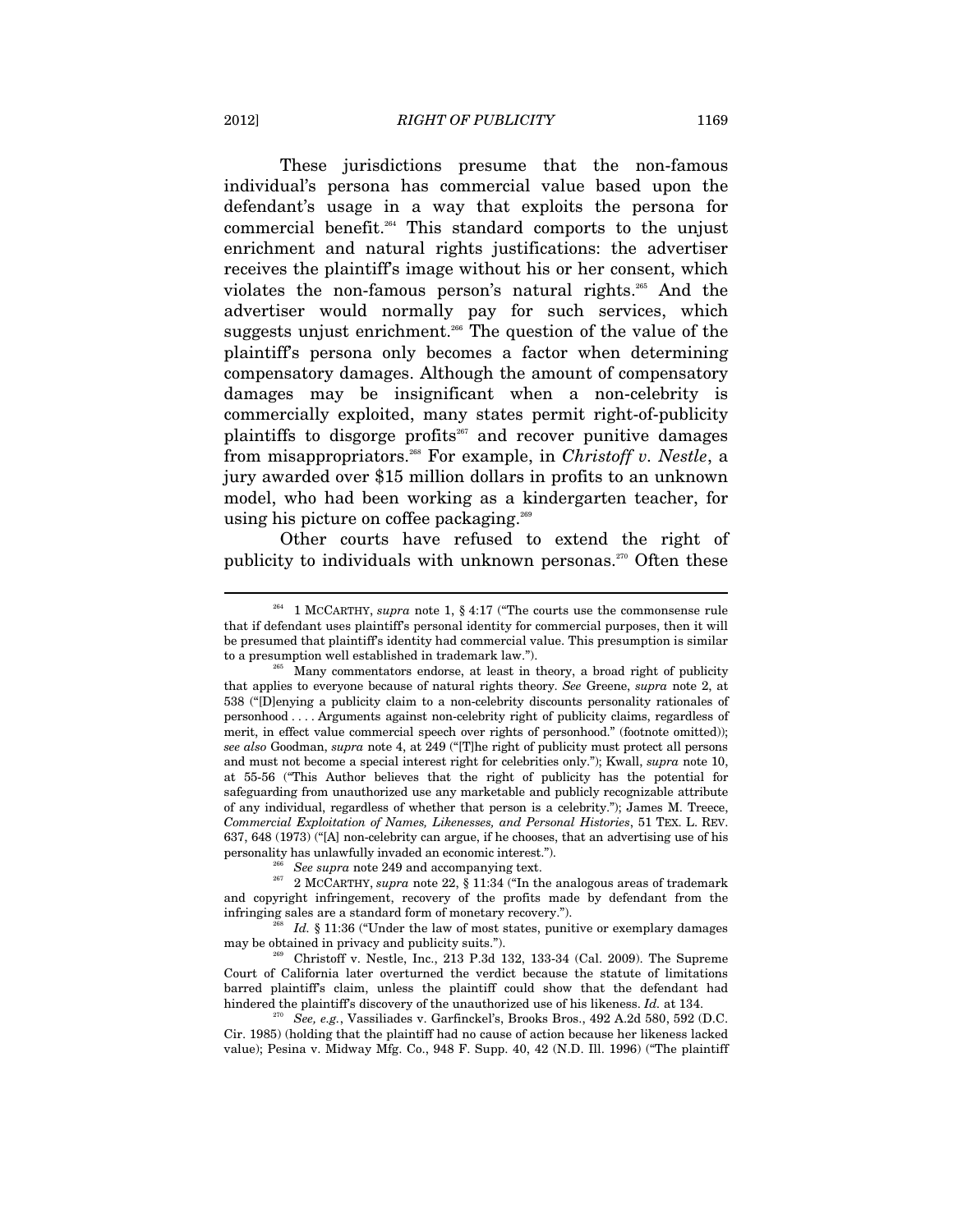courts require proof that a plaintiff's personality has objective value outside of the alleged commercial use. For example, in *Cheatham v. Paisano Pub., Inc.*, the court developed a threshold test to determine whether a plaintiff's identity has commercial value:<sup>271</sup> "Commercial value may be established by proof of (1) the distinctiveness of the identity and by (2) the degree of recognition of the person among those receiving the publicity."272 Courts that follow this reasoning reject the presumption that the commercial exploitation by a defendant proves that a plaintiff's persona has value.

Several commentators have supported denying the right of publicity to non-celebrities.<sup>273</sup> In particular, those who advocate for a trademark-dilution analogy assert that the right of publicity should not protect non-celebrities because trademark law does not protect unknown marks.<sup>274</sup> Others argue that the First Amendment bars non-celebrity right-ofpublicity claims.275 For instance, Alicia Hunt argues that protecting the right of publicity for celebrities is a state interest substantial enough to pass the First Amendment's protection of

claiming the infringement of this right must show that, prior to the defendant's use, the plaintiff's name, likeness, or persona had commercial value."); Cheatham v. Paisano Pub., Inc., 891 F. Supp. 381, 386 (W.D. Ky. 1995) (ruling that plaintiffs must prove commercial value to establish a right of publicity claim); Barnako v. Foto Kirsch, Ltd., Civ. A. No. 86-1700, 1987 WL 10230, at \*2 (D.D.C. Apr. 16, 1987) ("[T]he plaintiff must allege, and later prove, that the defendant's commercial benefit was derived from the identity of the plaintiff and the value or reputation which the public associates with that identity."); Jackson v. Playboy Enters., 574 F. Supp. 10, 13 (S.D. Ohio 1983) ("[T]he complaint must allege that plaintiff's name or likeness has some intrinsic value, which was taken by defendant for its own benefit, commercial or otherwise."); Ali v. Playgirl, Inc., 447 F. Supp. 723, 729 (S.D.N.Y. 1978) (suggesting in dicta that the right of publicity may not extend to non-celebrities under New York's right to privacy statute); Cox v. Hatch, 761 P.2d 556, 564 (Utah 1988) ("[T]he complaint fails because it must allege that the plaintiffs' names or likenesses have some 'intrinsic value' that was used or appropriated for the defendants' benefit." (citing *Jackson*, 574 F. Supp. at 13)).<br><sup>271</sup> Cheatham, 891 F. Supp. at 386.<br>*272 Id.* 

<sup>273</sup> *See, e.g.*, Howard I. Berkman, Note, *The Right of Publicity—Protection for Public Figures and Celebrities*, 42 BROOK. L. REV. 527, 533 (1976) ("In a suit grounded upon the commercial appropriation of a private individual's name or picture, the correct measure of damages is the extent of injury to the individual's feelings and not the value that the defendant received from the unauthorized use of his name or picture."). 274 *See* Dogan & Lemley, *supra* note 5, at 1166 ("Doctrinally, such an approach

would limit the right to circumstances in which the use of an individual's name or likeness in connection with the sale of a product is likely either to confuse consumers or to dilute the significance of a famous name."); Konsky, *supra* note 8, at 366-70 (arguing for a requirement that the plaintiff be distinct and famous in order to recover for the right of publicity). 275 *See, e.g.*, Hunt, *supra* note 23, at 1609 ("The extension of the right of

publicity to noncelebrities is disturbing because in many instances, it interferes with the First Amendment's protection of commercial speech.").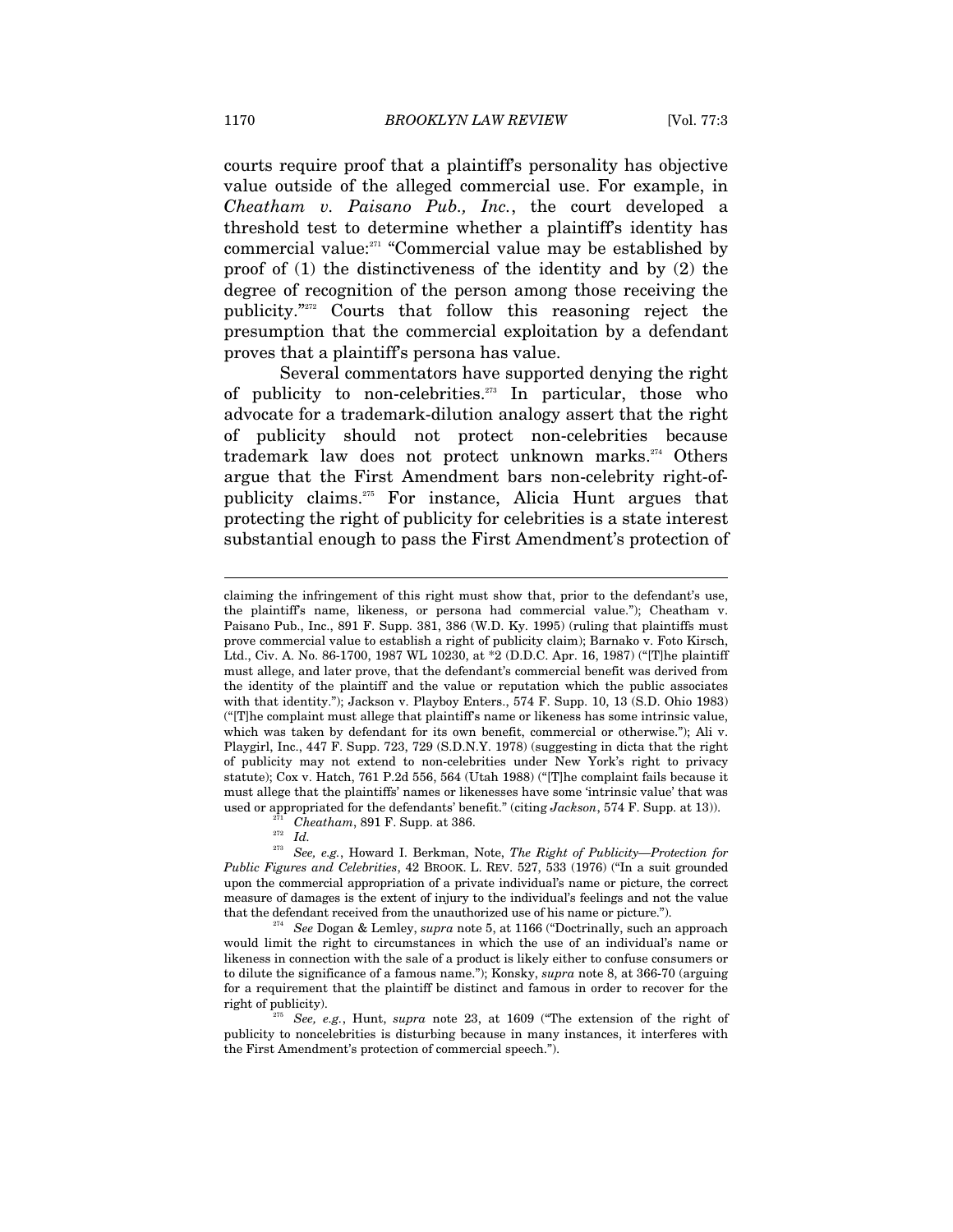commercial speech, but that the interest in protecting the right of publicity of *non-celebrities* is not substantial enough.276 Under the *Central Hudson*<sup>277</sup> precedent, the standard for determining if restrictions on commercial speech violate the First Amendment, "the government may restrict truthful and nonmisleading commercial speech only if it proves (1) it has a substantial state interest in regulating speech, (2) the regulation directly and materially advances the interest, and (3) the regulation is no more extensive than necessary to serve that interest."278 Hunt concludes that the non-celebrities' rights of publicity are not substantial under the test because noncelebrities' identities have no provable economic value.279 Hunt questions the legitimacy of the presumption that noncelebrities have commercial value based on the manner that the infringer uses their persona, suggesting that the commercial value of non-famous people does not change by overuse.<sup>280</sup>

Business practice under the Commercials Contracts sheds some light on this issue. In particular, business practice is integral to determine the rationality of the legal presumption that personas of non-celebrities have commercial value when commercially exploited. Undoubtedly, anyone working in a commercial under the union scale could hardly be considered "famous."281 Nonetheless, these individuals receive

<sup>&</sup>lt;sup>276</sup> *Id.* at 1639-52.<br><sup>277</sup> Cent. Hudson Gas & Elec. Corp. v. Pub. Serv. Comm'n of N.Y., 447 U.S. 557 (1980). Various members of the Supreme Court have at times questioned the continued application of the *Central Hudson* standard. *See* 44 Liquormart, Inc. v. Rhode Island, 517 U.S. 484, 518-19 (1996) (Thomas, J., concurring) (arguing that in cases of restrictions on truthful commercial speech, *Central Hudson* balancing test should be replaced by *per se* violation of the First Amendment); *id.* at 517 (Scalia, J., concurring) (expressing "discomfort with the *Central Hudson* test, which seems to me to have nothing more than policy intuition to support it"); *see also* Sorrell v. IMS Health Inc., 131 S. Ct. 2653, 2664 (2011) (holding that content based restrictions on commercial speech receive heightened scrutiny rather than applying the balancing test

established by *Central Hudson*).<br><sup>278</sup> Hunt, *supra* note 23, 1619-20.<br><sup>279</sup> Id. at 1643 ("[I]t is unlikely that the government's interest would be 'substantial' in cases involving private individuals with no level of fame, notoriety or goodwill attached to their identities. In these cases, the commercial value is merely 'presumed,' even though there is no evidence that the identity in fact has any commercial value.").

<sup>&</sup>lt;sup>280</sup> Id. at 1643-44. **281** "Union scale" refers to the minimum payments allowable under the Commercials Contracts. Commercial producers generally pay famous actors above the union scale. *See* Prindle, *supra* note 139, at 14 ("Before starting on a project, stars would have had their agents negotiate a work agreement much more favorable to themselves than is the standard SAG contract.").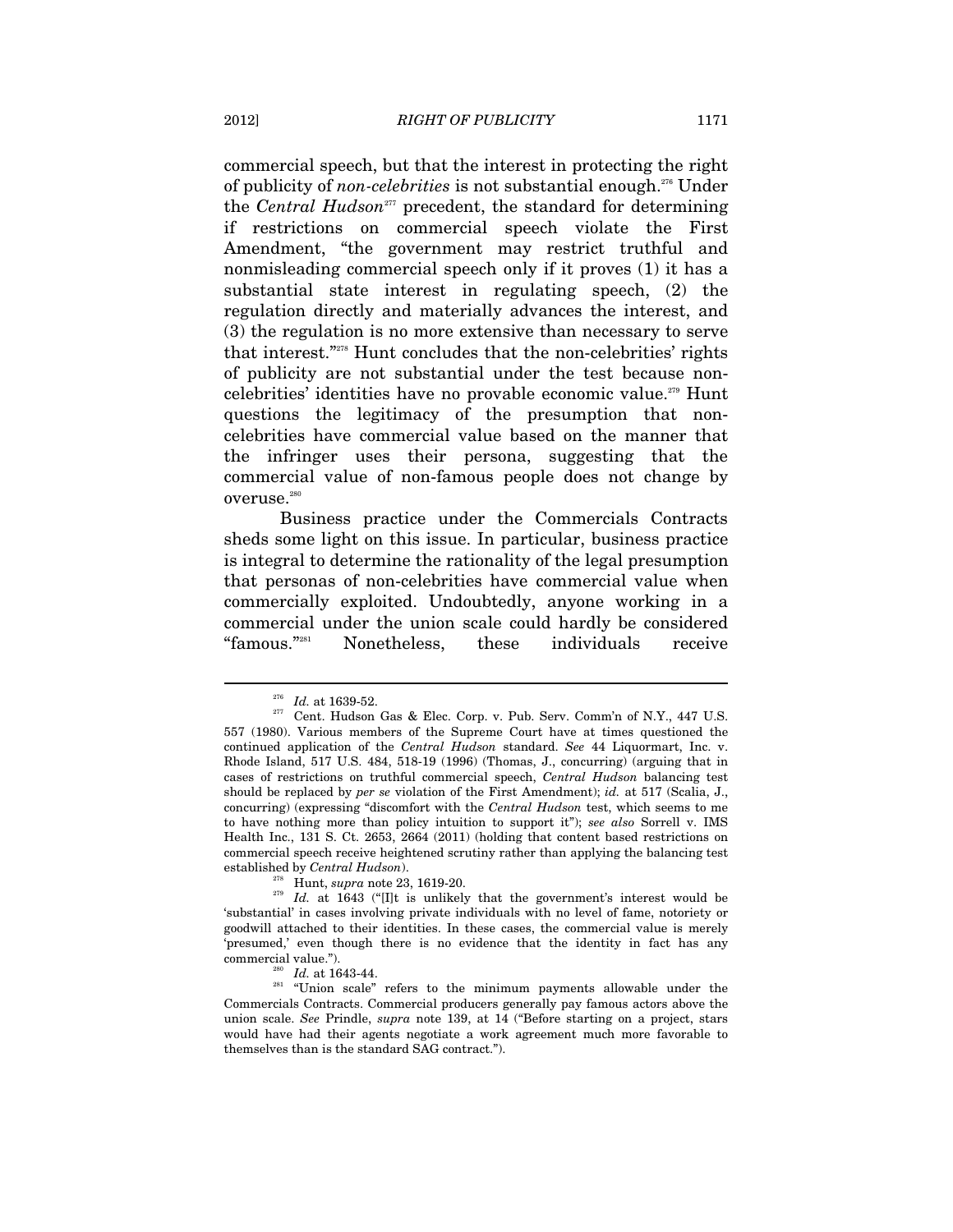compensation for loss in the commercial value of their personas through residual payments. On the other hand, there may be an argument that an actor who consistently works under the Commercials Contracts has a persona with proven commercial value, and therefore passes the "intrinsic value" threshold. In commercials made under the Commercials Contracts, which make up 90 percent of all commercials made in the United States, $282$  all performers must be paid at least the union wage. $283$ If the advertiser uses uncasted performers in its commercials, those performers must also be paid at least the union scale advertisers will on occasion pay residuals to anonymous individuals who are not professional actors.<sup>284</sup> Therefore, advocates for a non-celebrity right are supported by industry practice in paying residuals to non-celebrities in the contractual setting.

#### *B. Incidental Use Exception for Fleeting and Insignificant Use*

Another doctrinal rule within the right of publicity that could be shaped by reference to the Commercials Contracts is the incidental use exception for fleeting and insignificant use. Seemingly every state that recognizes the right of publicity makes an exception to liability when the use is fleeting or insignificant.285 The straightforward reason for this exception is

<sup>282</sup> Neff, *supra* note 167. 283 *See* SAG Commercials Contract, *supra* note 165, at Sch. B, § I(A)-(C) (requiring all principal performers to join the union within 30 days after hire in order to work on a union production); AFTRA Commercials Contract, *supra* note 165, at Sch. B, § I(A)-(C) (same); SAG Commercials Contract, *supra* note 165, at Sch. D, § 6(a) (setting forth minimum compensation for all extras on unionized productions); Commercials Contract, *supra* note 165, at Sch. C, § 2(a) (same).

<sup>&</sup>lt;sup>34</sup> See, e.g., PRINDLE, *supra* note 131, at 93 ("[A]dvertising agencies had fallen into the habit of using 'real people' in their TV commercials. Once they had appeared on screen, these nonprofessionals were eligible for a SAG card, which many of them acquired for its prestige value. No one in the guild knew how many members were thus nonactors, but there was widespread agreement that they swelled the membership lists without adding to the talent pool.").<br><sup>285</sup> *See, e.g.*, CAL. CIV. CODE § 3344(e) (West 1997) ("[I]t shall be a question of

fact whether or not the use of the person's name, voice, signature, photograph, or likeness was so directly connected with the commercial sponsorship or with the paid advertising as to constitute a use for which consent is required."); FLA. STAT. ANN. § 540.08(3)(c) (West 2007) (mandating that the right of publicity does not apply to "[a]ny photograph of a person solely as a member of the public and where such person is not named or otherwise identified in or in connection with the use of such photograph"); NEB. REV. ST. § 20-202(3) (2007) (mandating that the right of publicity does not apply to "[a]ny photograph of a person solely as a member of the public when such person is not named or otherwise identified in or in connection with the use of such photograph"); OKL. ST. ANN. tit. 12, § 1449(e) (West 2010) ("[I]t shall be a question of fact whether or not the use of the person's name, voice, signature, photograph, or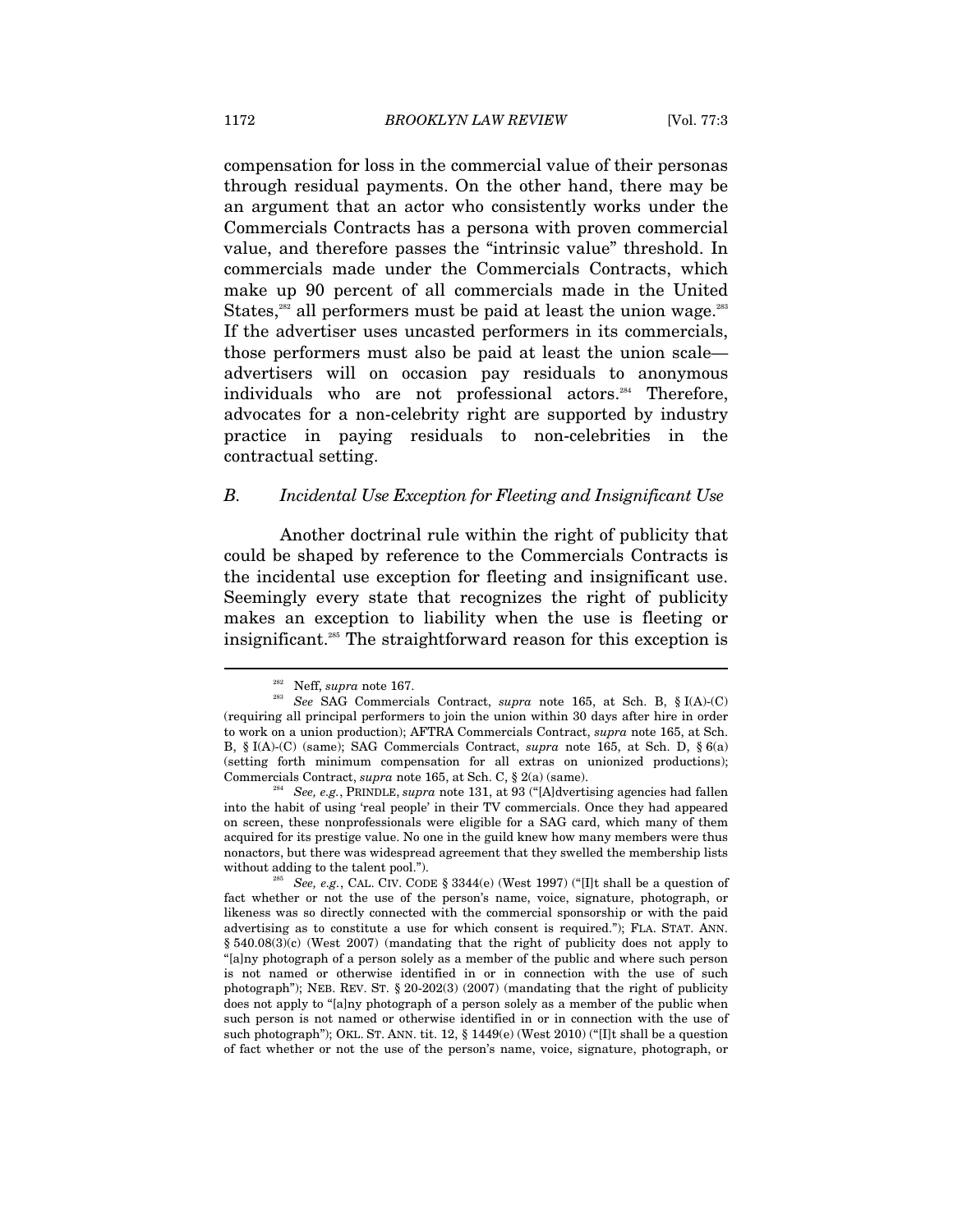that, in these cases, the individual's persona is not being exploited commercially.<sup>286</sup> Additionally, courts do not want to overburden expression by exposing parties to liability when an individual incidentally appears in media.<sup>287</sup>

New York has the most developed incidental use doctrine. A court first invoked the incidental use doctrine in 1915, under the right-to-privacy statute (which today also protects the right of publicity), in *Merle v. Sociological Research Film Corp.*<sup>288</sup> There, the court ruled that a glimpse of the plaintiff's business sign in defendant's movie did not violate right-to-privacy law.289 Specifically, the court held that for there to be a violation under the right-to-privacy statute, "it must appear that the use of the plaintiff's picture or name is itself for the purpose of trade and not merely an incidental part of a photograph."290 The New York Court of Appeals in *Gautier v. Pro-Football Company* established a clear precedent when a defendant's use of plaintiff's name or likeness is incidental. In *Gautier*, the plaintiff was an animal trainer who performed during the half-time show for a professional football team.<sup>291</sup> The defendant broadcasted part of the plaintiff's performance without the plaintiff's express consent.<sup>292</sup> The plaintiff filed a right-of-publicity-like claim under the privacy statute and claimed that the defendant appropriated his image for commercial purposes because advertisements aired during the broadcast.293 The court ruled that the defendant's use of the plaintiff's image was incidental because the use was not

 $\overline{a}$ 

<sup>293</sup> *Id.*

likeness was so directly connected with the commercial sponsorship or with the paid advertising as to constitute a use for which consent is required."); Brown v. Twentieth Century Fox Film Corp., 799 F. Supp. 166, 172 (D.C. Cir. 1992); Gautier v. Pro-Football, Inc., 107 N.E.2d 485, 488-89 (N.Y. 1952); Vinci v. Am. Can Co., 591 N.E.2d 793, 794 (Ohio Ct. App. 1990); Henley v. Dillard Dep't Stores, 46 F. Supp. 2d 587, 590 (N.D. Texas 1999); Cox v. Hatch, 761 P.2d 556, 563 (Utah 1988); Staruski v. Cont'l Tel. Co. of Vt., 581 A.2d 266, 270 (Vt. 1990); Town & Country Props., Inc. v. Riggins, 457 S.E.2d 356, 363 (Va. 1995). 286 *See* Aligo v. Time-Life Books, Inc., No. C 94-20707 JW, 1994 WL 715605, at

<sup>\*2 (</sup>N.D. Cal. Dec. 19, 1994) ("The rationale for this rule is that an incidental use has no commercial value."). 287 *See* Preston v. Martin Bergman Prods., Inc. 765 F. Supp. 116, 120 (S.D.N.Y.

<sup>1991) (&</sup>quot;The doctrine of incidental use was developed to address concerns that penalizing every unauthorized use, no matter how insignificant or fleeting, of a person's name or likeness would impose undue burdens on expressive activity, and carry consequences % which were not intended by those who enacted the statute.").<br>
<sup>288</sup> Merle v. Sociological Research Film Corp., 152 N.Y.S 829 (App. Div. 1915).<br>
<sup>289</sup> *Id.* at 831-32.<br>
<sup>290</sup> *Id.* at 832.<br>
Gautier v. Pro-Football, Inc.,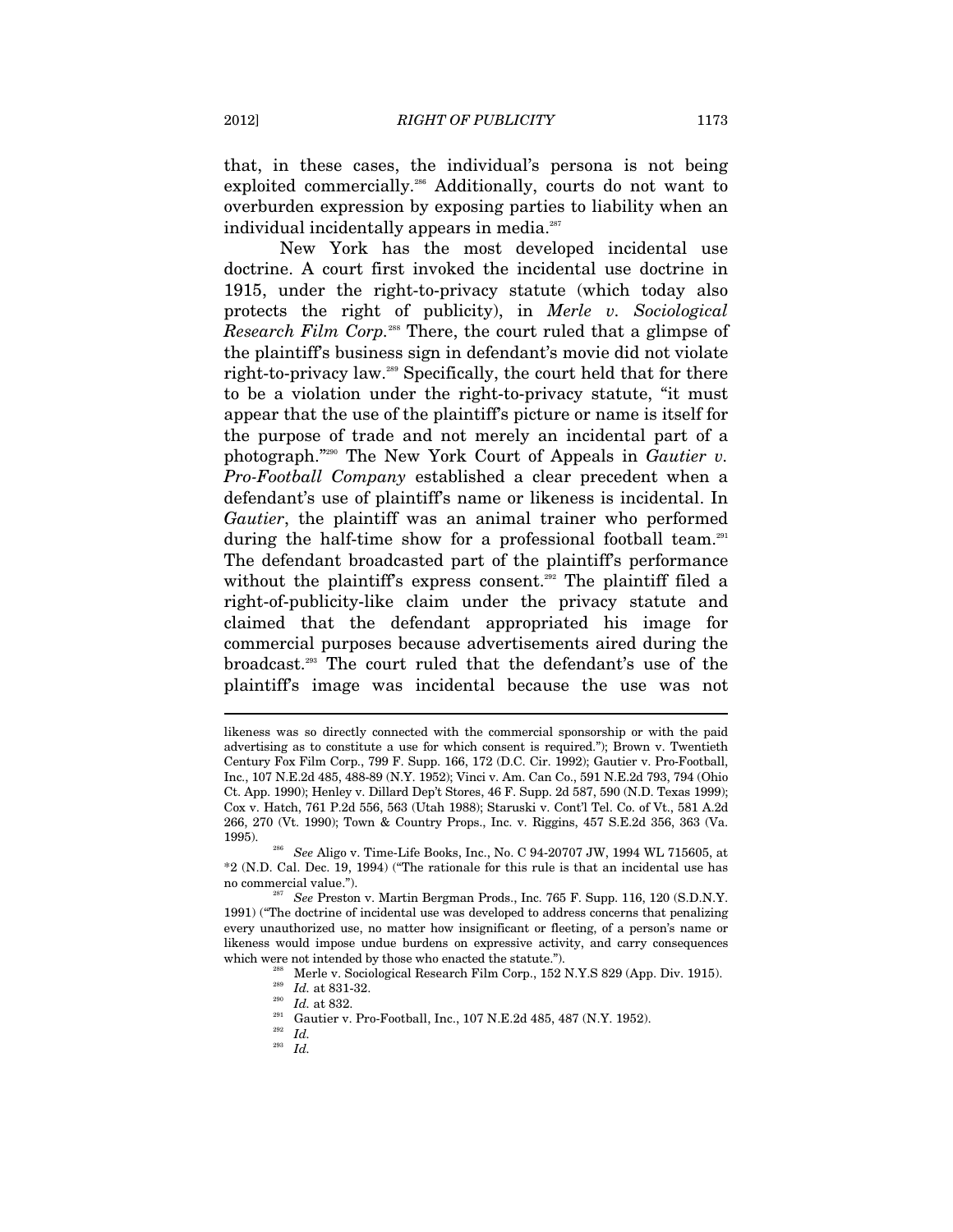directly related to the commercial purpose of the advertisement.294 The court reasoned that the plaintiff "was not connected with the product either by visual, oral or other reference, nor was any issue of fact created by the physical juxtaposition of the [commercial] prior to his performance."295 Consequently, the dispositive question under the *Gautier*  decision is whether defendant's use of plaintiff's persona directly connects with plaintiff's advertising or trade purpose.

With varying results, New York continues to follow the *Gautier* test to determine incidental use today. Often this test leads to fair results, for instance when it is clear that the defendant's usage does not exploit the plaintiff's persona.<sup>296</sup> However, courts have ruled usage incidental when a plaintiff's name or likeness clearly helped the defendant advertise.<sup>297</sup> Given the factual nature of the incidental use doctrine, courts often leave the question to juries.<sup>298</sup>

California's right-of-publicity statute requires the plaintiff to be identifiable in pictures<sup>299</sup> and exempts liability when the individual is part of a group where he or she is "represented in the photograph solely as a result of being present at the time the photograph was taken and have not been singled out as individuals in any manner."300 Additionally, California has a common law incidental use doctrine, which follows New York's jurisprudence.301 In *Aligo v. Time-Life, Books Inc.*, the court set out a test for determining when use is incidental:

A number of factors are relevant in this regard: (1) whether the use has a unique quality or value that would result in commercial profit to the defendant, (2) whether the use contributes something of significance, (3) the relationship between the reference to the

<sup>294</sup> *Id.* at 488. 295 *Id.*

<sup>296</sup> *See, e.g.*, Candelaria v. Spurlock, No. 08 Civ. 1830, 2008 WL 2640471, at \*4 (E.D.N.Y. July 3, 2008) (holding that the four second appearance of a fast food worker in a documentary about fast food was incidental). 297 *See, e.g.*, D'Andrea v. Rafla-Demetrious, 972 F. Supp. 154, 157-58

<sup>(</sup>E.D.N.Y. 1997) (holding that the defendant's usage in a hospital brochure of a picture of the plaintiff working in a hospital was incidental because it did directly convey information about the hospital). 298 *See* Doe v. Darien Lake Theme Park & Camping Resort, Inc., 715 N.Y.S.2d

<sup>825, 825-26 (</sup>App. Div. 2000) (ruling that incidental use is a question for the jury).<br>  $\text{CAL}$  CAL. CIV. CODE § 3344(b)(1) (West 1997) ("A person shall be deemed to be

readily identifiable from a photograph when one who views the photograph with the naked eye can reasonably determine that the person depicted in the photograph is the

same person who is complaining of its unauthorized use.").<br><sup>300</sup> *Id.* § 3344(b)(3).<br><sup>301</sup> *See, e.g.*, Aligo v. Time-Life Books, Inc., No. C 94-20707 JW, 1994 WL 715605, at \*2 (N.D. Cal. Dec. 19, 1994).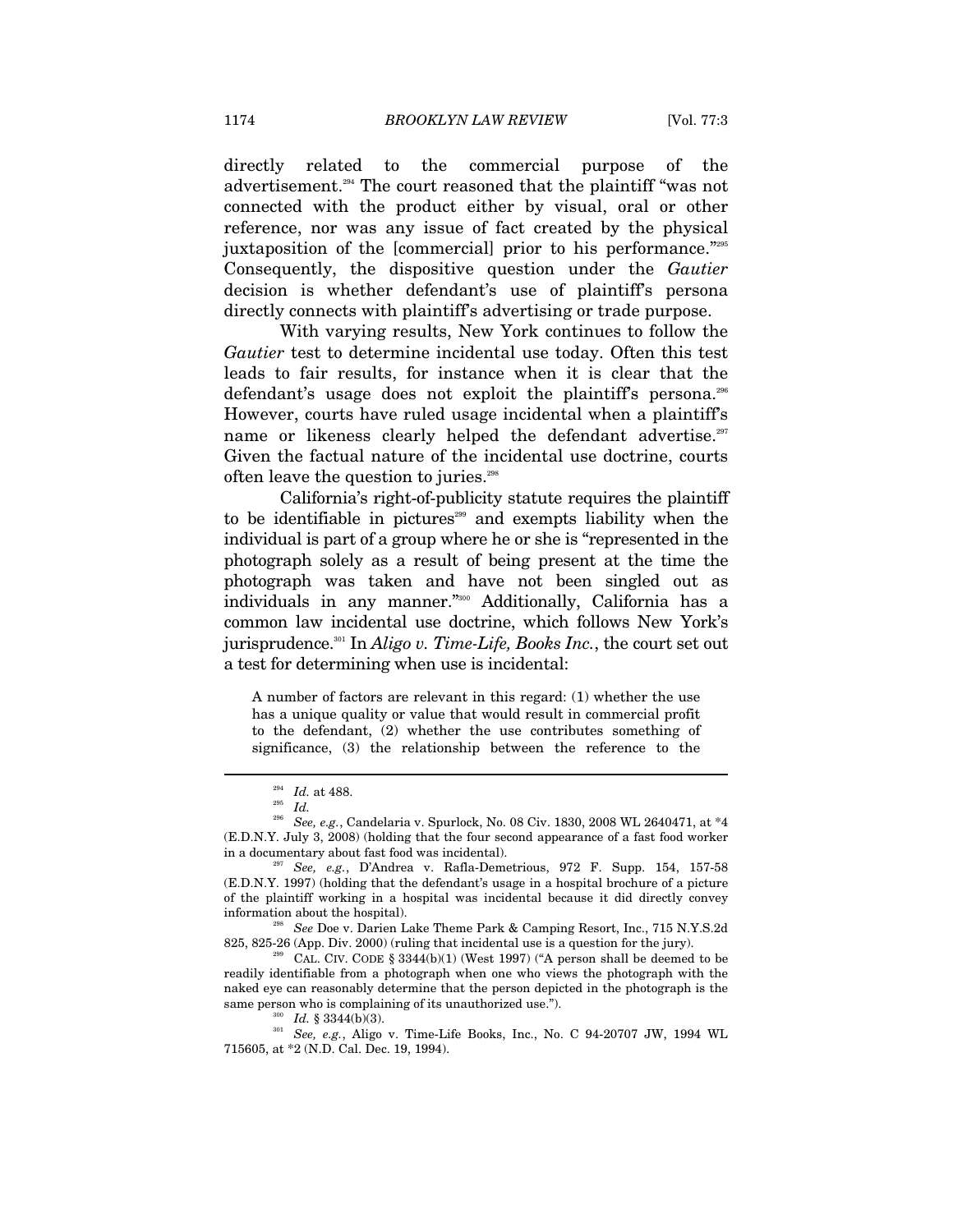plaintiff and the purpose and subject of the work, and (4) the duration, prominence or repetition of the name, or likeness relative to the rest of the publication.<sup>302</sup>

The Commercials Contracts, and collective bargaining in the entertainment industry more generally, provide an apt basis for comparison to evaluate the rationality of the incidental use doctrine. Specifically, the divide between principal performers and extras in the Commercials Contracts mirror the incidental use doctrine. Principal performers receive residual compensation and holding fees for the usage of their personas; $303$  advertisers pay extras only session fees and no residuals or holding fees.<sup>304</sup> Therefore, an advertiser's use of extras is analogous to unauthorized incidental usage: neither requires compensation for commercial exploitation of an individual's persona.

Historically, the entertainment industry treated acting and extra work as two completely different trades. SAG and AFTRA represented actors and performer; the Screen Extras Guild (SEG) represented extras.<sup>305</sup> For example, the National Labor Relations Board excluded from an extras union's jurisdiction individuals who performed more than extra work, including stunts, singing, or performances involving lines.<sup>306</sup> The decision explains, "all work before the motion picture camera falls primarily in two main classes, the one being known as acting work . . . and the other being known as extra work . . . customarily described in the industry as atmospheric or background work."307 Although SEG disbanded in 1992 and SAG acquired SEG's former jurisdiction,<sup>308</sup> there is a historical norm of separating principal performers from extras.

This norm is readily apparent in the Commercials Contracts. The contracts provide a general definition of a principal performer in a television commercial: "Anyone who is seen and who speaks a line or lines of dialogue  $\dots$ ";<sup>309</sup>

<sup>302</sup> *See id*. at \*3 (citations omitted). 303 *See supra* notes 190-95 and accompanying text. 304 *See* SAG Commercials Contract, *supra* note 165, at sch. D, § 6; AFTRA Commercials Contract, *supra* note 165, sch. C, § 2.<br><sup>305</sup> Television and Movie Agreement—Collective Bargaining Agreement; Screen

*Actors Guild, American Federation of Television and Radio Artists, Alliance of Motion Picture and Television Producers*, MONTHLY LABOR REV. (Aug. 1992), http://findarticles.com/

<sup>&</sup>lt;sup>306</sup> *In re* R.K.O. Radio Pictures, Inc., 61 N.L.R.B. 112 (1945).<br><sup>307</sup> *Id.* at 113.<br><sup>308</sup> *Television and Movie Agreement, supra* note 305.<br>309 SAG Commercials Contract, *supra* note 165, § 6(A); AFTRA Commercials Contract, *supra* note 165, § 6(A)(1).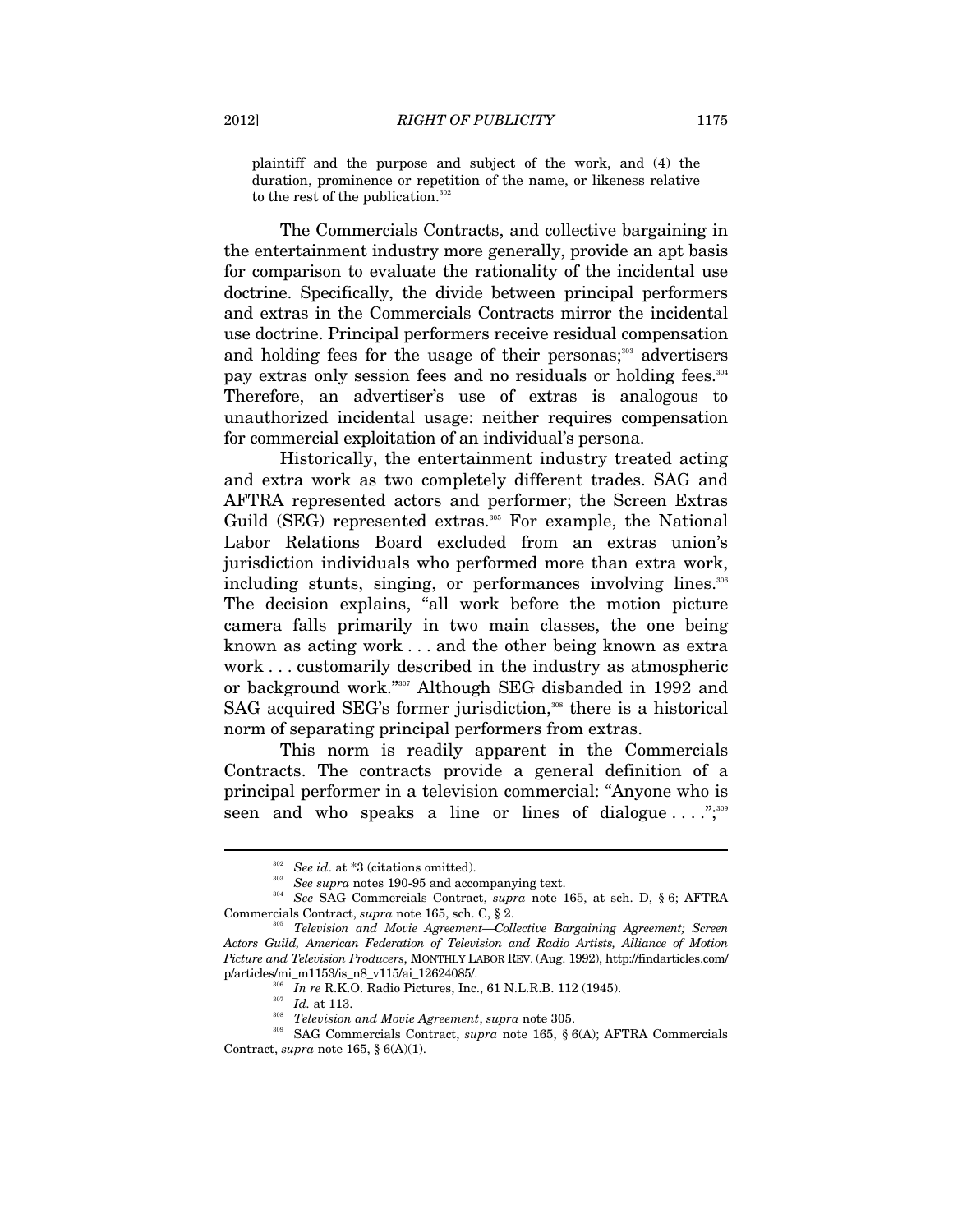"[a]nyone whose face appears silent, alone in a stationary camera shot, and is identified with the product  $\dots$ ." "[a]nyone whose face appears silent and is identifiable and whose foreground performance demonstrates or illustrates a product or service, or illustrates or reacts to the on- or offcamera narration or commercial message."311 The contracts treat performers not within the general definition of the principal performer as extras,<sup>312</sup> with several exceptions for, among other things, close-ups, $313$  stunt performers, $314$  dancers, $315$  and off-camera voice usage.<sup>316</sup> The detailed distinction between a principal performer and an extra provides a framework to determine when a television commercial uses an individual's persona.

The division between principal performers and extras leads to two observations about the right of publicity. First, it demonstrates that the connection between the advertising purpose and the individual's part within the commercial affect whether the individual will receive compensation for reuse of persona. This can be seen in the definition of a principal performer within the Commercials Contracts for "foreground performance [that] demonstrates or illustrates a product or service or illustrates or reacts to the on or off-camera narration or commercial message."317 This standard parallels *Gautier*'s directly-related-to-the-advertising-or-trade-purpose standard for incidental use in a right-of-publicity case.

Second, the Commercials Contracts present a reference point for courts to use when determining if an unauthorized appropriation of identity is incidental in a television commercial. Courts should find unauthorized use—and not incidental use—in a commercial that qualifies as principal

<sup>310</sup> SAG Commercials Contract, *supra* note 165, § 6(B); AFTRA Commercials Contract, *supra* note 165, § 6(A)(2). 311 SAG Commercials Contract, *supra* note 165, § 6(C); AFTRA Commercials

Contract, *supra* note 165, § 6(A)(3).<br><sup>312</sup> SAG Commercials Contract, *supra* note 165, § 6(C) ("Persons appearing in the

foreground solely as atmosphere and not otherwise covered by the foregoing shall be deemed extra performers."); AFTRA Commercials Contract, *supra* note 165, § 6(A)(4) (same). 313 SAG Commercials Contract, *supra* note 165, § 6(D); AFTRA Commercials

Contract, *supra* note 165, § 6(A)(4). <sup>314</sup> SAG Commercials Contract, *supra* note 165, § 6(F) ("Stunt performers

need not be identifiable per se; only the stunt performed need be identifiable."); AFTRA Commercials Contract, *supra* note 165, § 6(A)(6) (same). 315 SAG Commercials Contract, *supra* note 165, § 6(G); AFTRA Commercials

Contract, *supra* note 165, § 6(A)(7).<br><sup>316</sup> SAG Commercials Contract, *supra* note 165, § 6(H); AFTRA Commercials

Contract, *supra* note 165, § 6(A)(8). 317 SAG Commercials Contract, *supra* note 165, § 6(C); AFTRA Commercials

Contract, *supra* note 165, § 6(A)(3).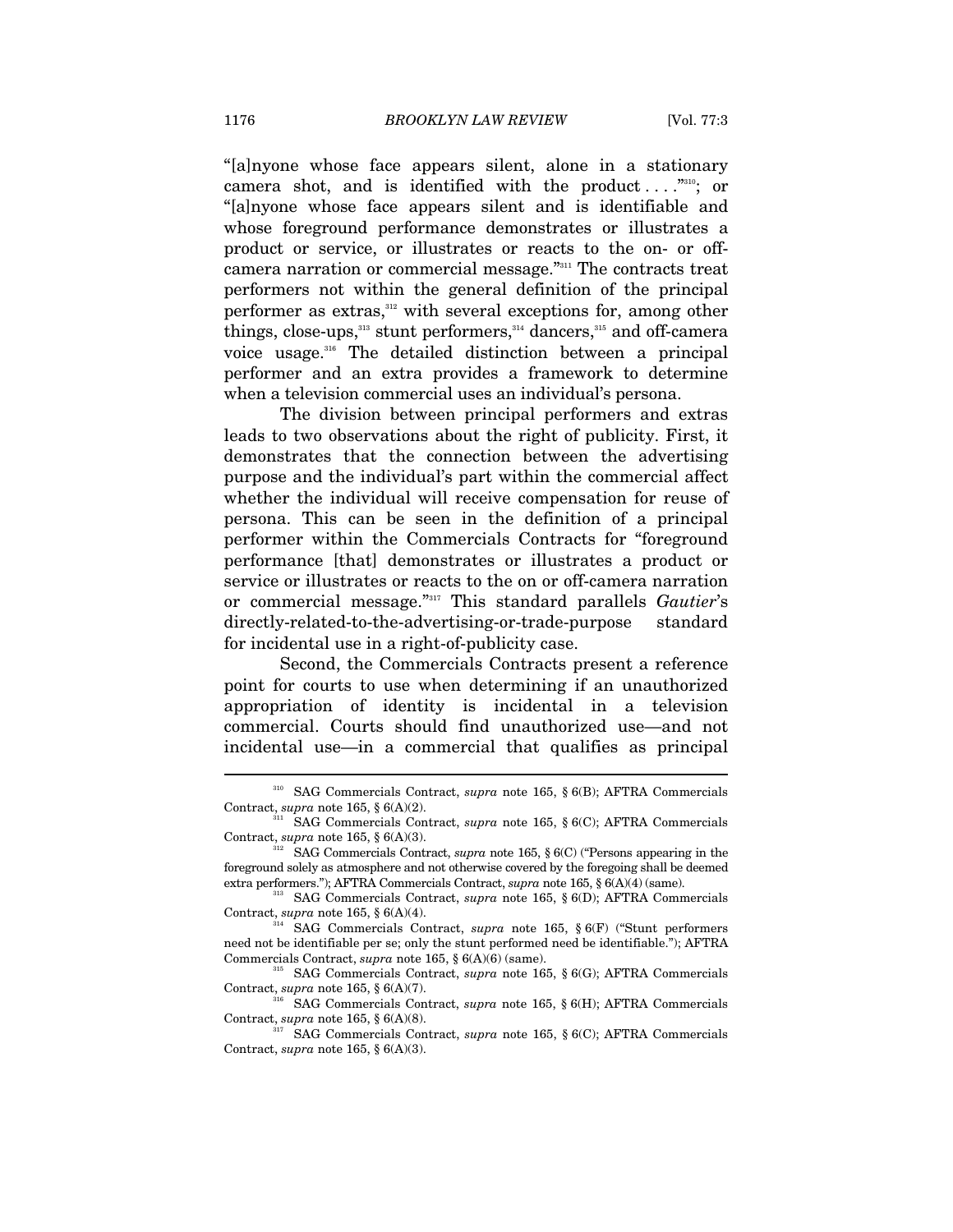performance under the Commercials Contracts. By referencing the Commercials Contracts, courts gain an elaborate benchmark when considering if the use is directly related to the advertising or trade purpose.

Use of the Commercials Contracts in this context is easy to apply. For example, in *Pooley v. National Hole-in-One Ass'n*, the plaintiff won a million dollars from the defendant for hitting a hole-in-one in a competition.<sup>318</sup> The defendant used six seconds of footage of the plaintiff winning the competition without the plaintiff's consent during an eight-minute infomercial advertising the defendant's services.<sup>319</sup> Although the plaintiff appeared only briefly, his appearance was integral to the infomercial, as he was the only winner of the defendant's competitions. The court found, applying the *Aligo* standard, that the incidental use doctrine did not apply.320 Under the Commercials Contracts, the plaintiff's part within the infomercial would qualify him as a principal performer. The plaintiff's "face appear[ed]" and his "foreground performance demonstrate[d] or illustrate[d]" the defendant's service, as he actually won the contest.<sup>321</sup>

#### **CONCLUSION**

Courts and commentators should no longer automatically look to other intellectual property rights or academic frameworks when analyzing the right of publicity. Instead, with common origins and analogous rights to the right of publicity, collective bargaining agreements in entertainment provide an appropriate tool to scrutinize both the substantive rules and policy justifications for the right of publicity. Unjust enrichment and natural rights justifications for the right of publicity are supported by reference to the Commercials Contracts. Furthermore, the Commercials Contracts favor extending the right of publicity to non-celebrities. Finally, courts and lawmakers can import the Commercials Contracts when analyzing whether an unauthorized use of an individual's image or persona is incidental.

The comparison to the Commercials Contracts is not necessarily limited to these points. The right of publicity and collective bargaining agreements both face the challenge of

<sup>&</sup>lt;sup>318</sup> Pooley v. Nat'l Hole-in-One Ass'n, 89 F. Supp. 2d 1108, 1109 (D. Ariz. 2000).<br><sup>319</sup> *Id.* at 1110-11.<br><sup>320</sup> *Id.* at 1113 ("There is nothing, however, insignificant about the use of Plaintiff's name and footage in the videotape. His name, while only briefly mentioned, prominently stands out as the highlight of Defendant's advertisement."). 321 *See supra* note 317 and accompanying text.